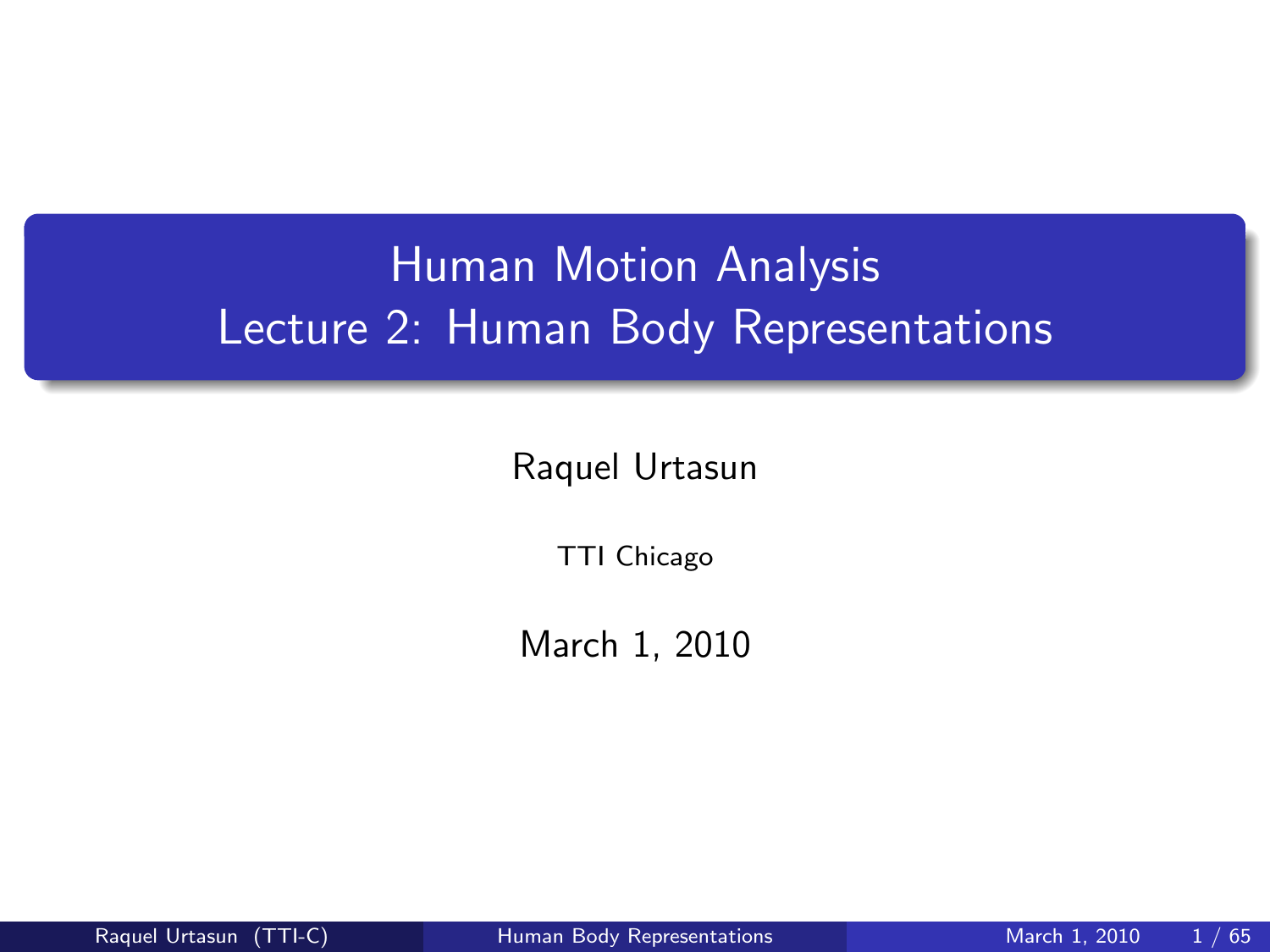- Useful definitions
- Parameterizations of articulated figures
- **•** Direct kinematics
- **o** Inverse kinematics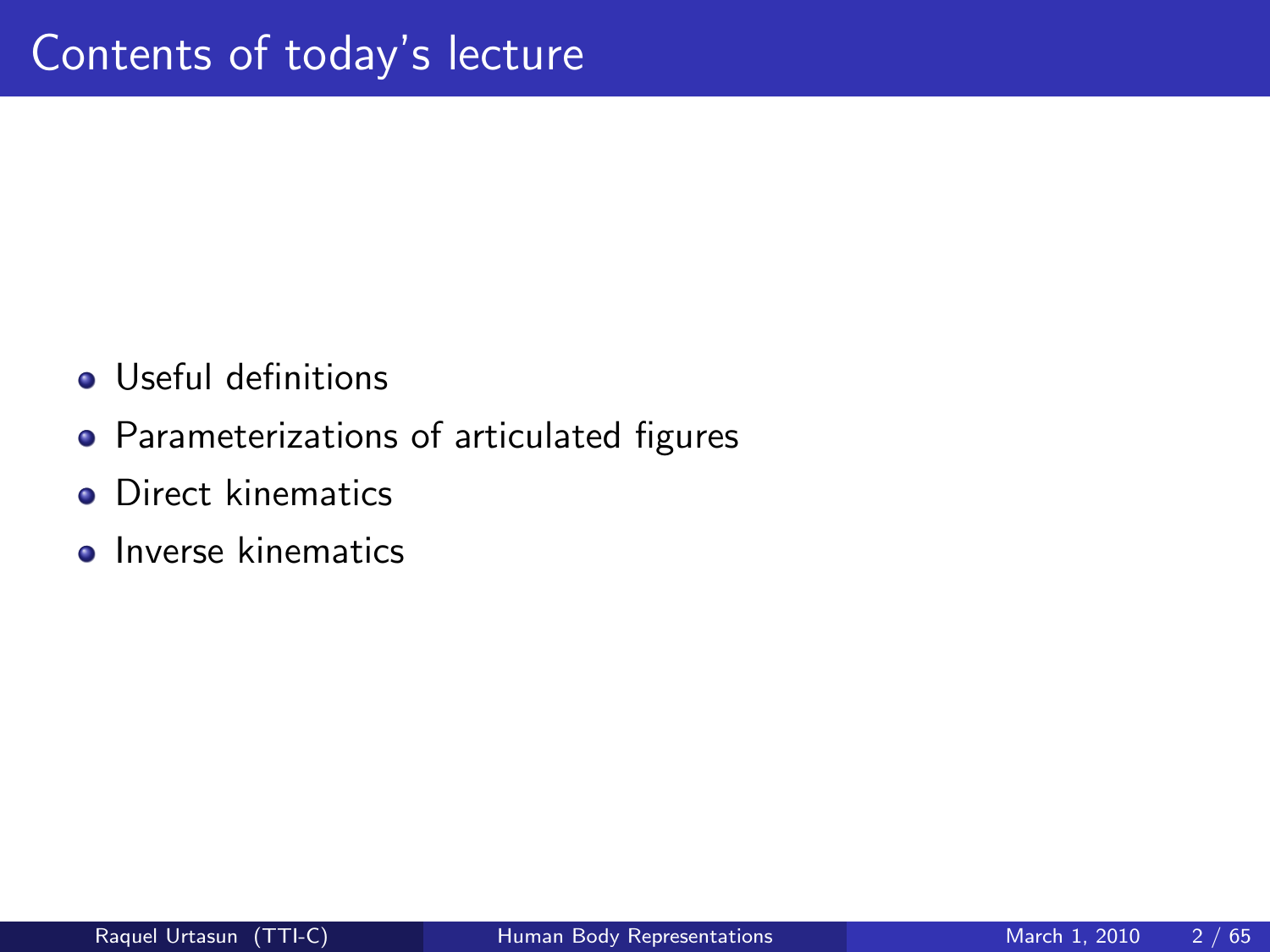## Materials used for this lecture

- **•** For the exponetial map, look at F. Grassia paper entitled *Practical* Parameterization of Rotations Using the Exponential Map. 1998.
- For articulated chains and the inverse kinematics, these slides are strongly based on Paolo Baerlocher thesis, EPFL 2383 (2001) entitled Inverse kinematics techniques of the interactive posture control of articulated figures. In particular chapter 4 and parts of chapter 5.
- Some slides are also based on Steve Rotenberg's course on Orientation and Quaternions at UCSD.
- Some figures and slides are based on the book by A. Watt and M. Watt entitled Advanced Animation and Rendering Techniques: Theory and practice.
- **•** For more information about quaternions see K. Shoemake tutorial at siggraph 1985 entitled Animating Rotation with Quaternion Curves.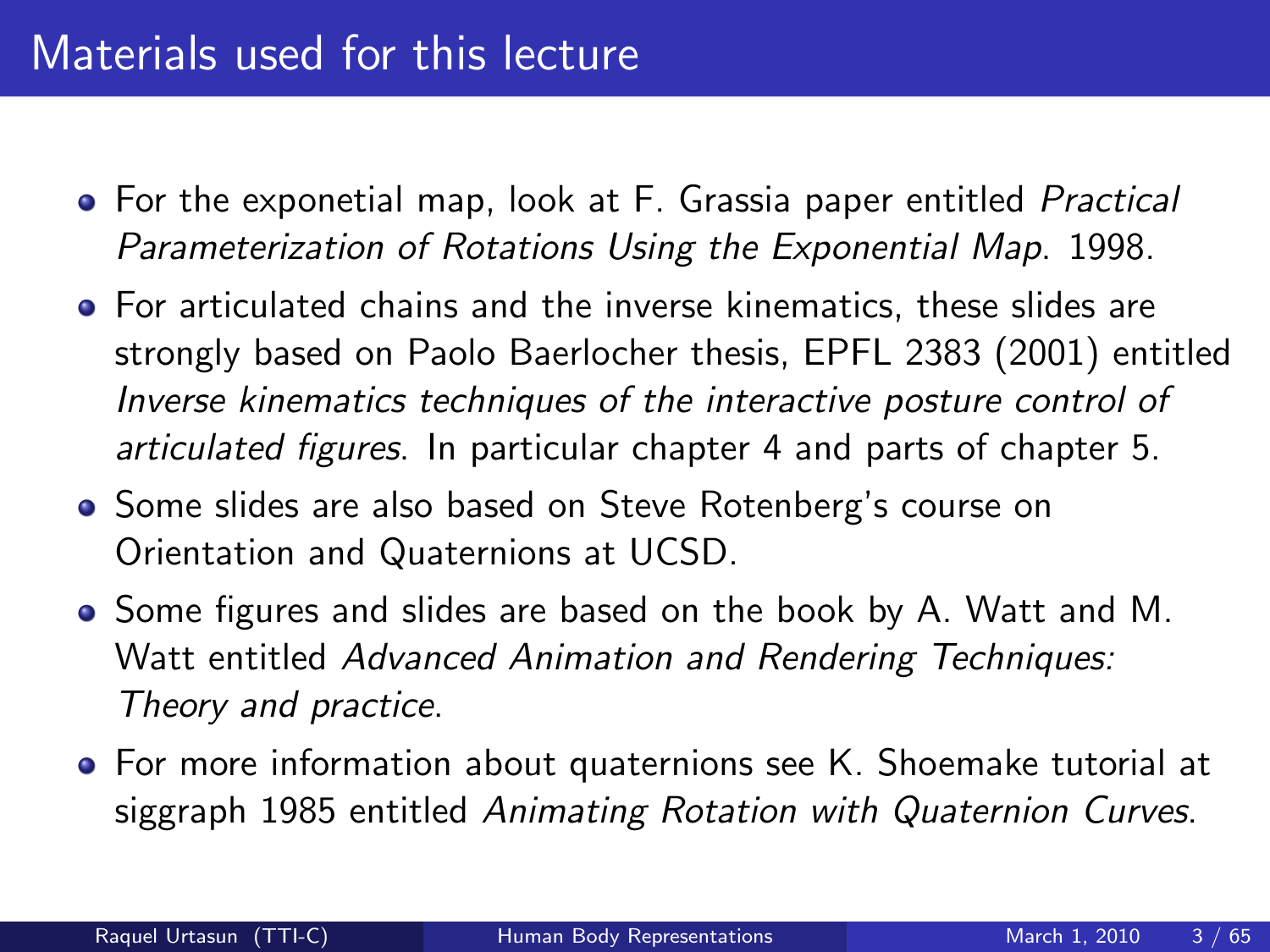#### **Definition**

Kinematics is the study of motion independent of the underlying forces that produced that motion.

- It includes position, velocity and acceleration...
- ... which are all geometrical and time-related properties of motion.
- In contrast with **dynamics**, which specify the causes of motion.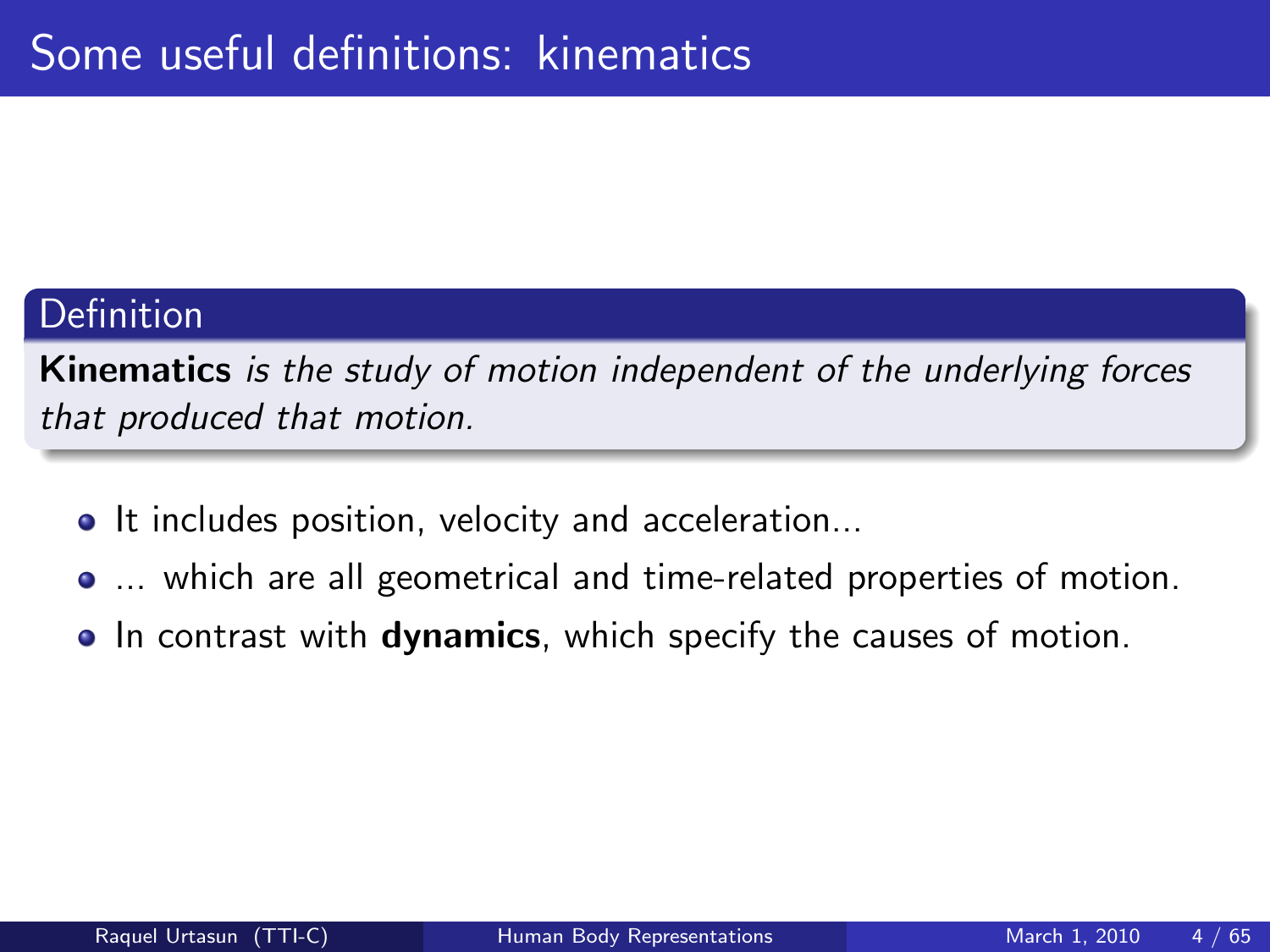# Some useful definitions: articulated figure

#### **Definition**

An articulated figure is a structure that consists of a series of rigid links connected at joints.



Figure: (left) A simple 2 link structure. (right) Articulated human figure. [Watt]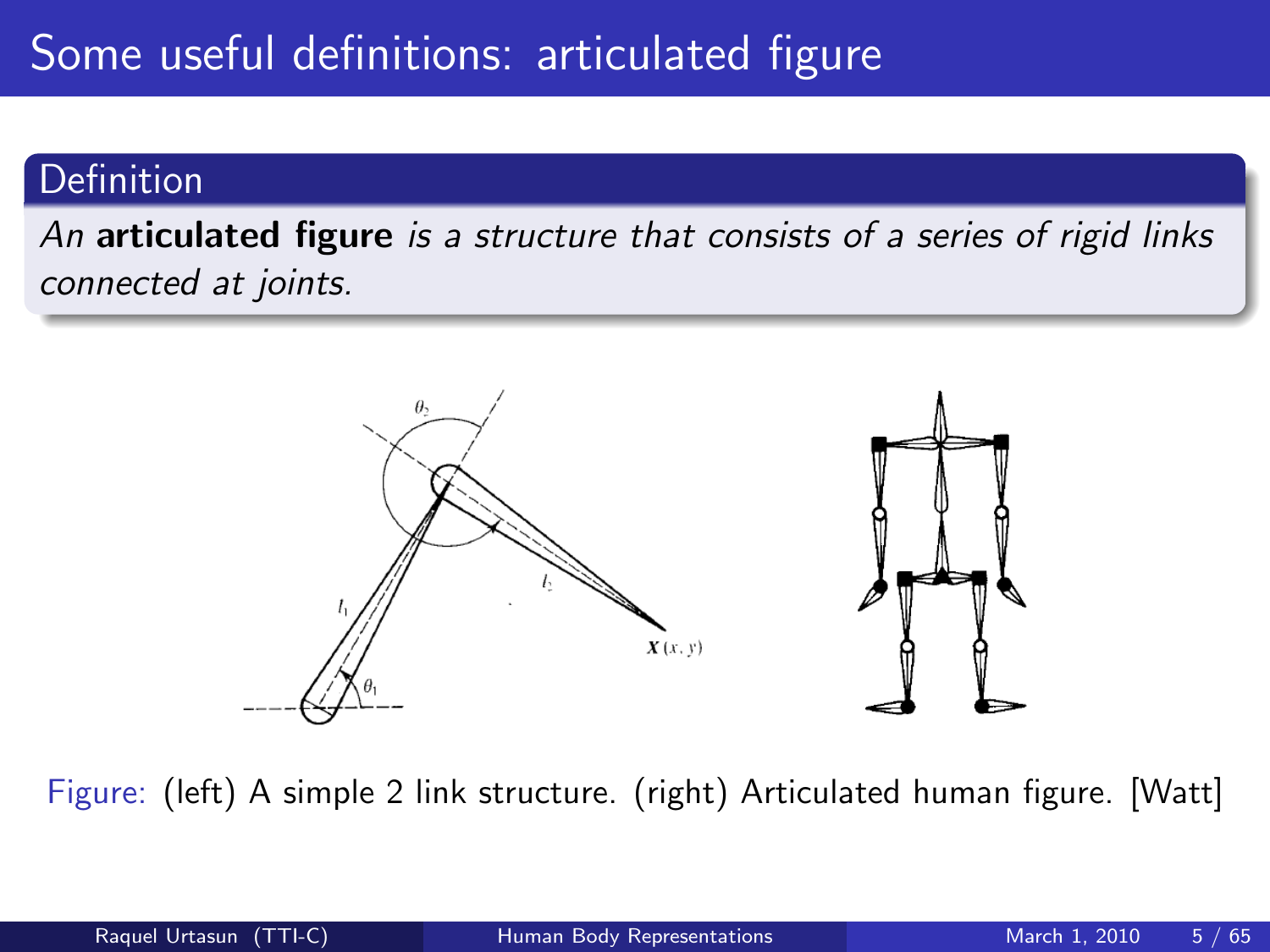#### Definition

The number of degrees of freedom (DOF) of an articulated structure is the number of independent position variables necessary to specify the state of the structure.



Figure: A manipulator with 3 degrees of freedom [Watt]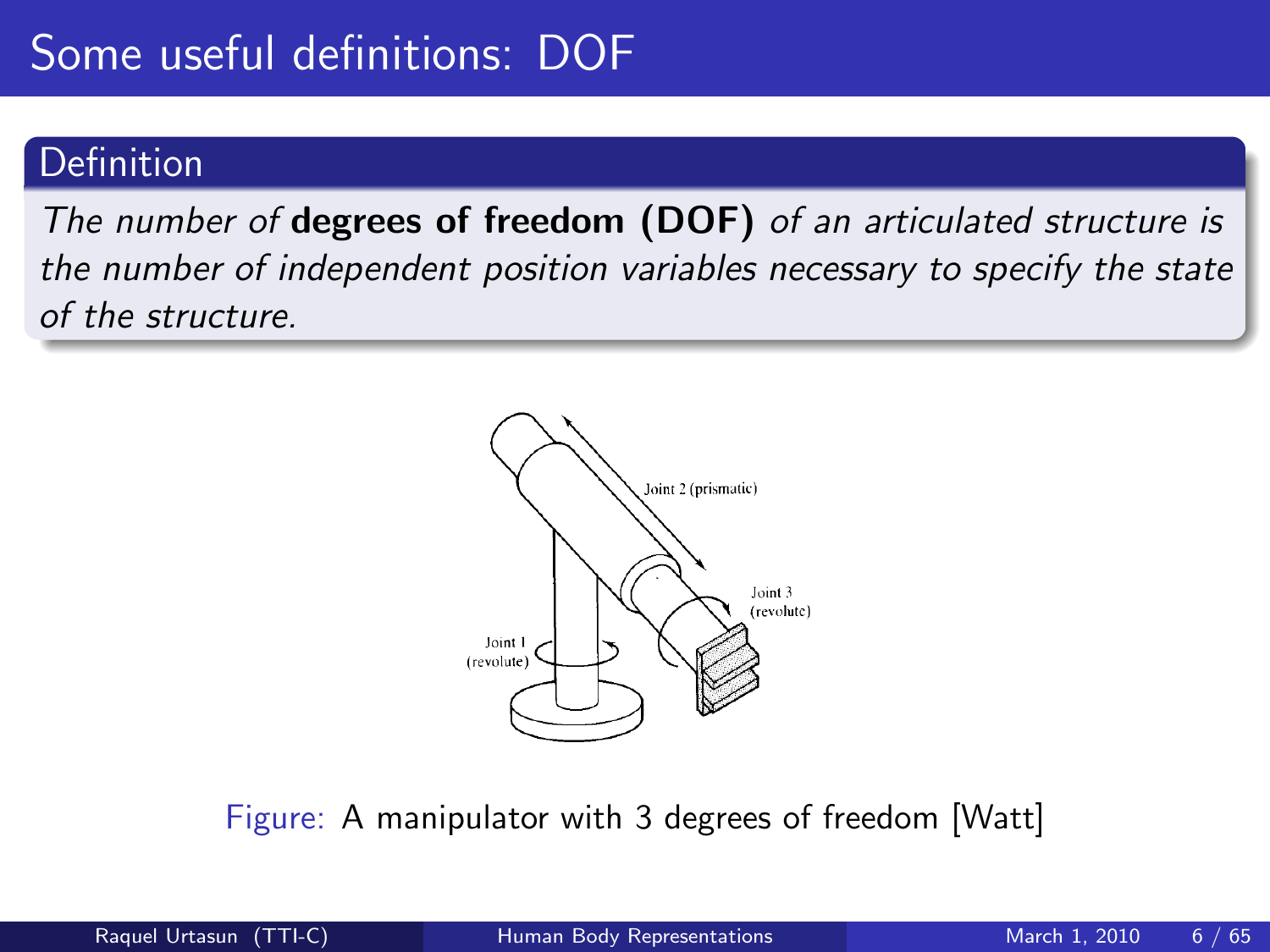# Some useful definitions: end effector

#### Definition

The free end of an open chain of links is called an **end effector**.

The head, hands and feet for example in a human.



Figure: Illustration of an end-effector. [Baerlocher01]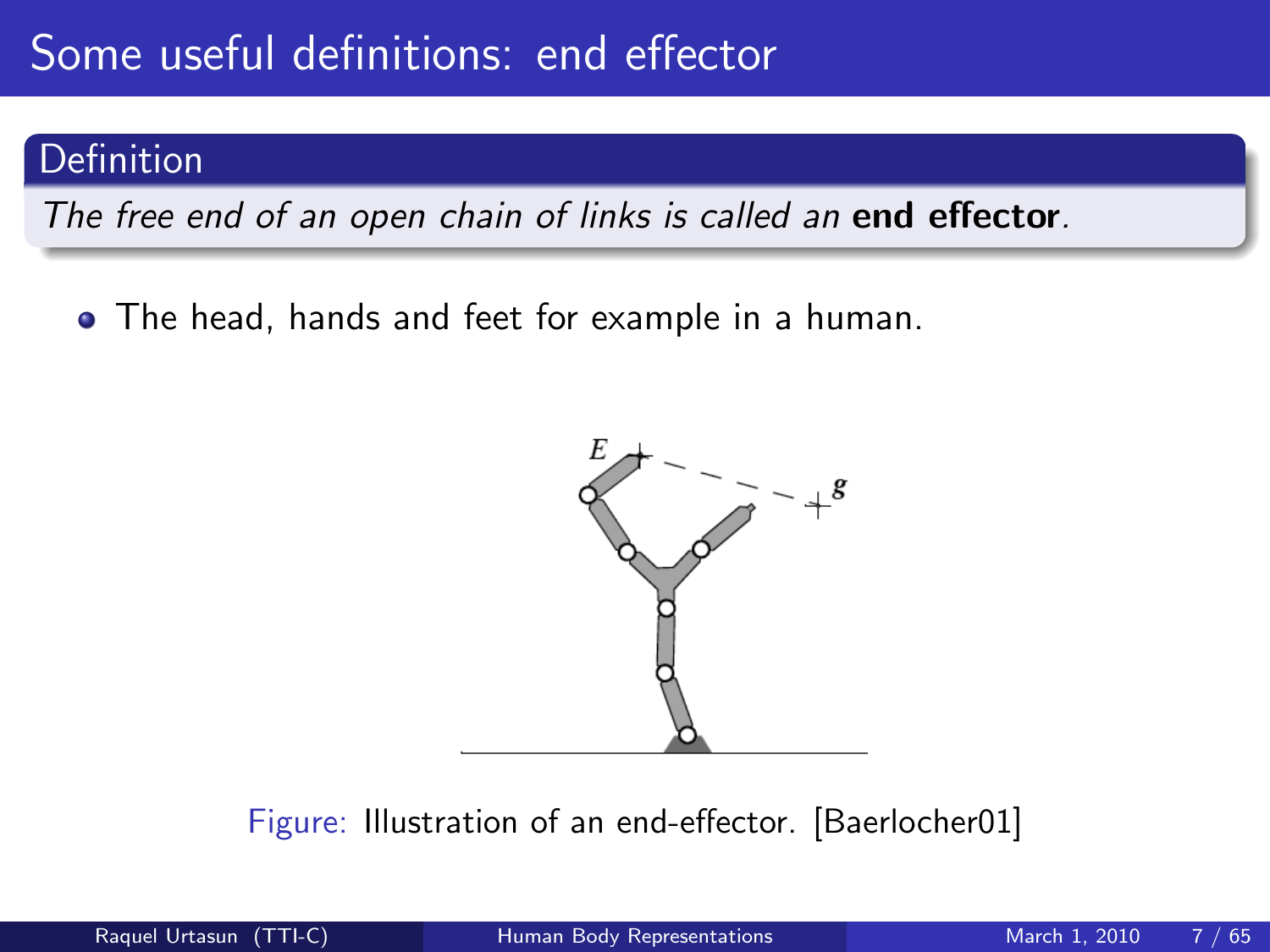#### Definition

The **state space** of an articulated figure is the vector space of all possible configurations.

- A set of independent parameters defining the positions, orientations and rotations of all the joints that form the articulated figure forms a basis of the state space.
- The articulated figure configuration is described by the state vector

$$
\Theta=(\theta_1,\theta_2,\cdots,\theta_N)
$$

where in this case the articulated figure has N degrees of freedom.

- The dimensions of the state space are usually the DOF of the articulated figure.
- Animating an articulated figure reduces to finding an N-dimensional path in its state space.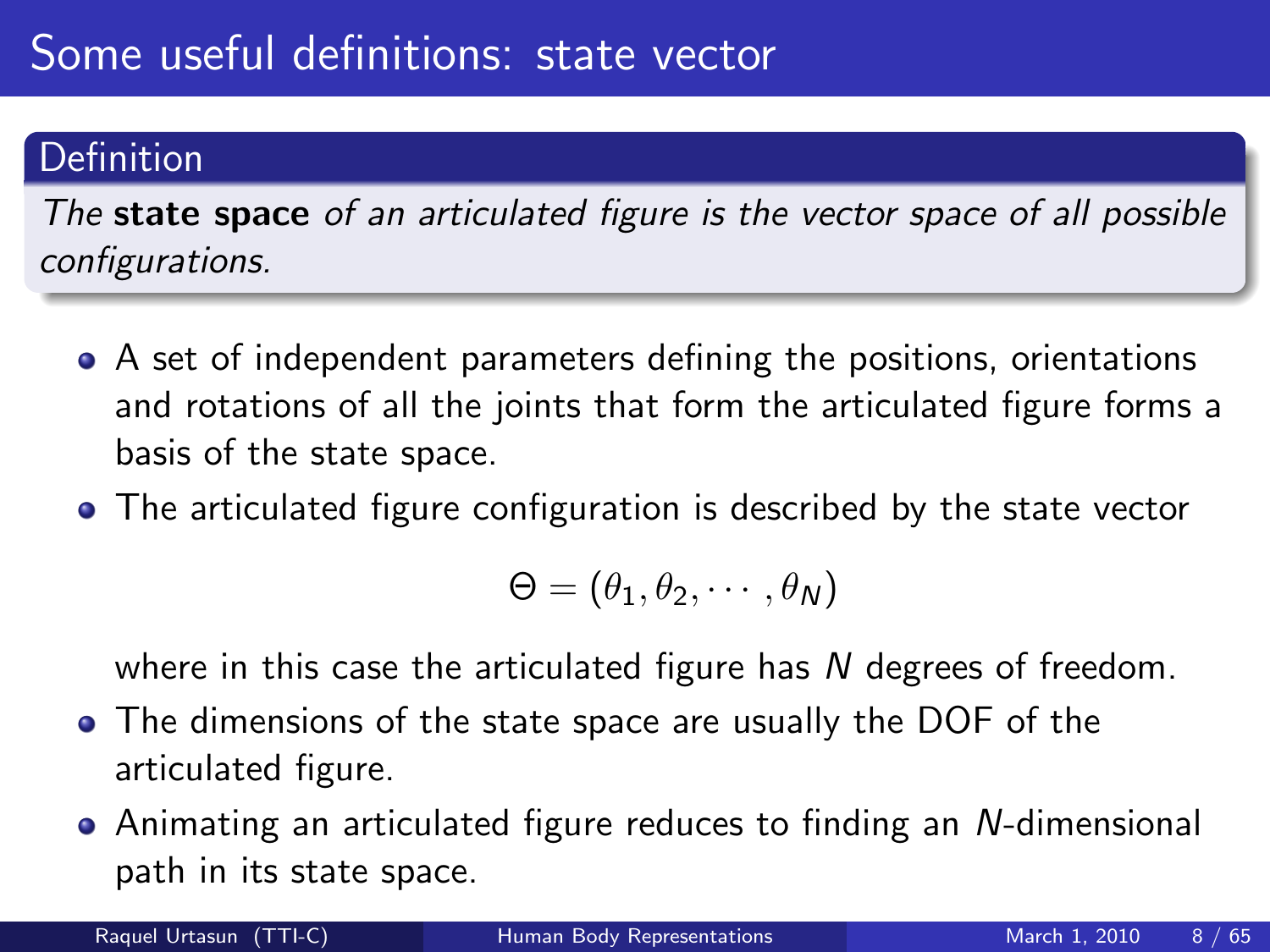- Rotation joints:
	- Revolute joints
	- Flexion/extension joints
	- Ball-and-socket joints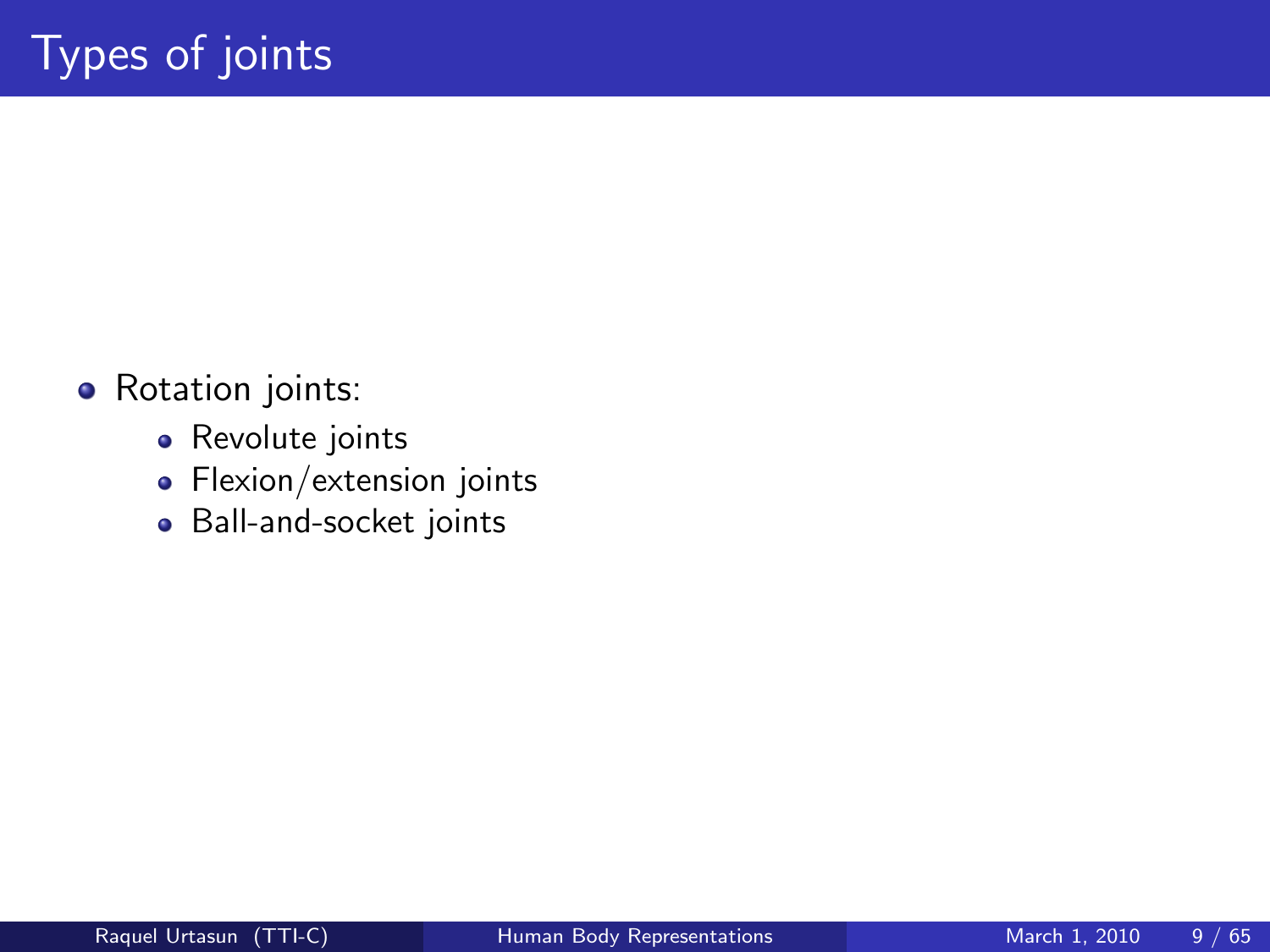# Revolute joint

- **•** Simplest joint that allows rotational motion
- Rotation occurs along a single axis: usually flexion or twist.
- Parameterized in terms of a single DOF,  $\theta$ , such that  $R(\theta)$
- Typically used for the interphalangeal joints of the hands



Figure: A simple revolute joint. [Baerlocher01]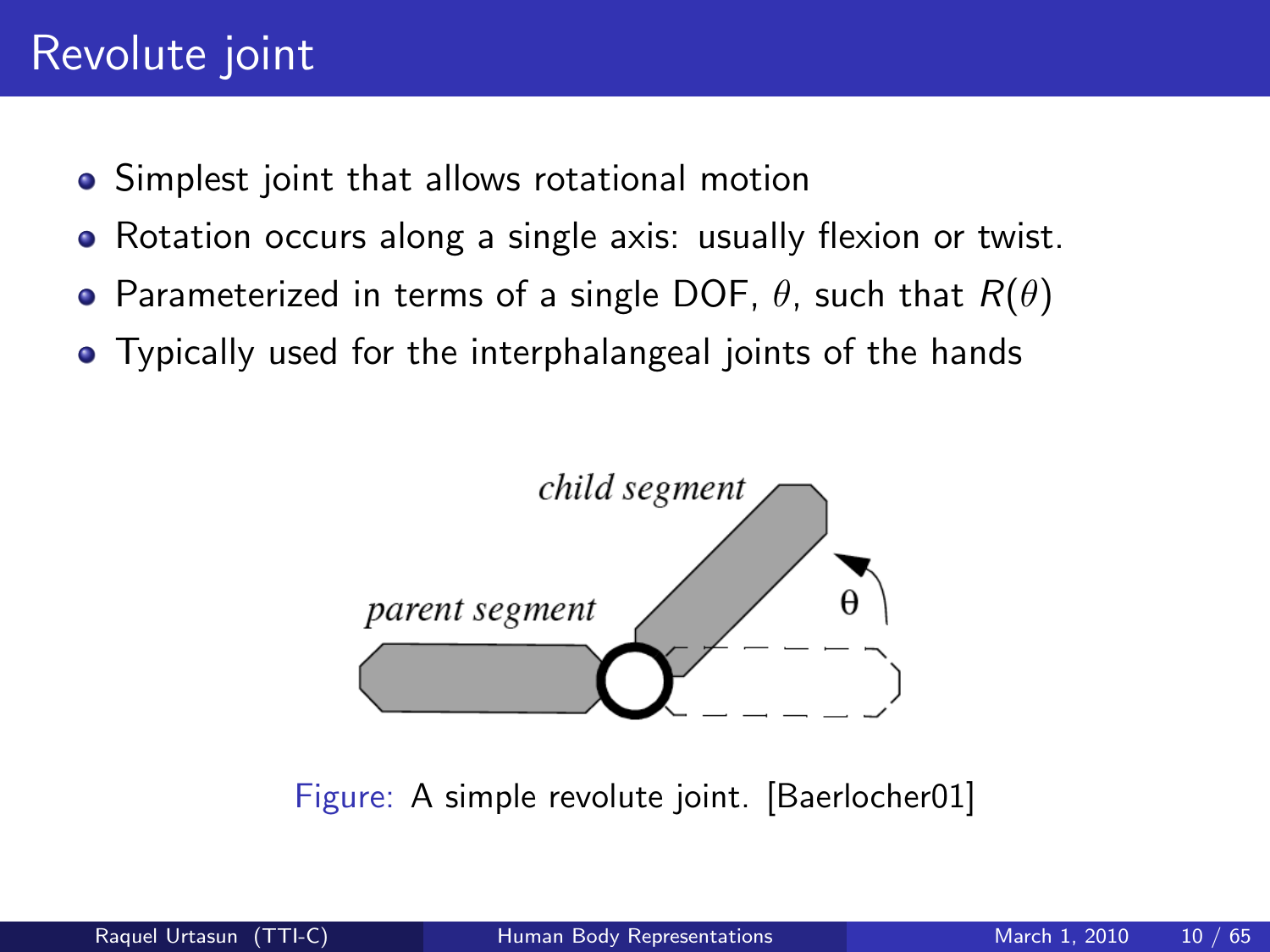- Generalization of the revolute joint to 2 DOF.
- Typically used for the elbow and knee joints.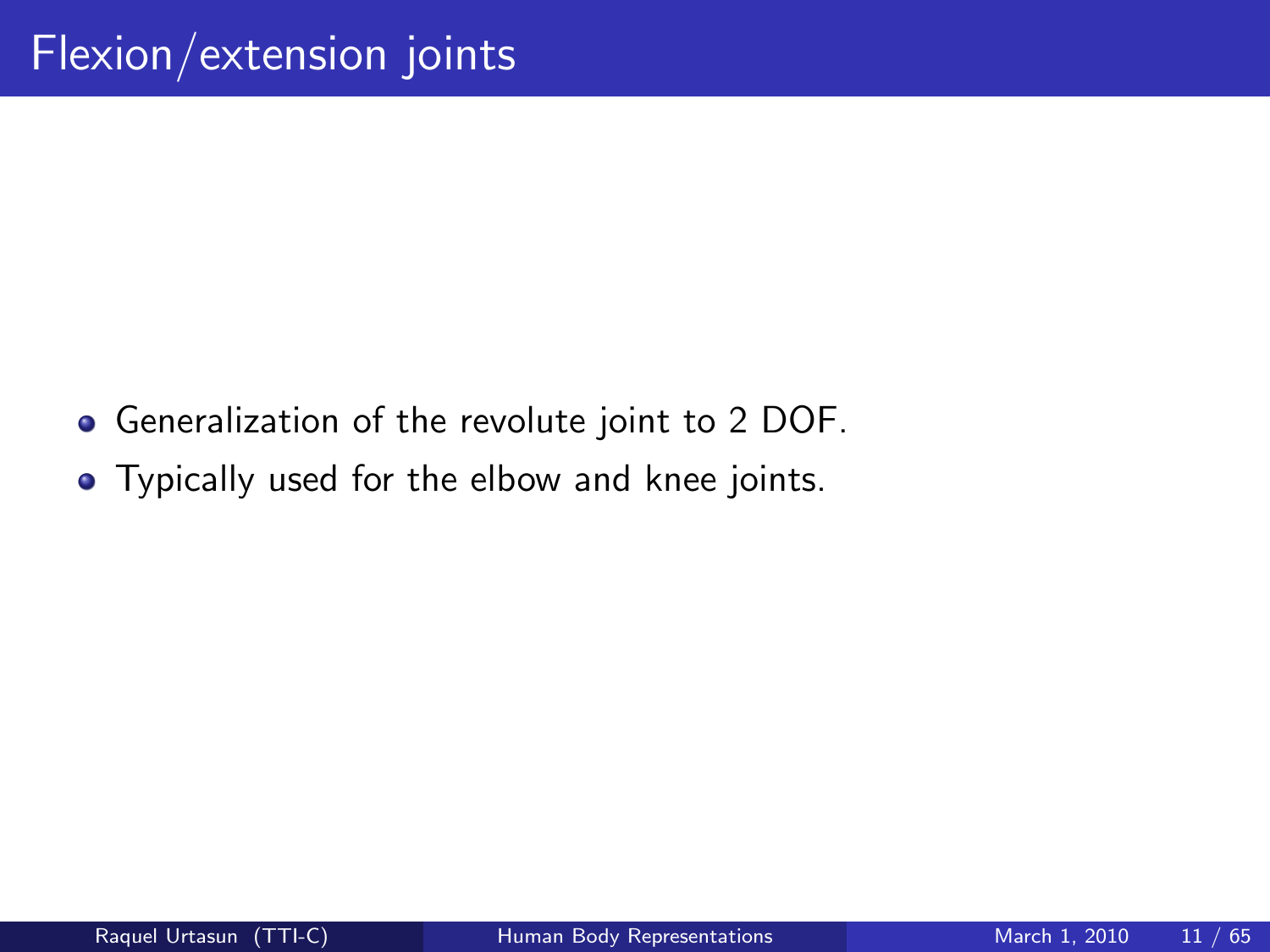## Ball-and-socket joints

- Consist on three DOF. It's the more mobile of the purely rotational joints
- It has very different parameterizations



Figure: A Ball-and-socket joint. [Baerlocher01]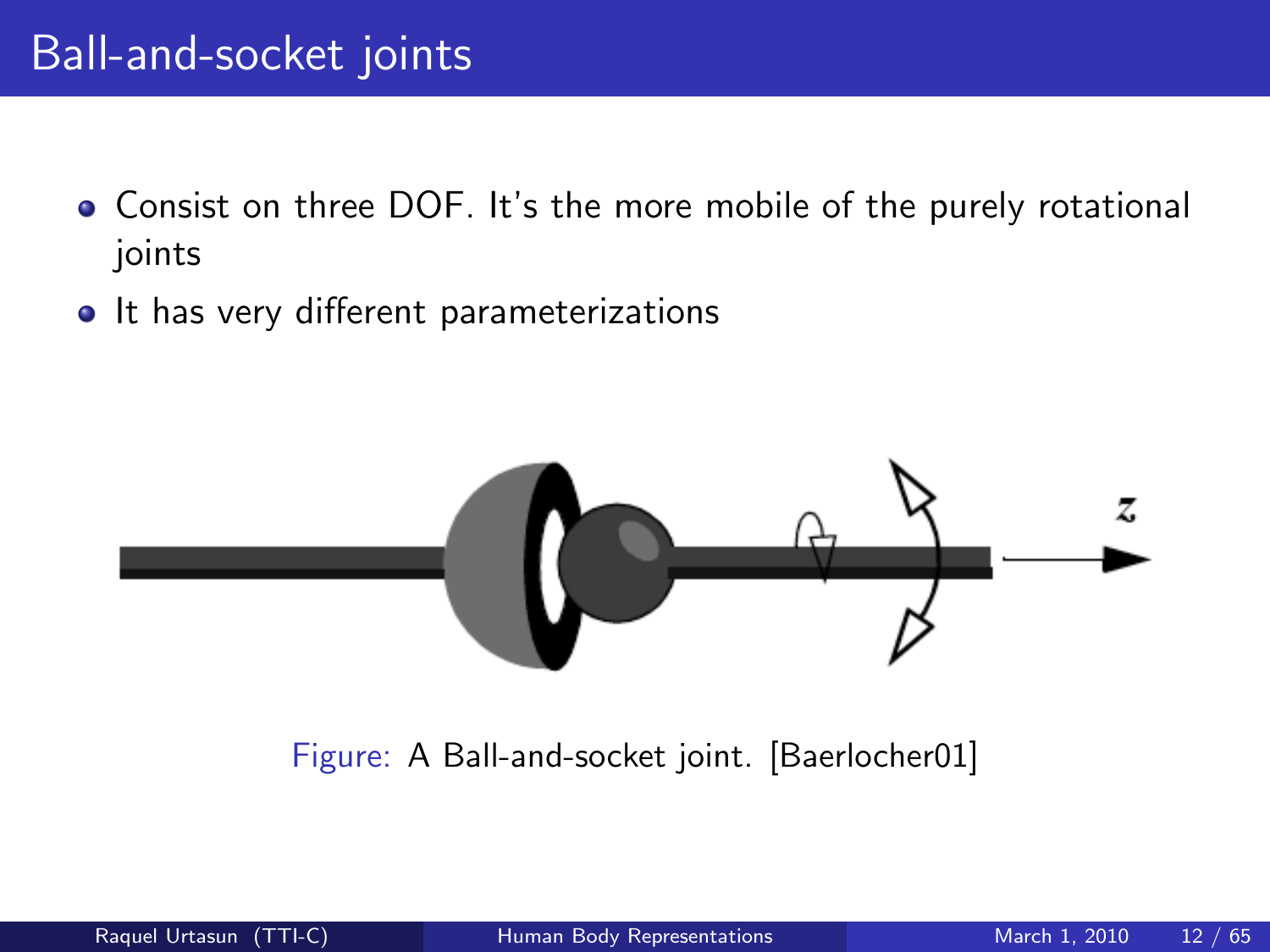#### • Different types of parameterization

- Euler angle
- Axis angles, also known as exponential map or versor
- Swing and twist
- **Quaternions**
- No single parameterization is best.
- It depends on the application, e.g., quaternions for interpolation, axis angles for inverse kinematics.
- All three DOF parameterizations have at least one singularity. Quaternions do not have at the cost of been a four DOF parameterization.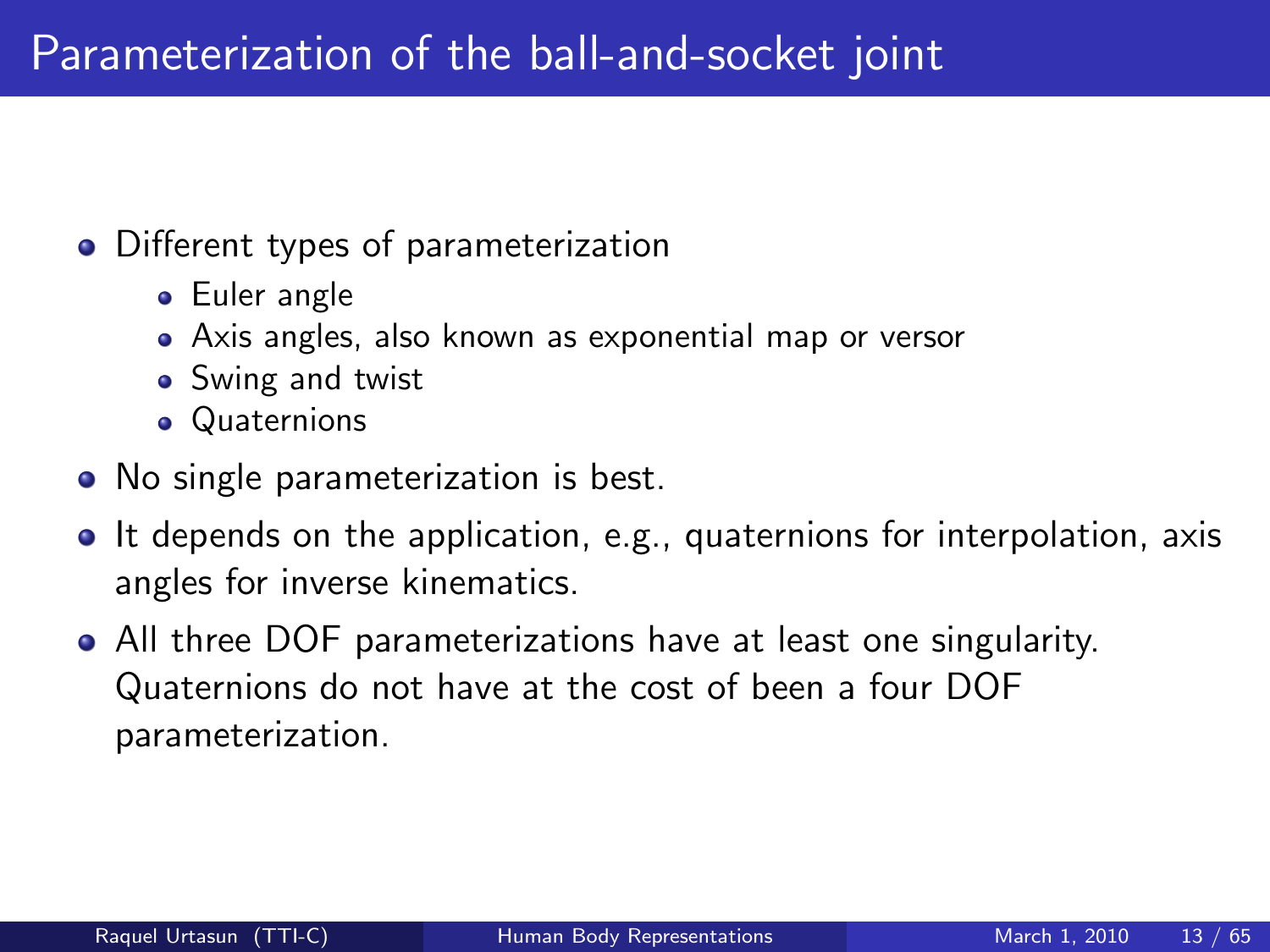- The most popular parameterization of orientation space.
- A general rotation is described as a sequence of rotations about three mutually orthogonal coordinate axes fixed in the space.
- The rotations are applied to the space and not to the axis.



Figure: Principal rotation matrices: Rotation along the x-axis. [Watt]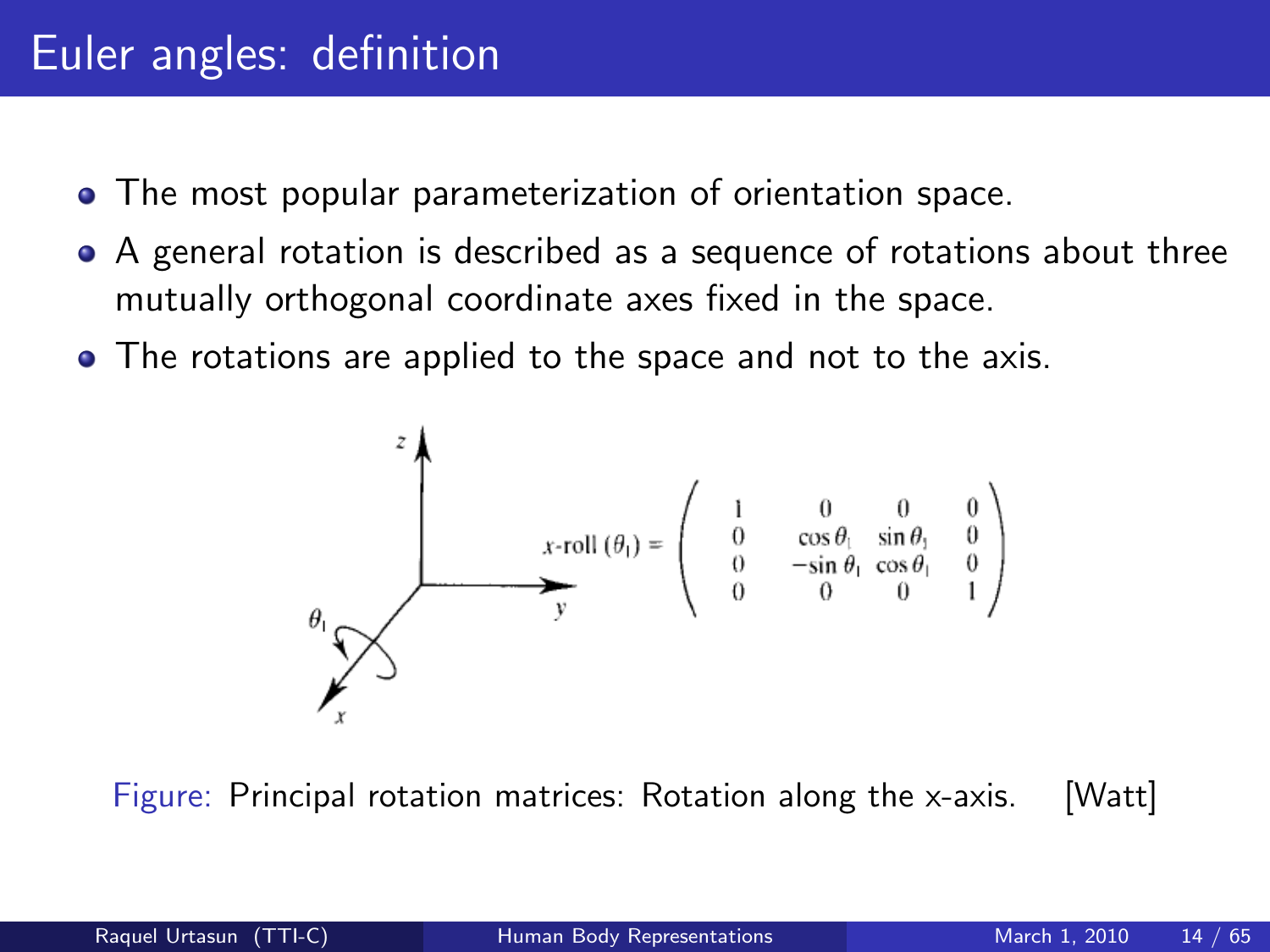- The most popular parameterization of orientation space.
- A general rotation is described as a sequence of rotations about three mutually orthogonal coordinate axes fixed in the space.
- The rotations are applied to the space and not to the axis.

$$
\theta_2 \quad y\text{-roll} \ (\theta_2) = \begin{pmatrix} \cos \theta_2 & 0 & -\sin \theta_2 & 0 \\ 0 & 1 & 0 & 0 \\ \sin \theta_2 & 0 & \cos \theta_2 & 0 \\ 0 & 0 & 0 & 1 \end{pmatrix}
$$

Figure: Principal rotation matrices: Rotation along the y-axis. [Watt]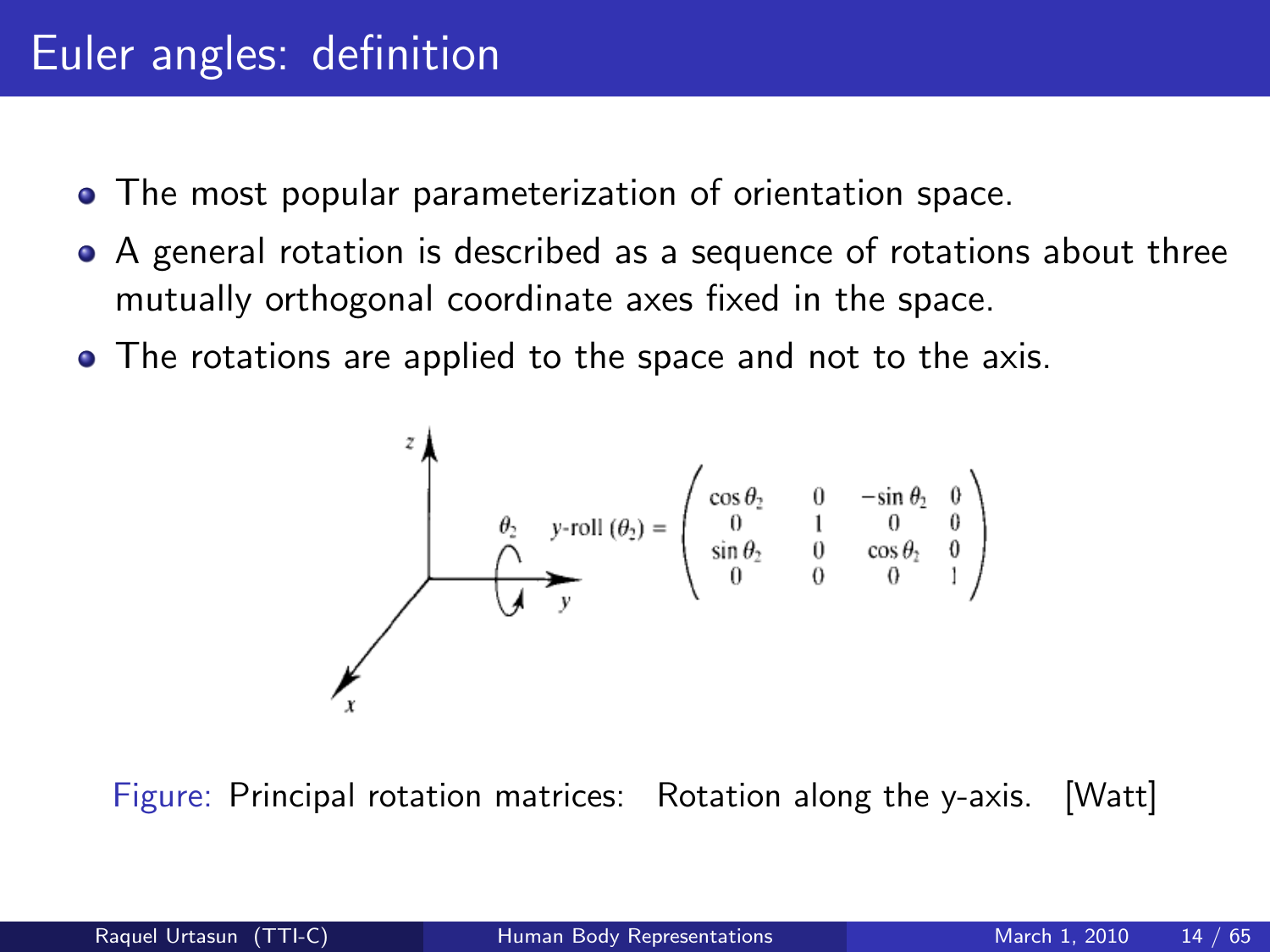- The most popular parameterization of orientation space.
- A general rotation is described as a sequence of rotations about three mutually orthogonal coordinate axes fixed in the space.
- The rotations are applied to the space and not to the axis.



Figure: Principal rotation matrices: Rotation along the z-axis. [Watt]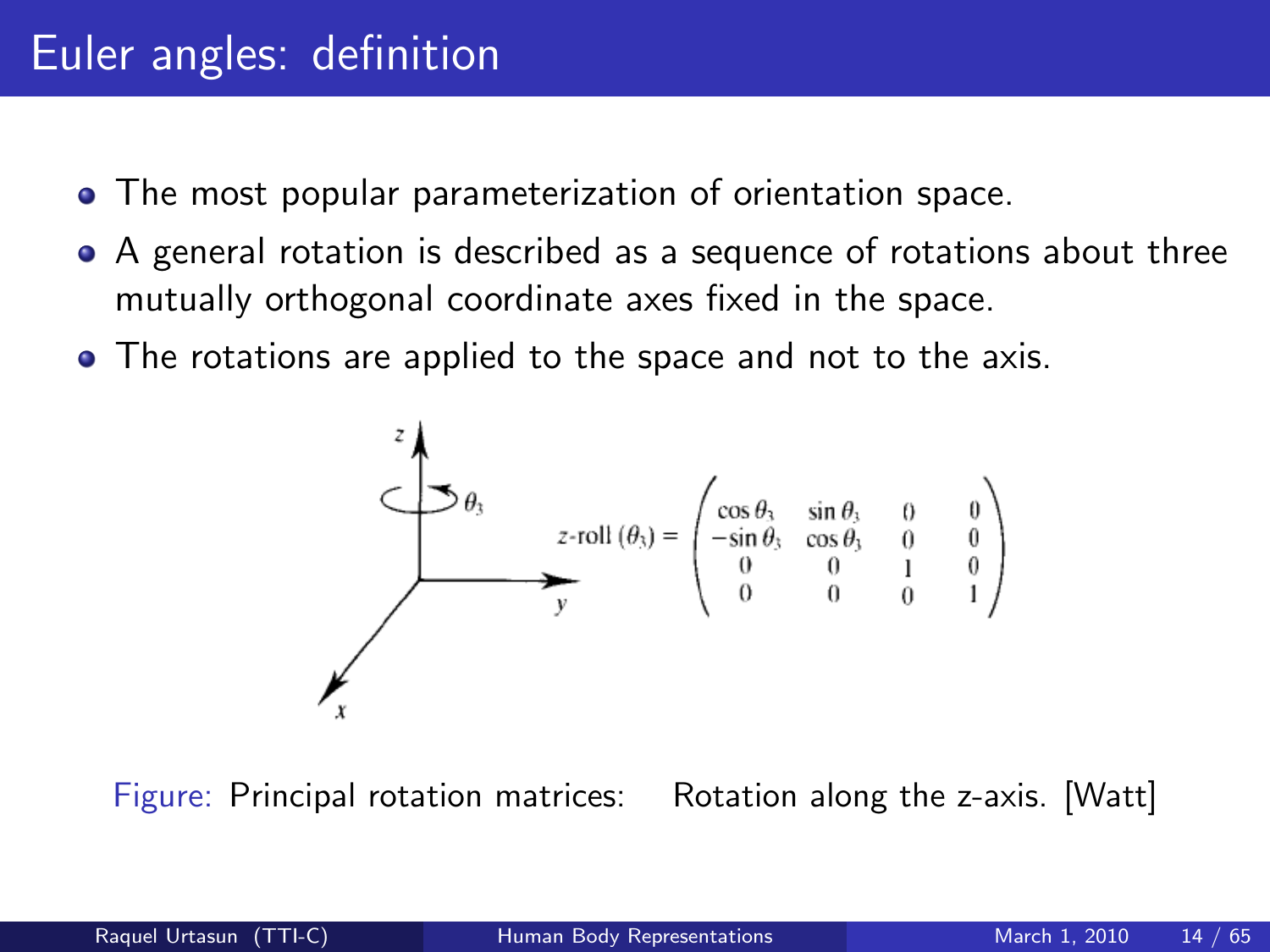#### Euler angles: composition

- **•** General rotations can be done by composing rotations over these axis.
- For example, let's create a rotation matrix  $\mathbf{R}(\theta_{x}, \theta_{y}, \theta_{z})$  in terms of the joint angles  $\theta_x, \theta_y, \theta_z$ .

$$
\mathbf{R}(\theta_x, \theta_y, \theta_z) = \mathbf{R}_x \cdot \mathbf{R}_y \cdot \mathbf{R}_z = \begin{pmatrix} c_y c_z & c_y s_z & -s_y & 0 \\ s_x s_y c_z - c_x s_z & s_x s_y s_z + c_x c_z & s_x c_y & 0 \\ c_x s_y c_z + s_x s_z & c_x s_y s_z - s_x c_z & c_x c_y & 0 \\ 0 & 0 & 0 & 1 \end{pmatrix}
$$

with  $s_i = \sin(\theta_i)$ , and  $c_i = \cos(\theta_i)$ .

Matrix multiplication is not conmutative, the order is important

$$
\mathbf{R}_{x}\cdot\mathbf{R}_{y}\cdot\mathbf{R}_{z}\neq\mathbf{R}_{z}\cdot\mathbf{R}_{y}\cdot\mathbf{R}_{x}
$$

Rotations are assumed to be relative to fixed world axes, rather than local to the object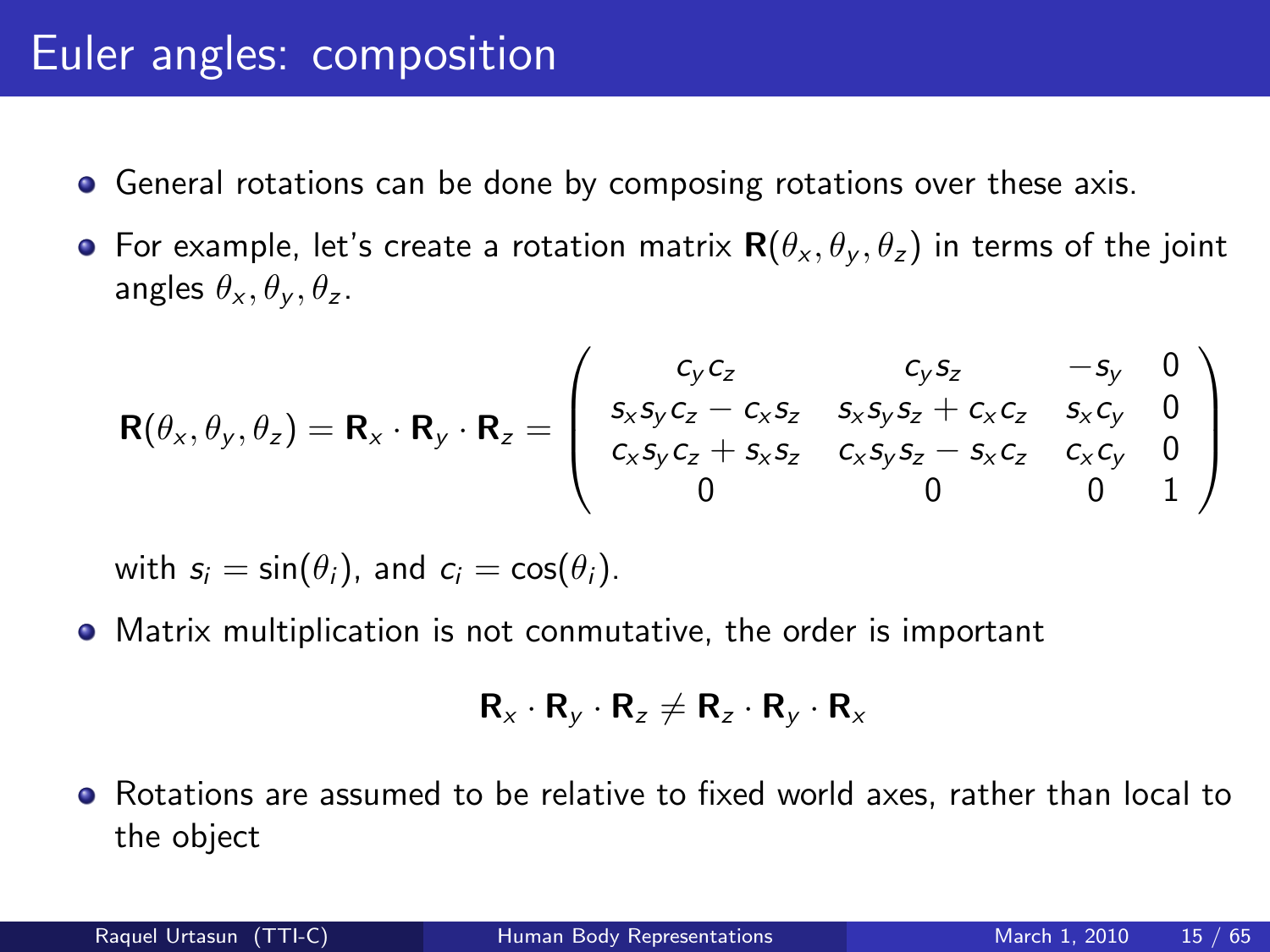#### Euler angles: drawbacks I

**Gimbal lock**: This results when two axes effectively line up, resulting in a temporary loss of a degree of freedom.

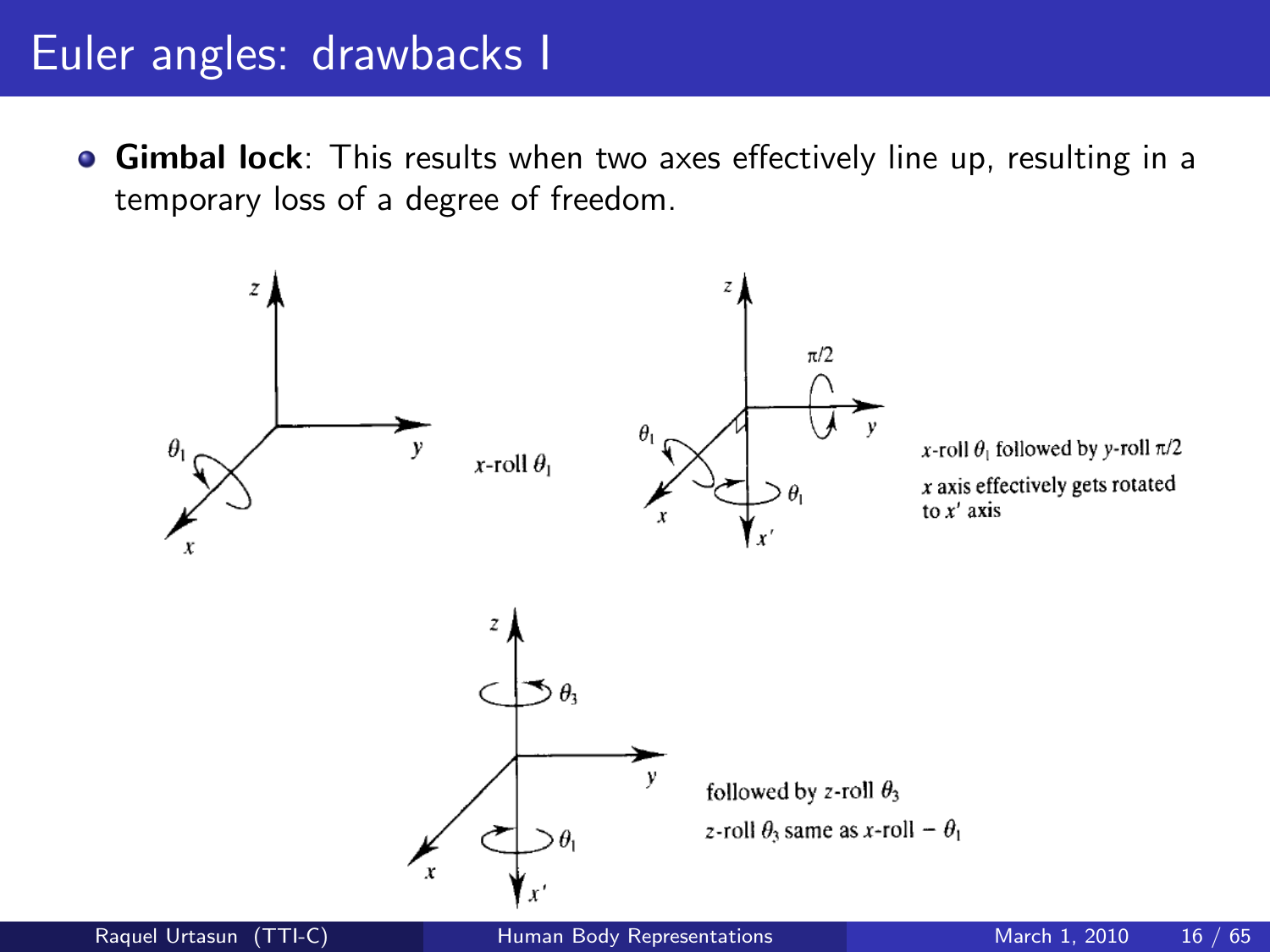## Euler angles: drawbacks I

**Gimbal lock**: This results when two axes effectively line up, resulting in a temporary loss of a degree of freedom. This is a singularity in the parameterization.  $\theta_1$  and  $\theta_3$  become associated with the same DOF.

$$
R(\theta_1, \frac{\pi}{2}, \theta_3) = \left( \begin{array}{cccc} 0 & 0 & -1 & 0 \\ \sin(\theta_1 - \theta_3) & \cos(\theta_1 - \theta_3) & 0 & 0 \\ \cos(\theta_1 - \theta_3) & \sin(\theta_1 - \theta_3) & 0 & 0 \\ 0 & 0 & 0 & 1 \end{array} \right)
$$



Figure: Singular locations of the Euler angles parametrization (at  $\beta = \pm \pi/2$ )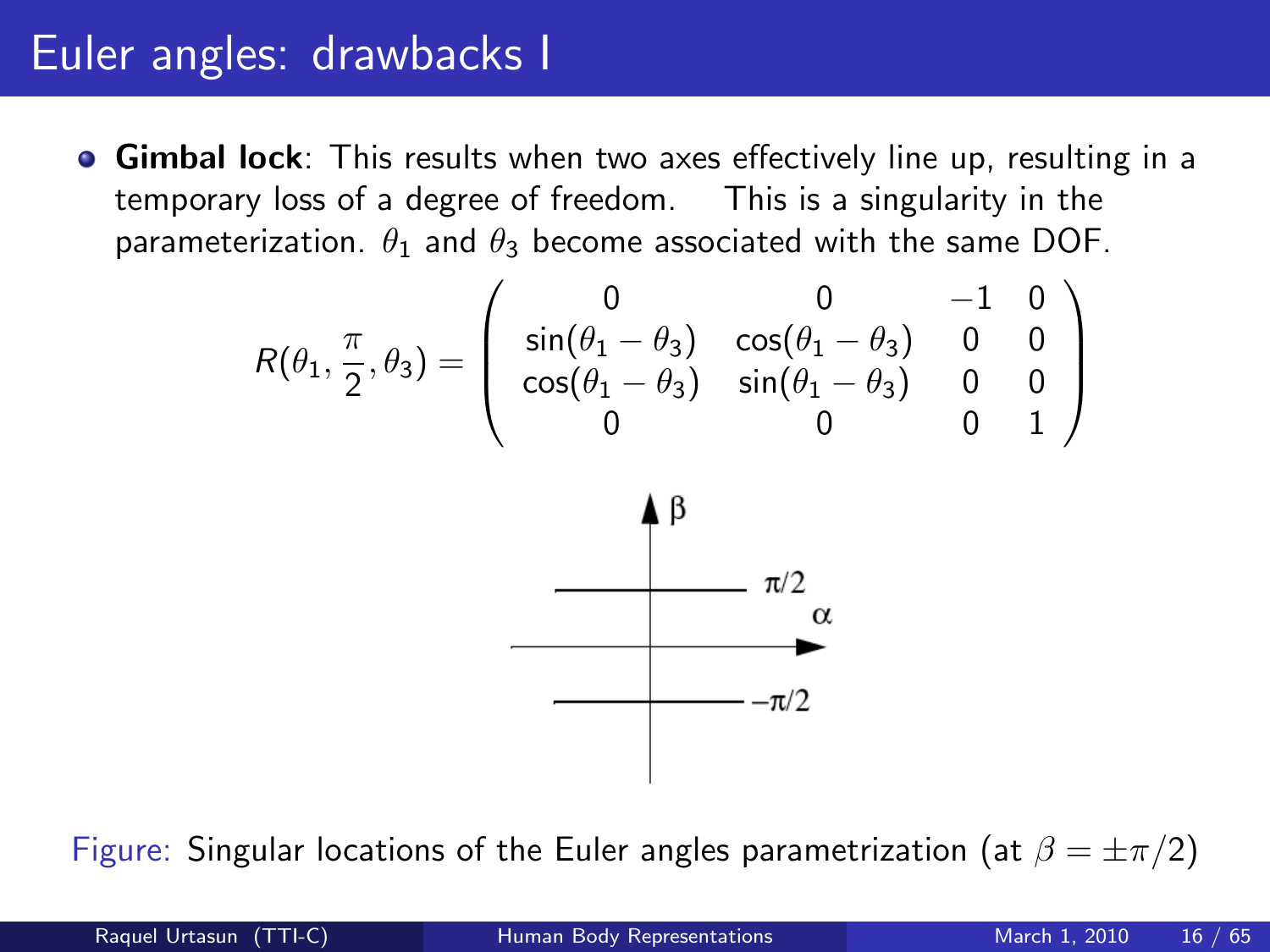## Euler angles: drawbacks II

- The parameterization is non-linear.
- The parameterization is modular  $R(\theta) = R(\theta + 2\pi n)$ , with  $n \in \mathbb{Z}$ .
- The parameterization is not unique

 $\exists [\theta_4, \theta_5, \theta_6]$  such that  $R(\theta_1, \theta_2, \theta_3) = R(\theta_4, \theta_5, \theta_6)$ with  $\theta_i \neq \theta_{3+i}$  for all  $i \in \{1,2,3\}$ .



Figure: Example of two routes for the animation of the block letter R [Watt]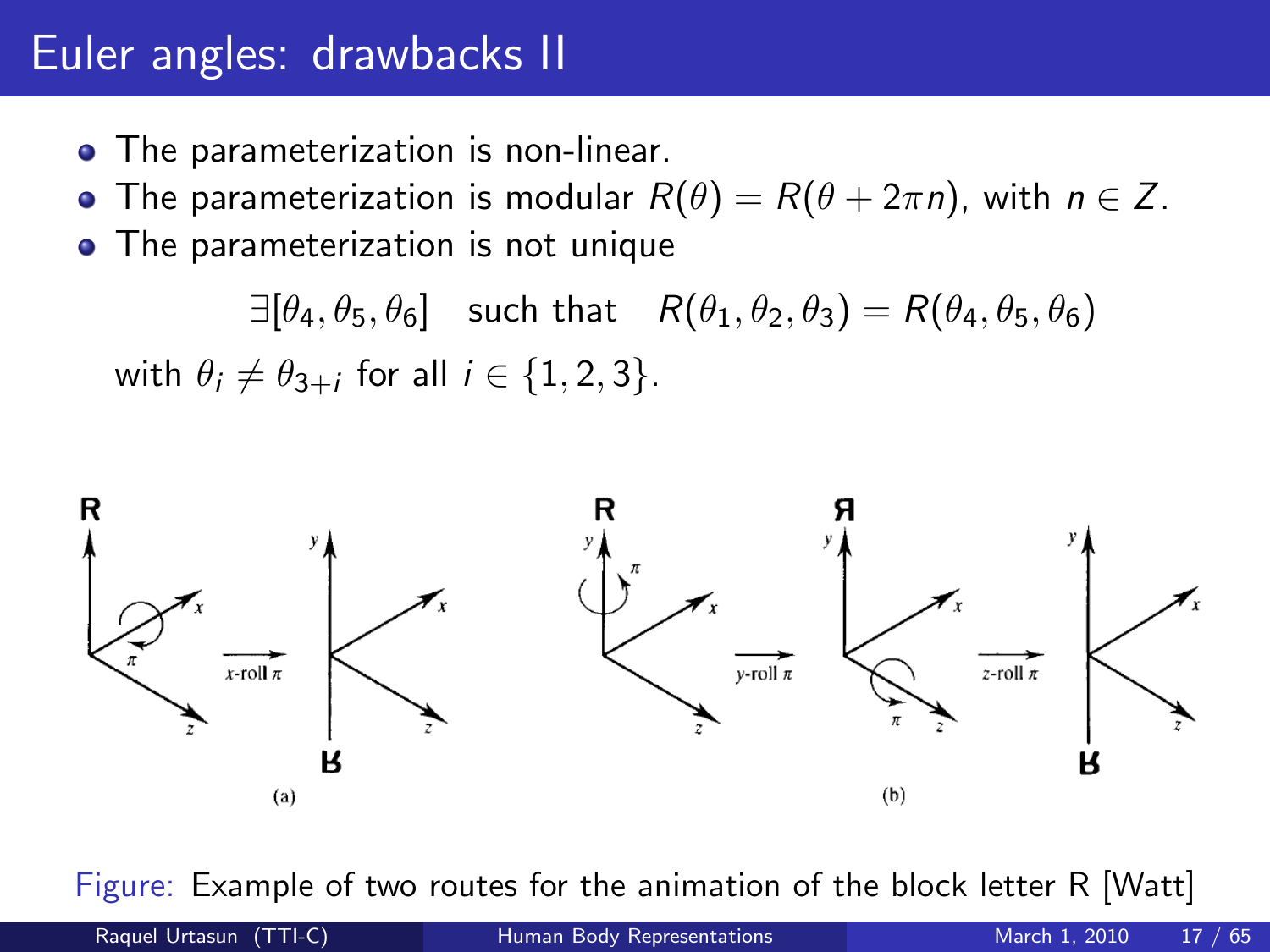#### Theorem

Euler's theorem: Any two independent orthonormal coordinate frames can be related by a sequence of rotations (not more than three) about coordinate axes, where no two successive rotations may be about the same axis.

- This means that we can represent an arbitrary orientation as a rotation about some unit axis by some angle (4 numbers) (Axis/Angle form).
- Alternately, we can scale the axis by the angle and compact it down to a single 3D vector (Rotation vector)
- Quaternions and axis angles are possible parameterizations.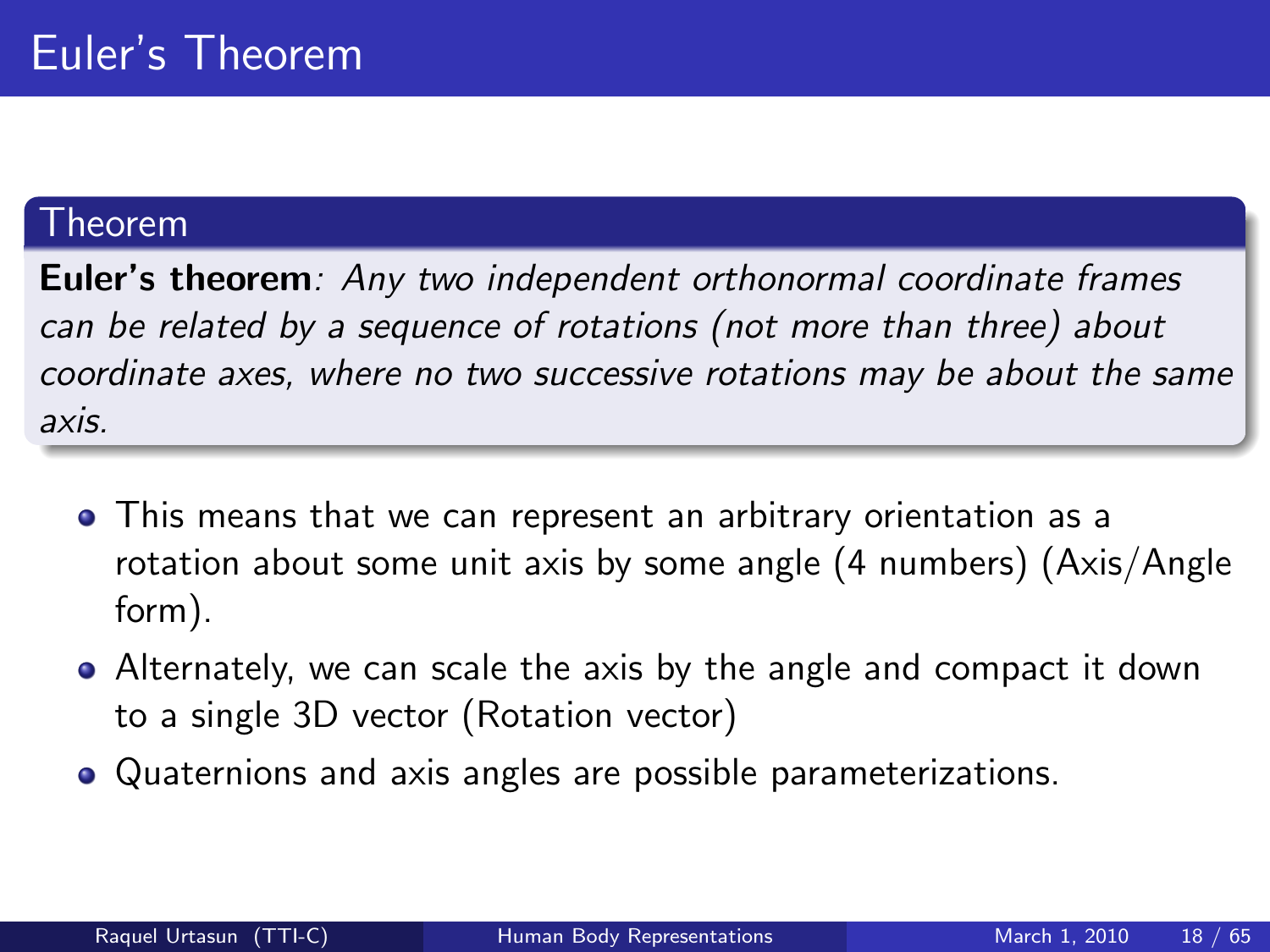## Angular displacement

• We define the concept of angular displacement given by  $R(\theta, n)$ . This is a rotation of  $\theta$  along the **n** axis.



Figure: Angular displacement  $(\theta, n)$  [Watt]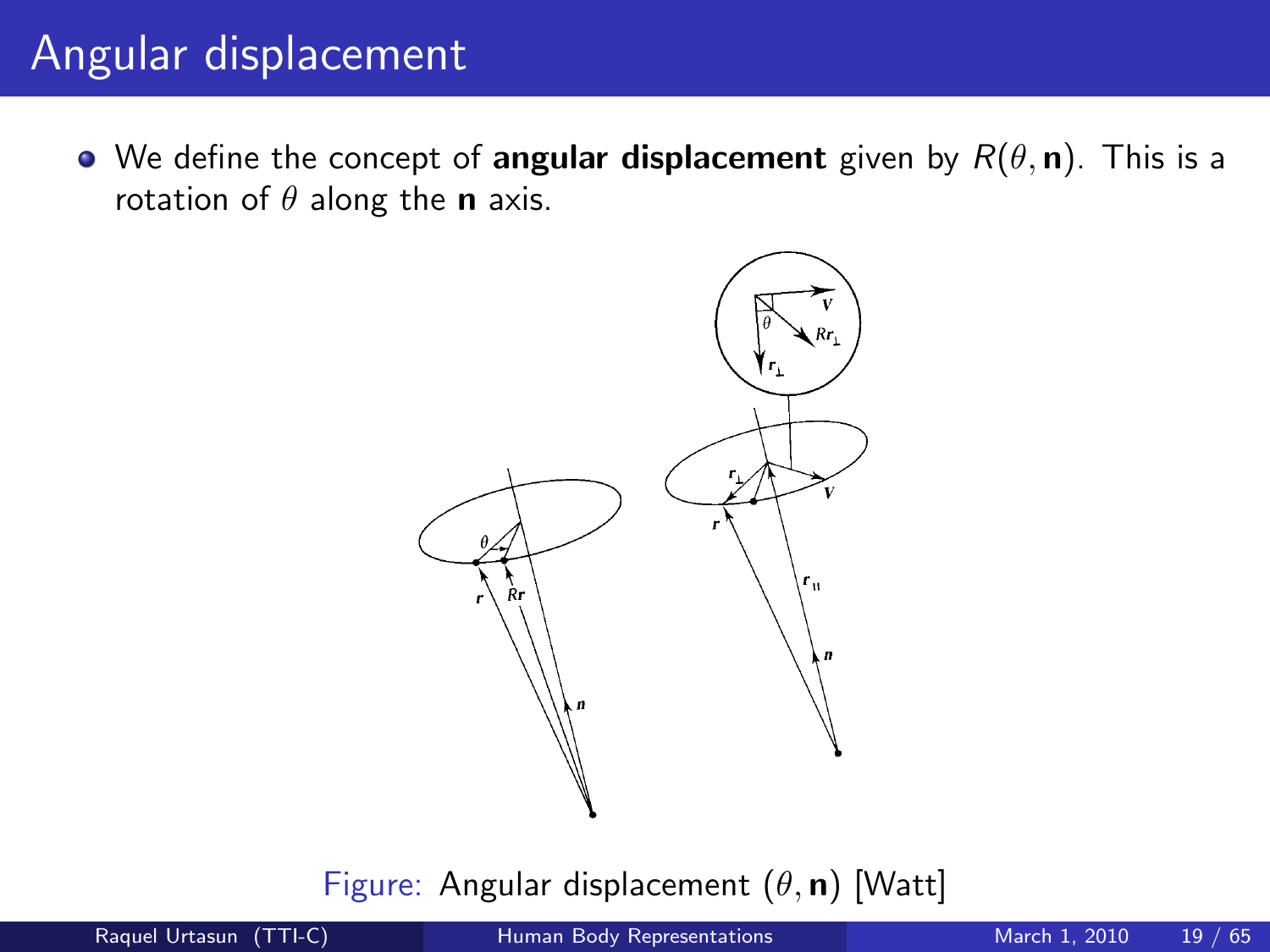# **Quaternions**

- Quaternions were invented by W.R.Hamilton in 1843.
- A quaternion has 4 components

$$
\mathbf{q} = [q_w, q_x, q_y, q_z]^T
$$

• They are extensions of complex numbers  $a + ib$  to a 3D imaginary space, ijk.

$$
\mathbf{q} = q_w + q_x \mathbf{i} + q_y \mathbf{j} + q_z \mathbf{k}
$$

• With the additional properties

$$
\mathbf{i}^2 = \mathbf{j}^2 = \mathbf{i}\mathbf{j}\mathbf{k} = -1
$$

$$
\mathbf{i} = \mathbf{j}\mathbf{k} = -\mathbf{k}\mathbf{j}, \quad \mathbf{j} = \mathbf{k}\mathbf{i} = -\mathbf{i}\mathbf{k}, \quad \mathbf{k} = \mathbf{i}\mathbf{j} = -\mathbf{j}\mathbf{i}
$$

To represent rotations, only unit length quaternions are used

$$
|{\bf q}|_2=\sqrt{q_{\rm w}^2+q_{\rm x}^2+q_{\rm y}^2+q_{\rm z}^2}
$$

This forms the surface of a 4D hypersphere of radius 1.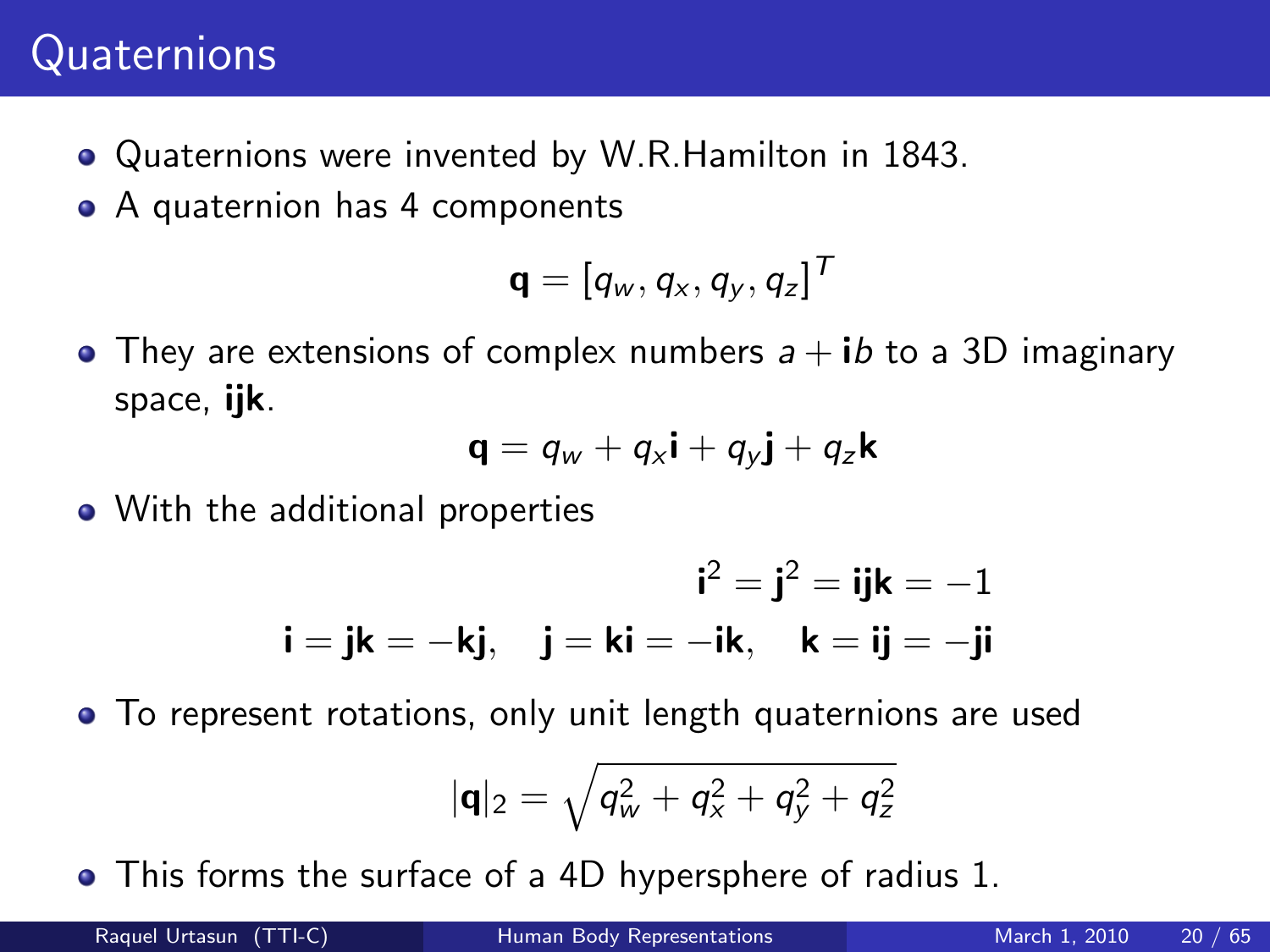- Quaternions form a group whose underlying set is the four dimensional vector space  $R^4$ , with a multiplication operator  $\circ$  that combines both the dot product and cross product of vectors
- The identity rotation is encoded as  $\mathbf{q} = \begin{bmatrix} 1, 0, 0, 0 \end{bmatrix}^T$ .
- The quaternion  $\mathbf{q}=[q_{w},q_{x},q_{y},q_{z}]^{T}$  encodes a rotation of  $\theta=2\cos^{-1}(q_w)$  along the unit axis  $\hat{\bm{\mathsf{v}}}=[q\mathsf{x},q\mathsf{y},q\mathsf{z}].$
- Also a quaternion can represent a rotation by an angle  $\theta$  around the  $\hat{\mathbf{v}}$ axis as

$$
\mathbf{q} = [\cos\frac{\theta}{2}, \sin\frac{\theta}{2}\hat{\mathbf{v}}]
$$

with  $\hat{\mathbf{v}} = \frac{\mathbf{v}}{|\mathbf{v}|}$  $\frac{\mathsf{v}}{|\mathsf{v}|}$  .

- $\bullet$  If  $\hat{\mathbf{v}}$  is unit length, then **q** will also be.
- Proof: Exercises.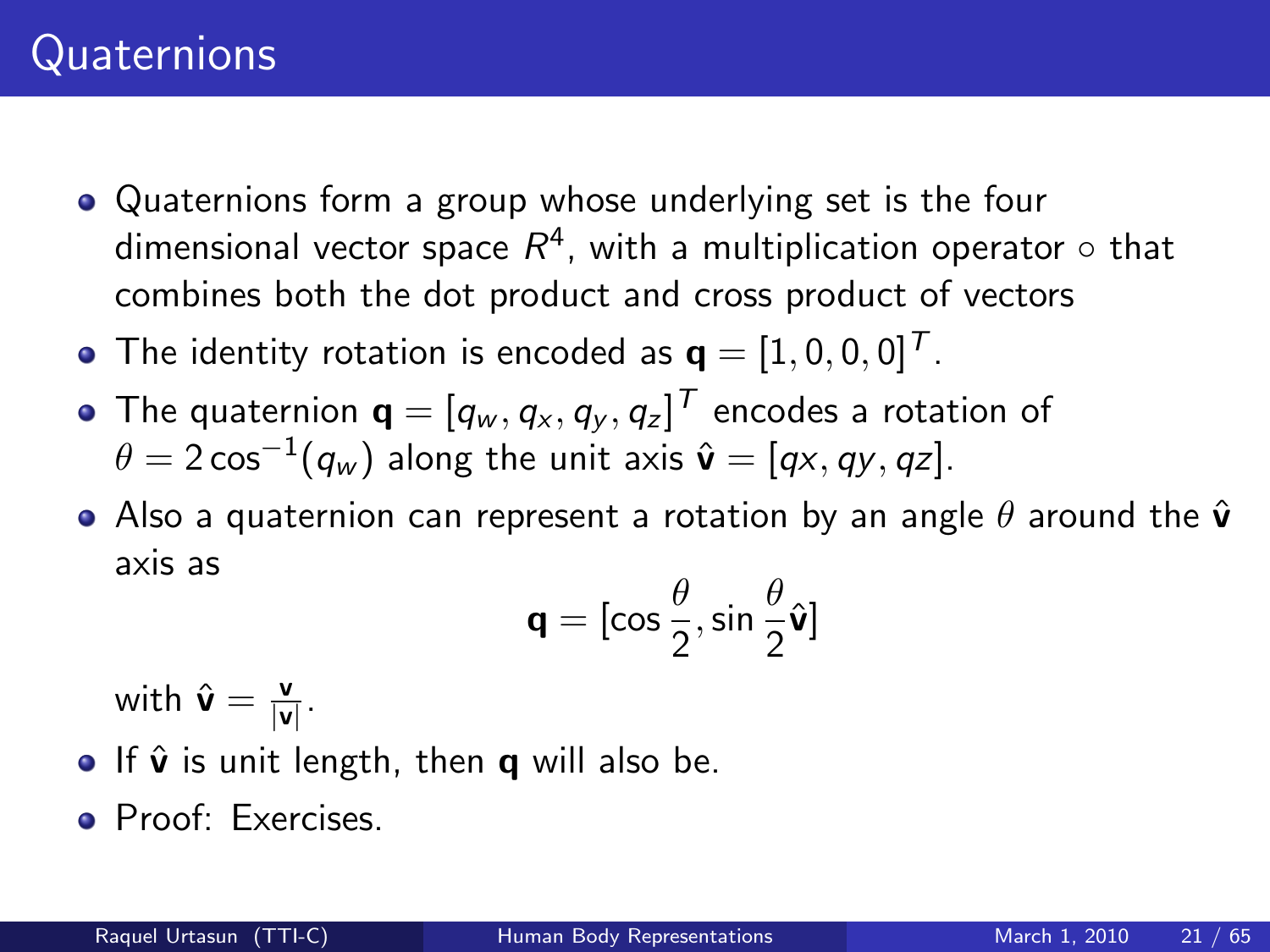• To convert a quaternion  $\mathbf{q} = [q_w, q_x, q_y, q_z]$  to a rotational matrix simply compute

$$
\left(\begin{array}{cccc}1-2q_y^2-2q_z^2&2q_xq_y+2q_wq_z&2q_xq_z-2q_wq_y&0\\2q_xq_y-2q_wq_z&1-2q_x^2-2q_z^2&2q_yq_z+2q_wq_x&0\\2q_xq_z+2q_wq_y&2q_yq_z-2q_wq_x&1-2q_x^2-2q_y^2&0\\0&0&0&1\end{array}\right)
$$

A matrix can also easily be converted to quaternion. See references for the exact algorithm.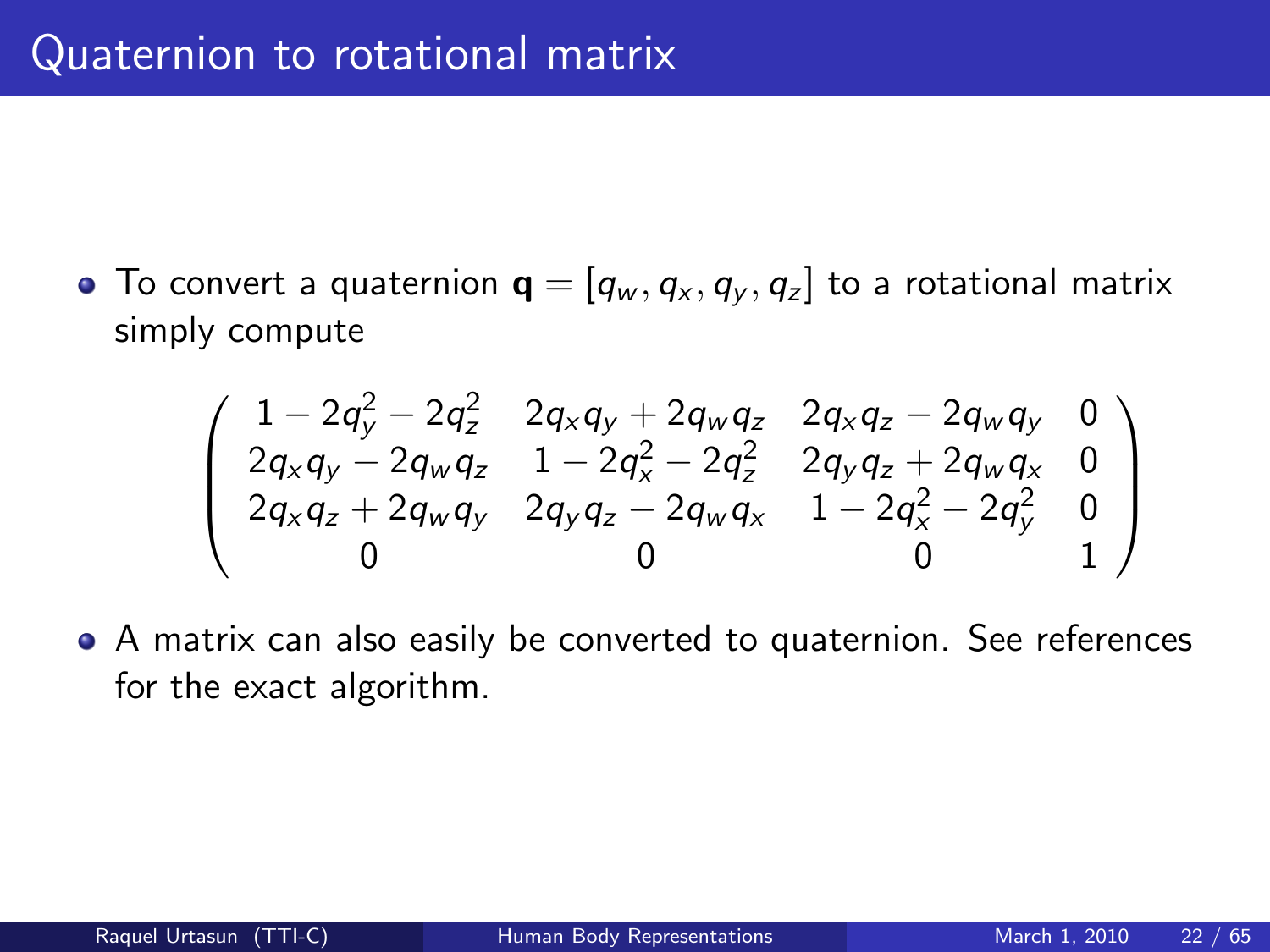- Any incremental movement along one of the orthogonal axes in curved space corresponds to an incremental rotation along an axis in real space (distances along the hypersphere correspond to angles in 3D space)
- Moving in some arbitrary direction corresponds to rotating around some arbitrary axis
- If you move too far in one direction, you come back to where you started (corresponding to rotating 360 degrees around any one axis)
- A distance of x along the surface of the hypersphere corresponds to a rotation of angle 2x radians
- This means that moving along a 90 degree arc on the hypersphere corresponds to rotating an object by 180 degrees
- Traveling 180 degrees corresponds to a 360 degree rotation, thus getting you back to where you started
- This implies that q and -q correspond to the same orientation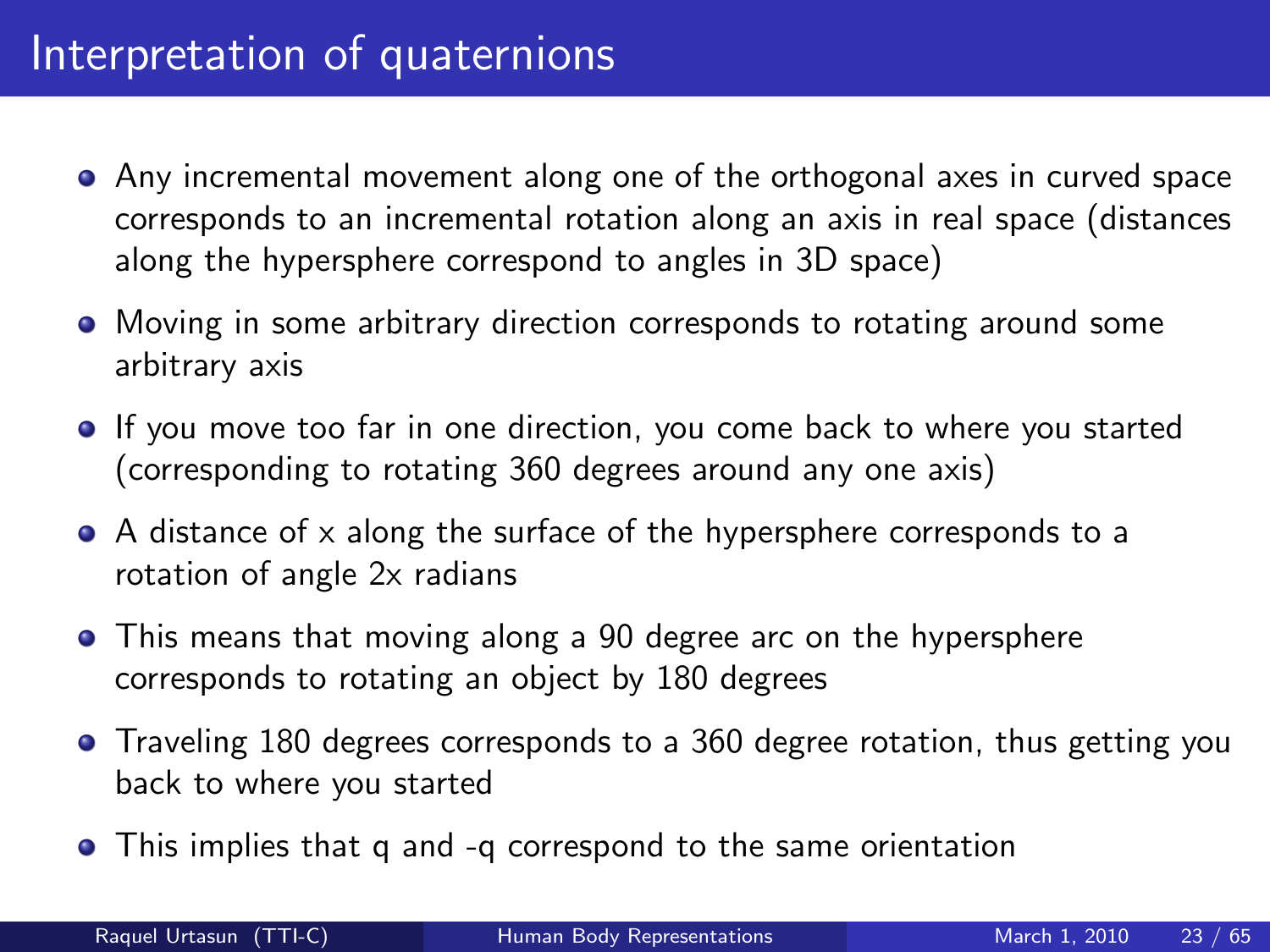• The **dot product** of quaternions is simple their vector dot product

$$
\mathbf{p} \cdot \mathbf{q} = \mathbf{p}_w \mathbf{q}_w + \mathbf{p}_x \mathbf{q}_x + \mathbf{p}_y \mathbf{q}_y + \mathbf{p}_z \mathbf{q}_z = |\mathbf{p}||\mathbf{q}| \cos \phi
$$

The angle between two quaternions in 4D space is half the angle one would need to rotate from one orientation to the other in 3D space.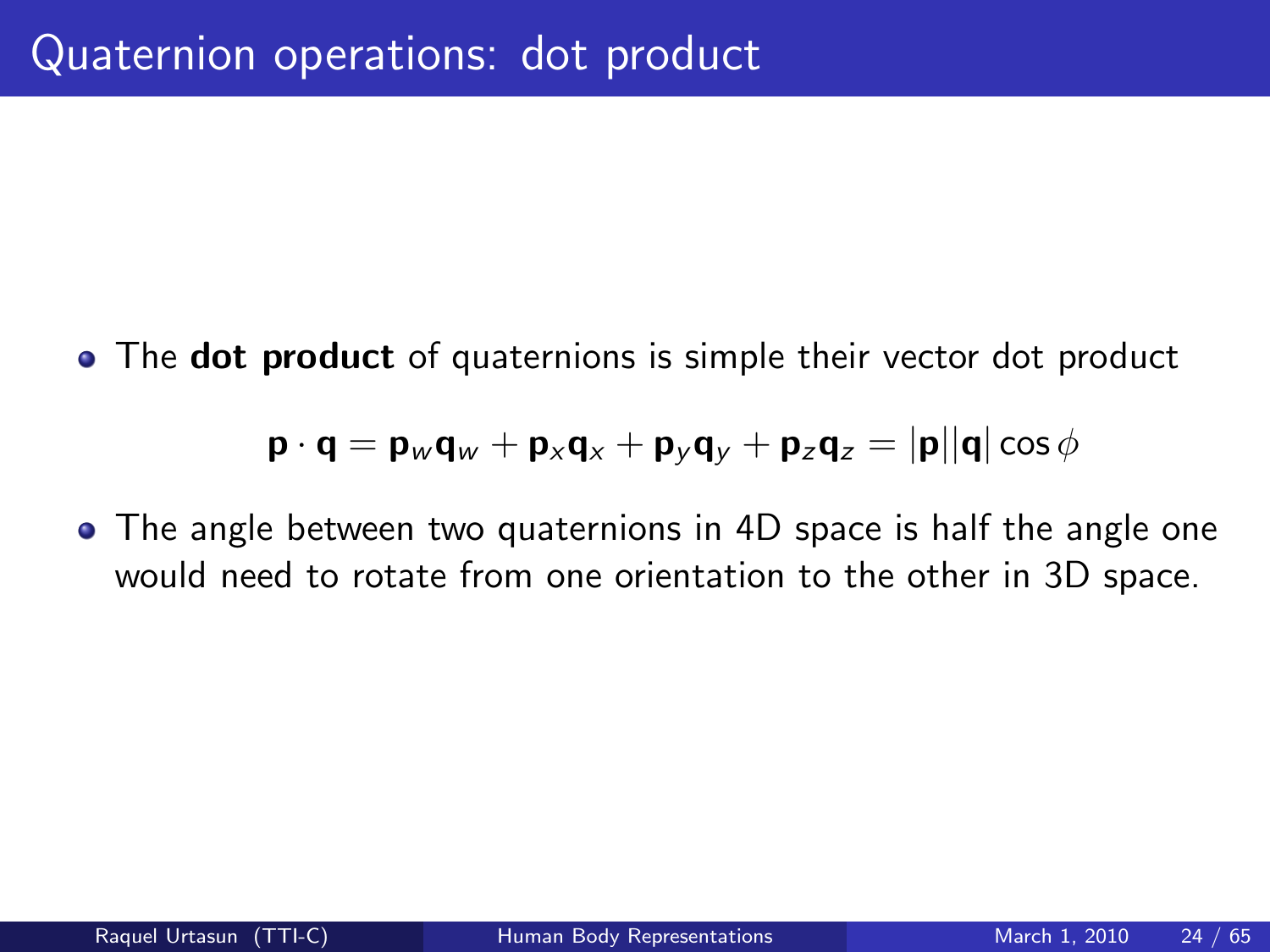• Multiplication on quaternions can be done by expanding them into complex numbers

$$
\mathsf{p}\mathsf{q} = <\mathsf{s}\cdot t - \mathsf{v}\cdot \mathsf{w}^\mathsf{T},\;\;\mathsf{s}\mathsf{w} + t\mathsf{v} + \mathsf{v}\times \mathsf{w}>
$$

where  $\mathbf{p}=[s,\mathsf{v}]^{\textsf{T}}$ , and  $\mathbf{q}=[t,\mathsf{w}]$ .

- $\bullet$  If p represents a rotation and q represents a rotation, then pq represents p rotated by q.
- Note that two unit quaternions multiplied together will result in another unit quaternion.
- Quaternions extend the planar rotations of complex numbers to 3D rotations in space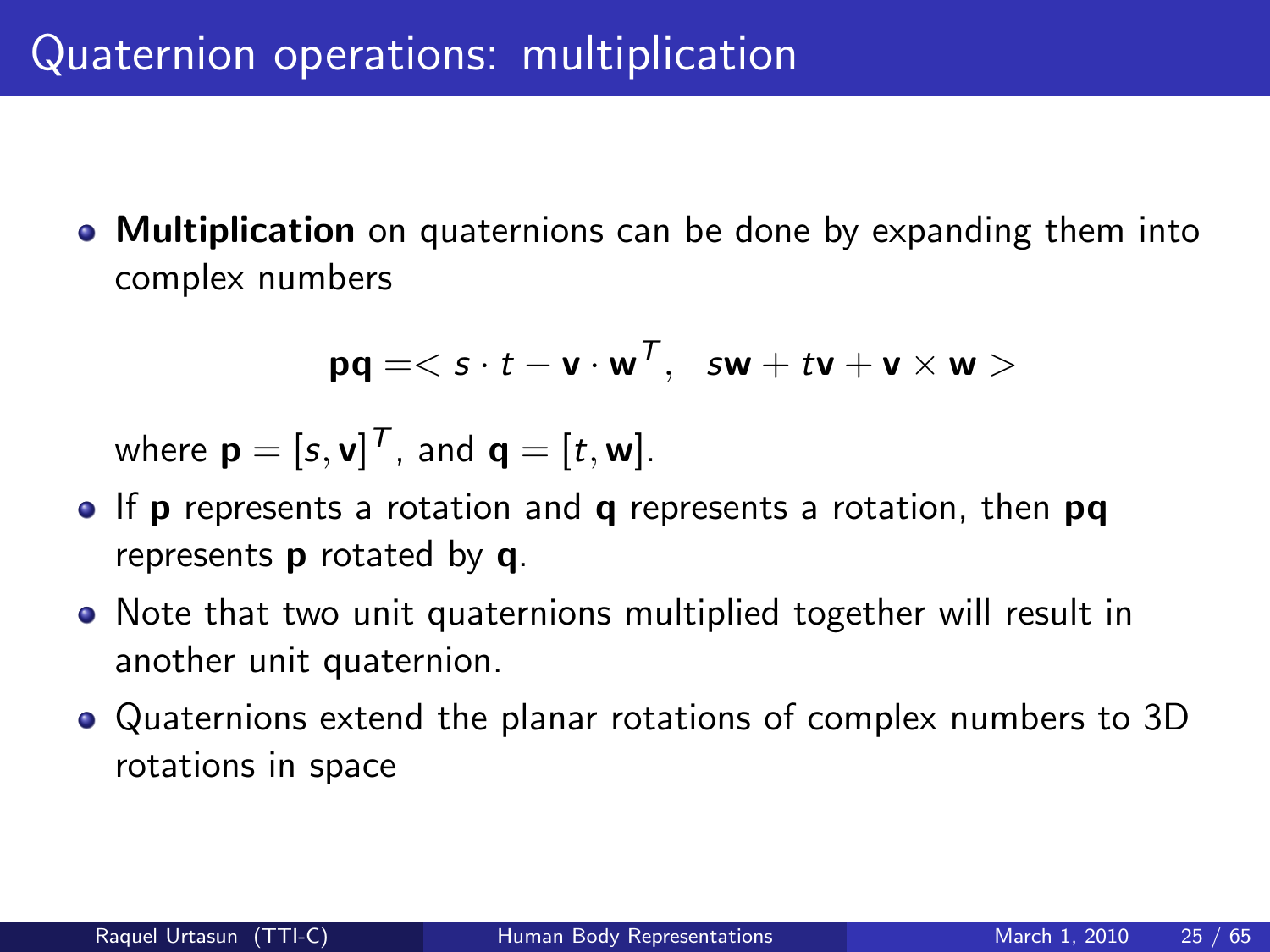Inverse of a quaternion  $\mathbf{q}=[s,\mathbf{v}]^T$ 

$$
\textbf{q}^{-1} = \frac{1}{|\textbf{q}|^2} [\textbf{s}, -\textbf{v}]^{\mathsf{T}}
$$

- Any multiple of a quaternion gives the same rotation because the effects of the magnitude are divided out.
- Very good for interpolation, Slerp. We will see this later in the class.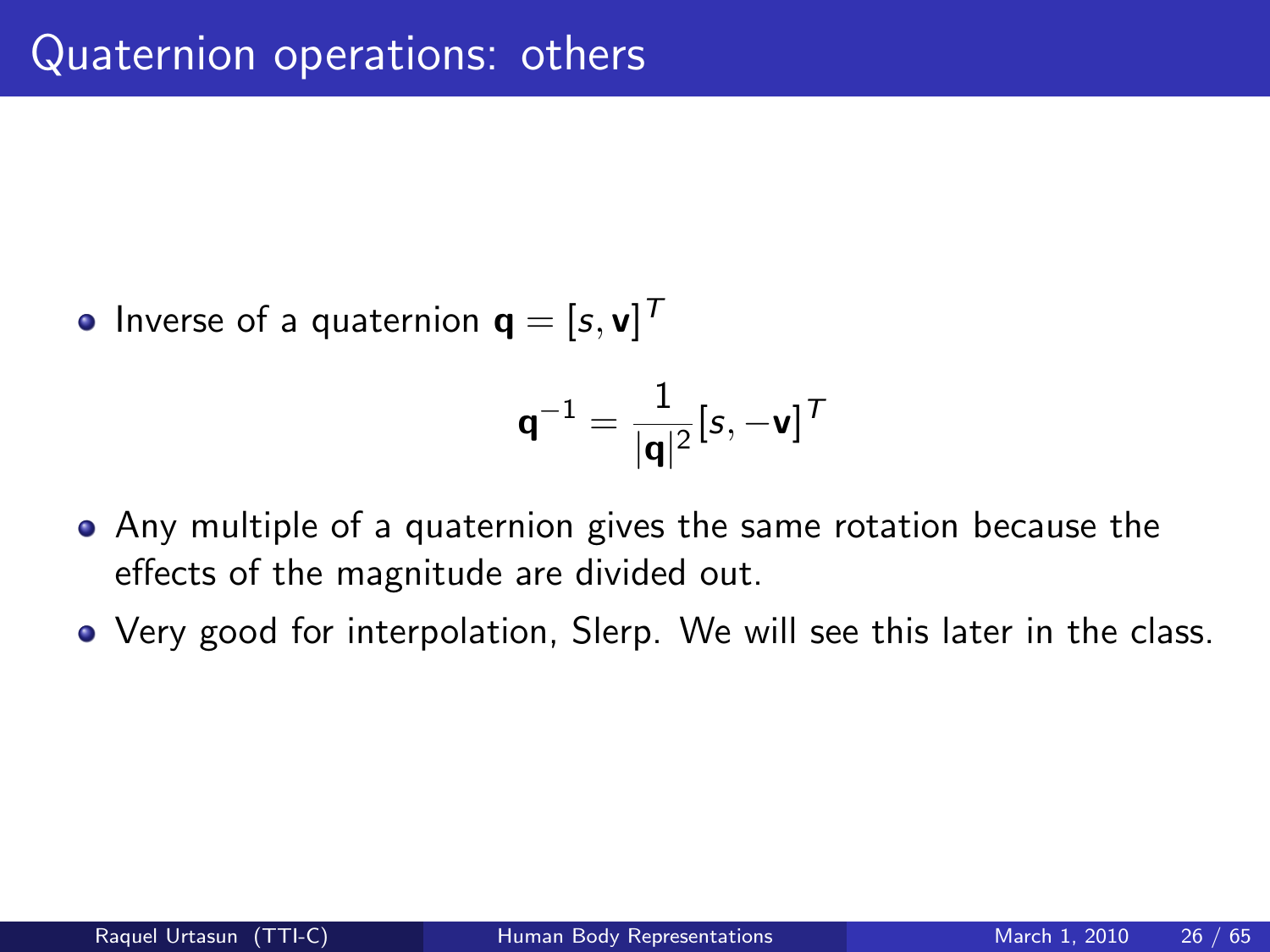- The exponential map maps a vector in  $\Re^3$  describing the axis and magnitude of a three DOF rotation to the corresponding rotation
- There are different parameterizations of the exponential map.
- We can formulate an exponential map from  $\Re^3$  to  ${\sf S}^3$  as follows:

$$
\exp(\mathbf{v}) = \begin{cases} [0,0,0,1]^T & \text{if } \mathbf{v} = 0; \\ \sum_{m=0}^{\inf} (\frac{1}{2} \tilde{\mathbf{v}}^m) = [\sin(\frac{1}{2}\theta)\hat{\mathbf{v}}, \cos(\frac{1}{2}\theta)]^T & \text{if } \mathbf{v} \neq 0. \end{cases}
$$

where  $\theta = |v|$ , and  $\hat{v} = v/|v|$ .

- This maps **v** to the union quaternion representing a rotation of  $\theta$ about v.
- The singularity of this parameterization is when  $v \rightarrow 0$ .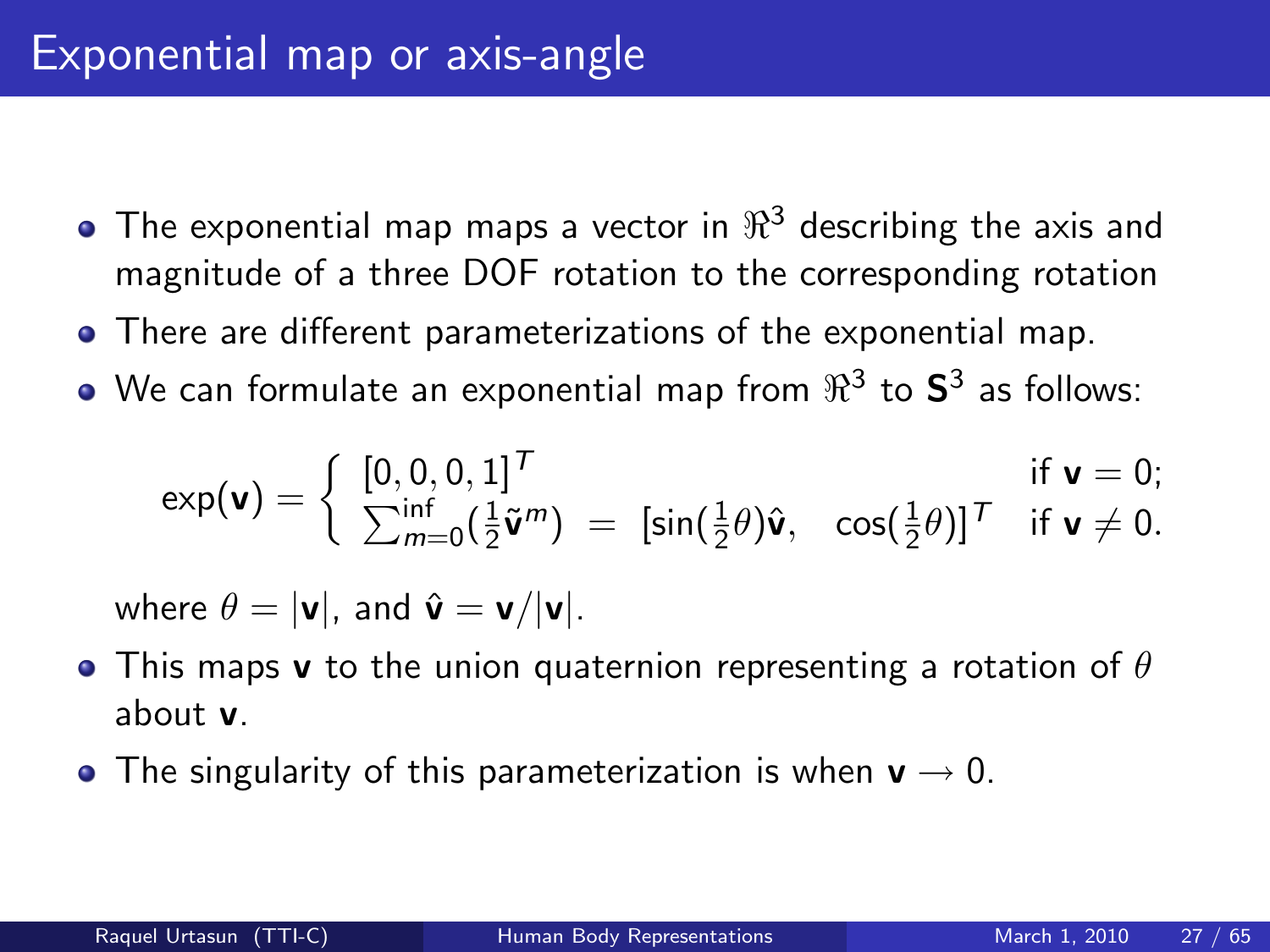#### Robust exponential maps

• The singularity of this parameterization is when  $v \rightarrow 0$ .

$$
\mathbf{q} = \exp(\mathbf{v}) = [\sin(\frac{1}{2}\theta)\hat{\mathbf{v}}, \quad \cos(\frac{1}{2}\theta)]^T
$$

• By arranging the terms we can write

$$
\mathbf{q} = \exp(\mathbf{v}) = [\sin(\frac{1}{2}\theta)\frac{\mathbf{v}}{\theta}, \quad \cos(\frac{1}{2}\theta)]^T = [\frac{\sin(\frac{1}{2}\theta)}{\theta}\mathbf{v}, \quad \cos(\frac{1}{2}\theta)]^T
$$

**o** This is the sinc function

$$
\frac{\sin(\frac{1}{2}\theta)}{\theta} = \text{sinc}(\frac{1}{2}\theta)
$$

Use tailor expansion to compute it if not in standard math libraries

$$
\frac{\sin(\frac{1}{2}\theta)}{\theta} \approx \frac{1}{2} + \frac{\theta^2}{48} - \frac{\theta^4}{2^5 \cdot 5!} + \cdots
$$

• Good exercise to compute it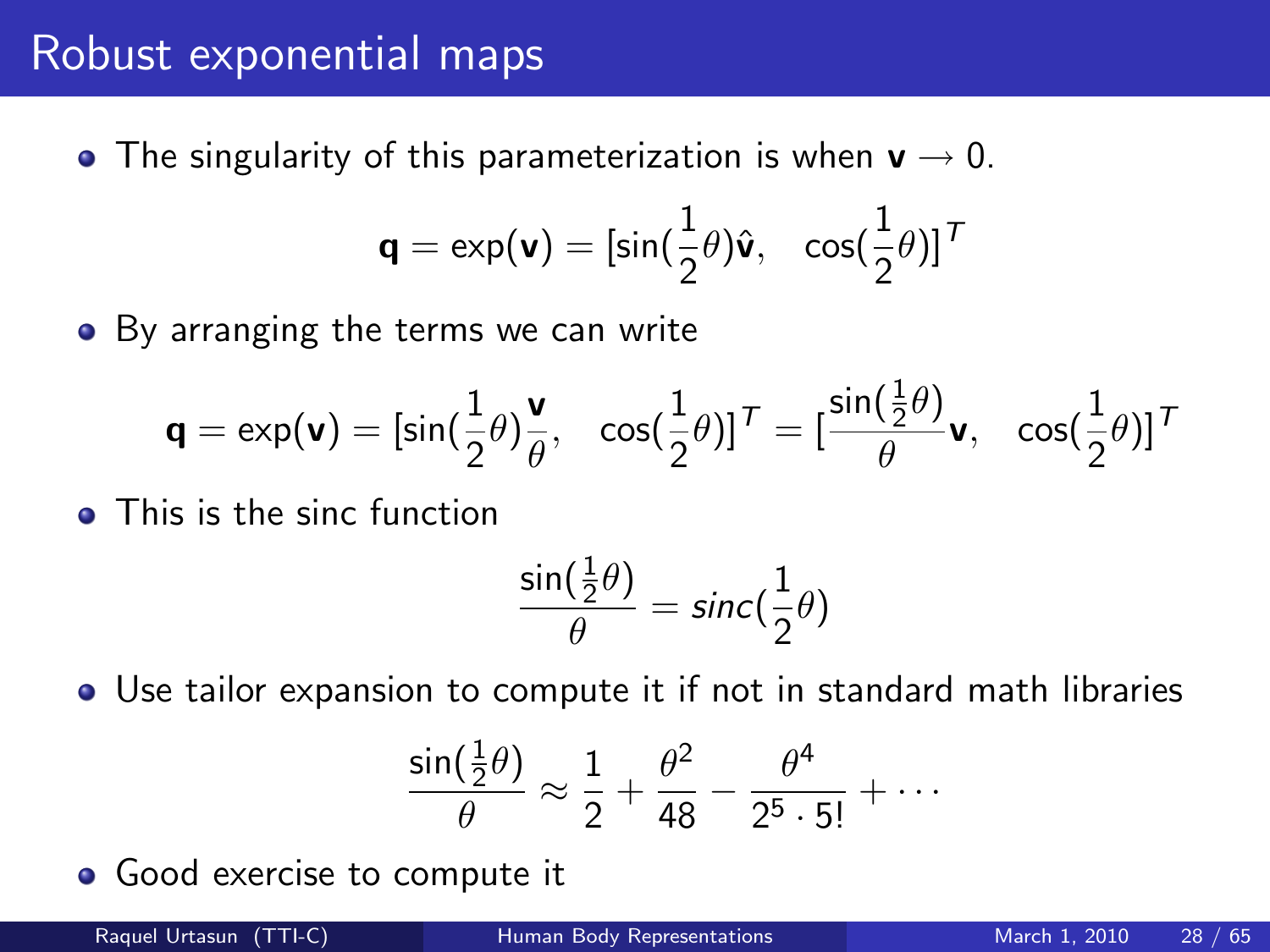**To generate a matrix as a rotation**  $\theta$  **around an arbitrary unit axis**  $\hat{\mathbf{v}}$ **:** 

$$
\left(\begin{array}{ccc} \hat{v}_x^2+c_\theta(1-\hat{v}_x^2) & \hat{v}_x\hat{v}_y(1-c_\theta)+\hat{v}_z s_\theta & \hat{v}_x\hat{v}_z(1-c_\theta)-\hat{v}_y s_\theta & 0\\ \hat{v}_x\hat{v}_y(1-c_\theta)-\hat{v}_z S_\theta & \hat{v}_y^2+c_\theta(1-\hat{v}_y^2) & \hat{v}_y\hat{v}_z(1-c_\theta)+\hat{v}_x s_\theta & 0\\ \hat{v}_x\hat{v}_z(1-c_\theta)+\hat{v}_y s_\theta & \hat{v}_y\hat{v}_z(1-c_\theta)-\hat{v}_x s_\theta & \hat{v}_z^2+c_\theta(1-\hat{v}_z^2) & 0\\ 0 & 0 & 0 & 1 \end{array}\right)
$$

where  $c_{\theta} = \cos(\theta)$ , and  $s_{\theta} = \sin(\theta)$ .

- We can now easily apply rotations to vectors
- In the case of the scaled axis-angle, one has to first extract the magnitude and then rotate along the normalized axis.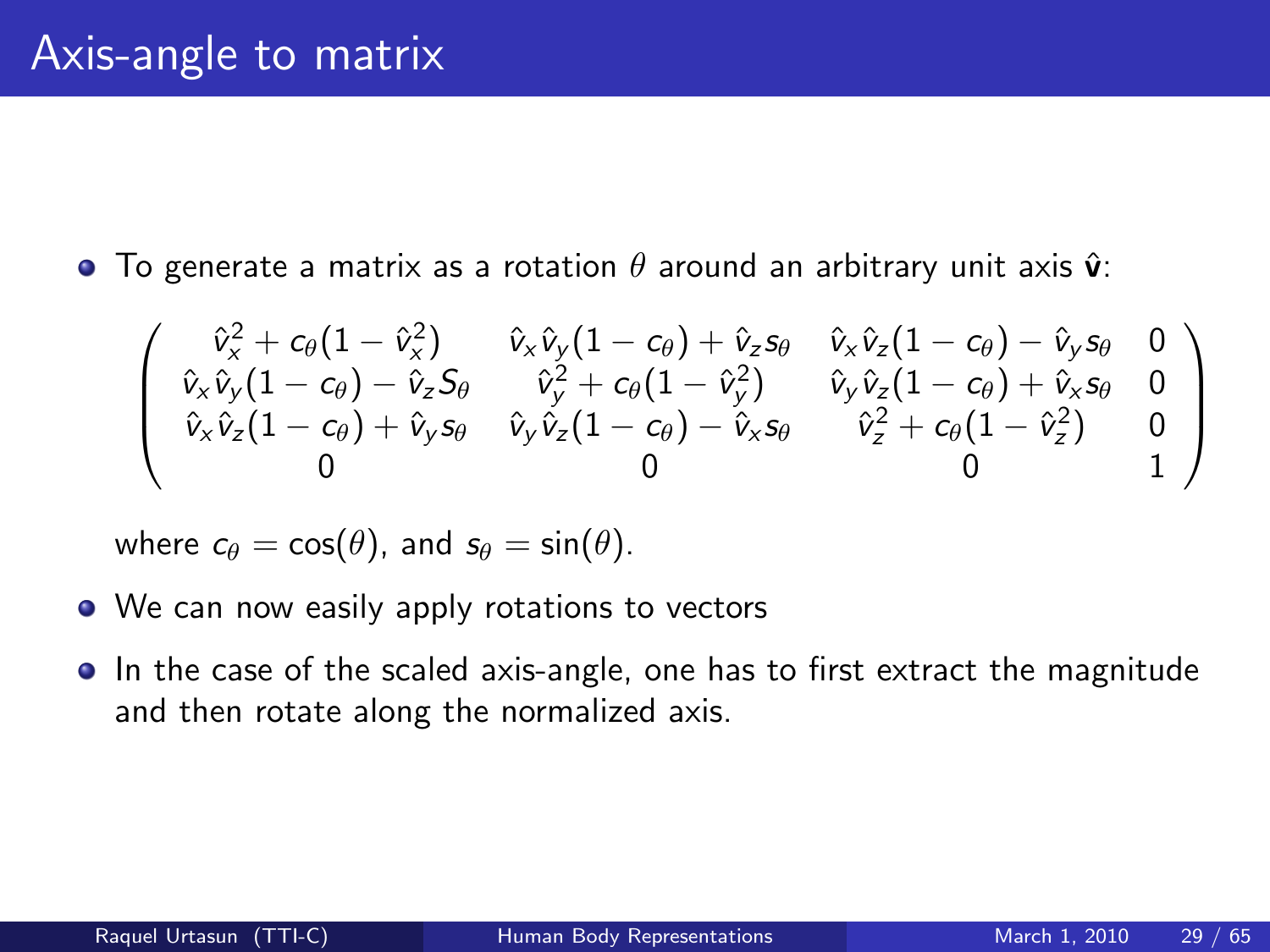- The parameterizations that we have seen:
	- Rotational matrix: 9 DOF. It has 6 extra DOF.
	- Axis angles: 3 DOF for the scaled version and 4 DOF for the non-scaled. The latter has one extra DOF.
	- Quaternions: 4 DOF, 1 extra DOF.
- **•** From the Euler theorem we know that an arbitrary rotation can be described with only 3 DOF, so those parameters extra are redundant.
- For rotational matrix, we can impose additional constraints if the matrix represent a rigid transform

$$
|a| = |b| = |c| = 1
$$
  

$$
a = b \times c, \quad b = c \times a, \quad c = a \times b
$$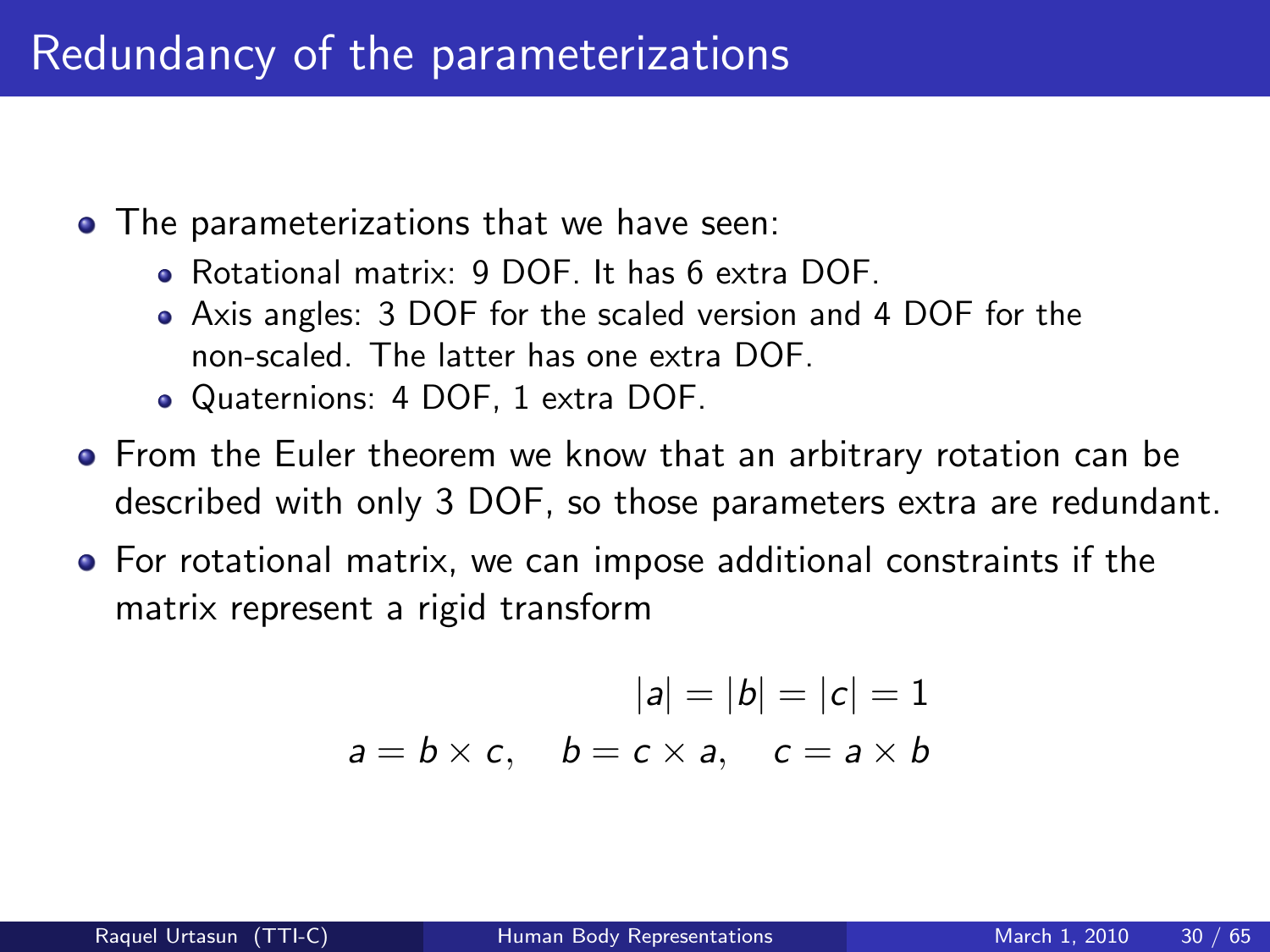• We are using  $4 \times 4$  matrices since those can also do translation.

$$
\begin{pmatrix} c_y c_z & c_y s_z & -s_y & t_x \ s_x s_y c_z - c_x s_z & s_x s_y s_z + c_x c_z & s_x c_y & t_y \ c_x s_y c_z + s_x s_z & c_x s_y s_z - s_x c_z & c_x c_y & t_z \ 0 & 0 & 0 & 1 \end{pmatrix}
$$

with  $s_i = \sin(\theta_i)$ , and  $c_i = \cos(\theta_i)$ , and  $\mathbf{t} = [t_\mathsf{x}, t_\mathsf{y}, t_\mathsf{z}]^{\textstyle \top}$  a translation vector.

**•** Translation can also be encoded in quaternions.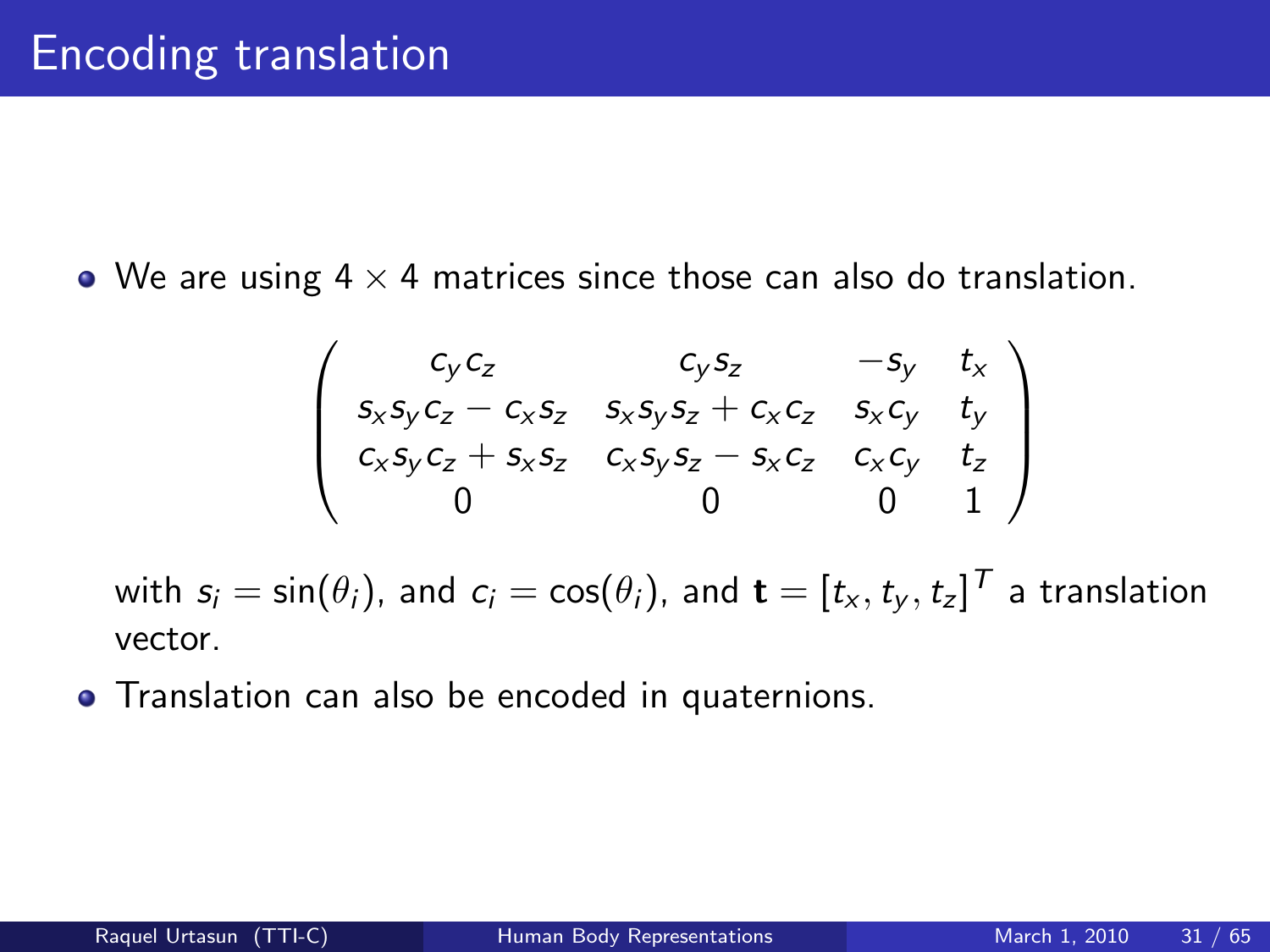## Back to articulated chains

- An articulated structure is a set of rigid bodies connected by joints.
- A distinction can be made between closed-chain structures, that contain loops, and loop-free open-chain structure:
- **•** Closed-chain structures, also known as parallel manipulators in robotics, are more difficult to handle and are not considered in this class.
- Loops can be ensured in a open-chain structure by means of kinematic constraints



Figure: Illustration of an articulated chain. [Baerlocher01]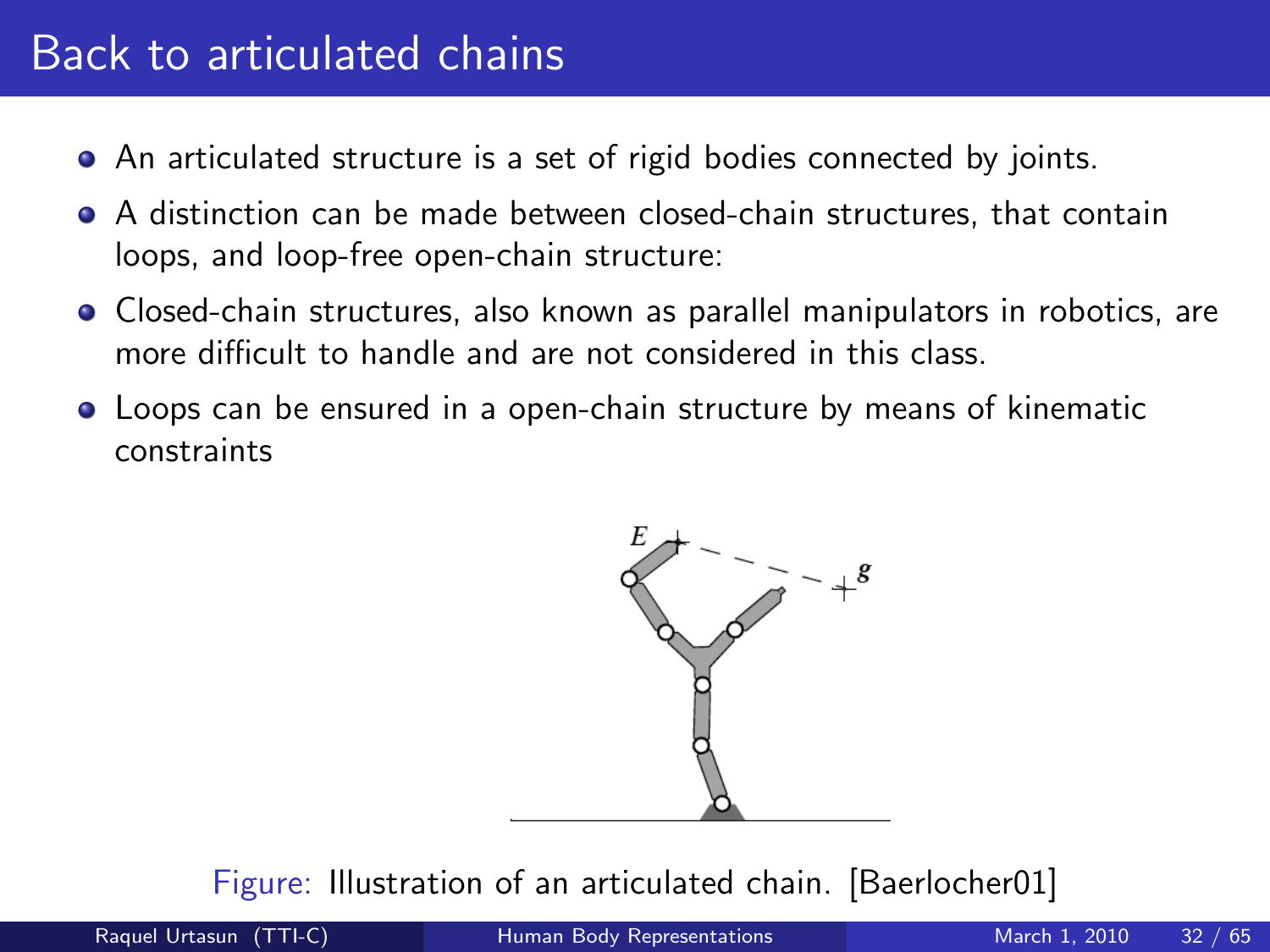#### Hierarchical representation

An open-chain structure can be represented by a hierarchy (or tree) of nodes, that represent either a joint or a segment.



Figure: Human hierarchy. [Baerlocher01]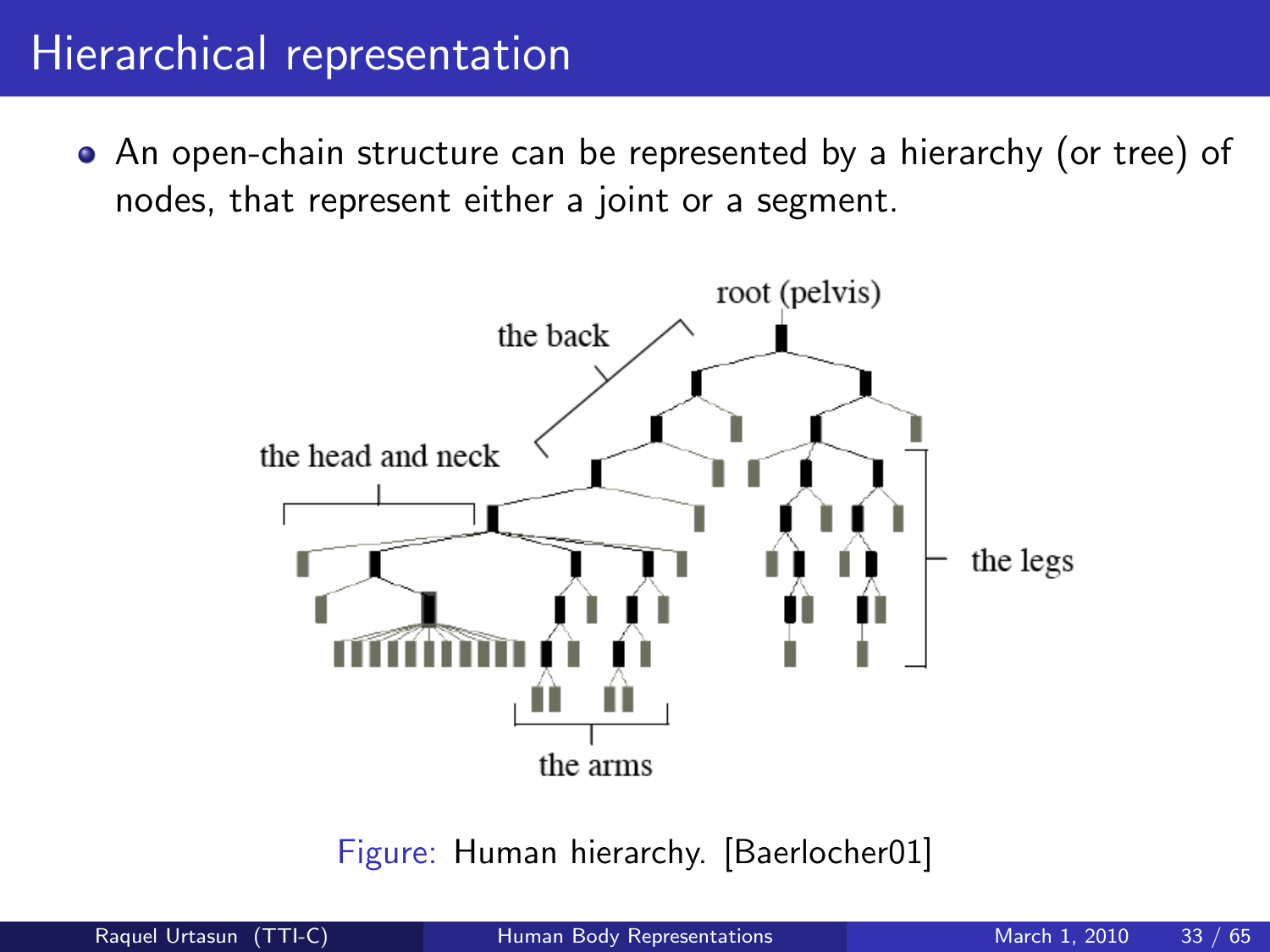- An open-chain structure can be represented by a hierarchy (or tree) of nodes, that represent either a joint or a segment.
- This introduces a parent-child relationship among the nodes, where each node has a single parent, except the ancestor of all other nodes, which is the root of the hierarchy.
- Each node is placed with respect to its parent node by a local transformation.
- The root is fixed with respect to a global reference frame, but can be positioned at will in order to place the figure in the world (global motion)
- In a human model, the pelvis is typically chosen as the root node but sometimes this may be inappropriate and the hierarchy must be re-rooted.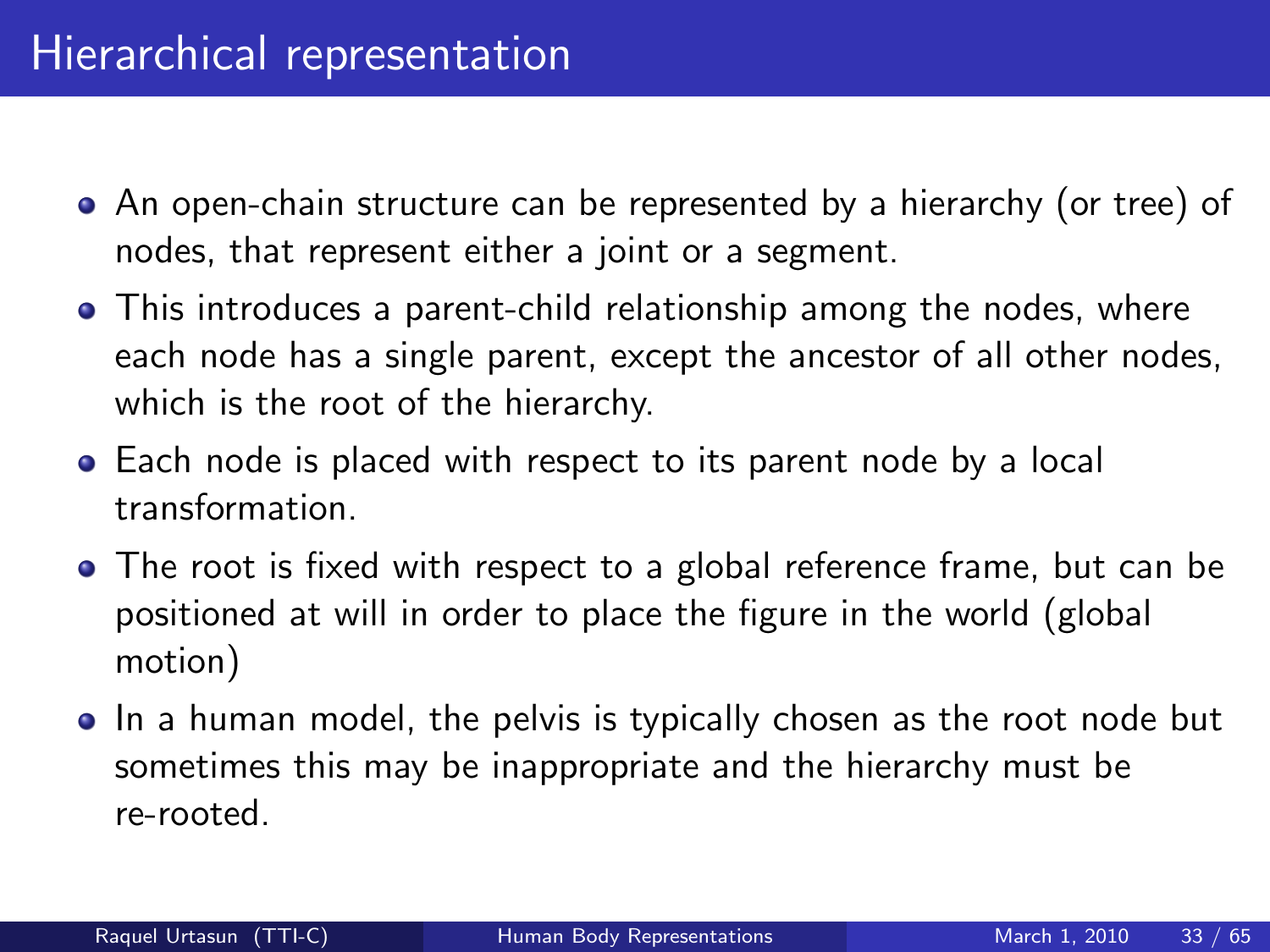- **EXIDED** Kinematic methods: which describes the motion but not the causes
	- Direct kinematics: specify trajectories along time
	- inverse kinematics: specify goals and or end-effectors
- **Dynamic methods**: specify the causes, e.g., laws of physics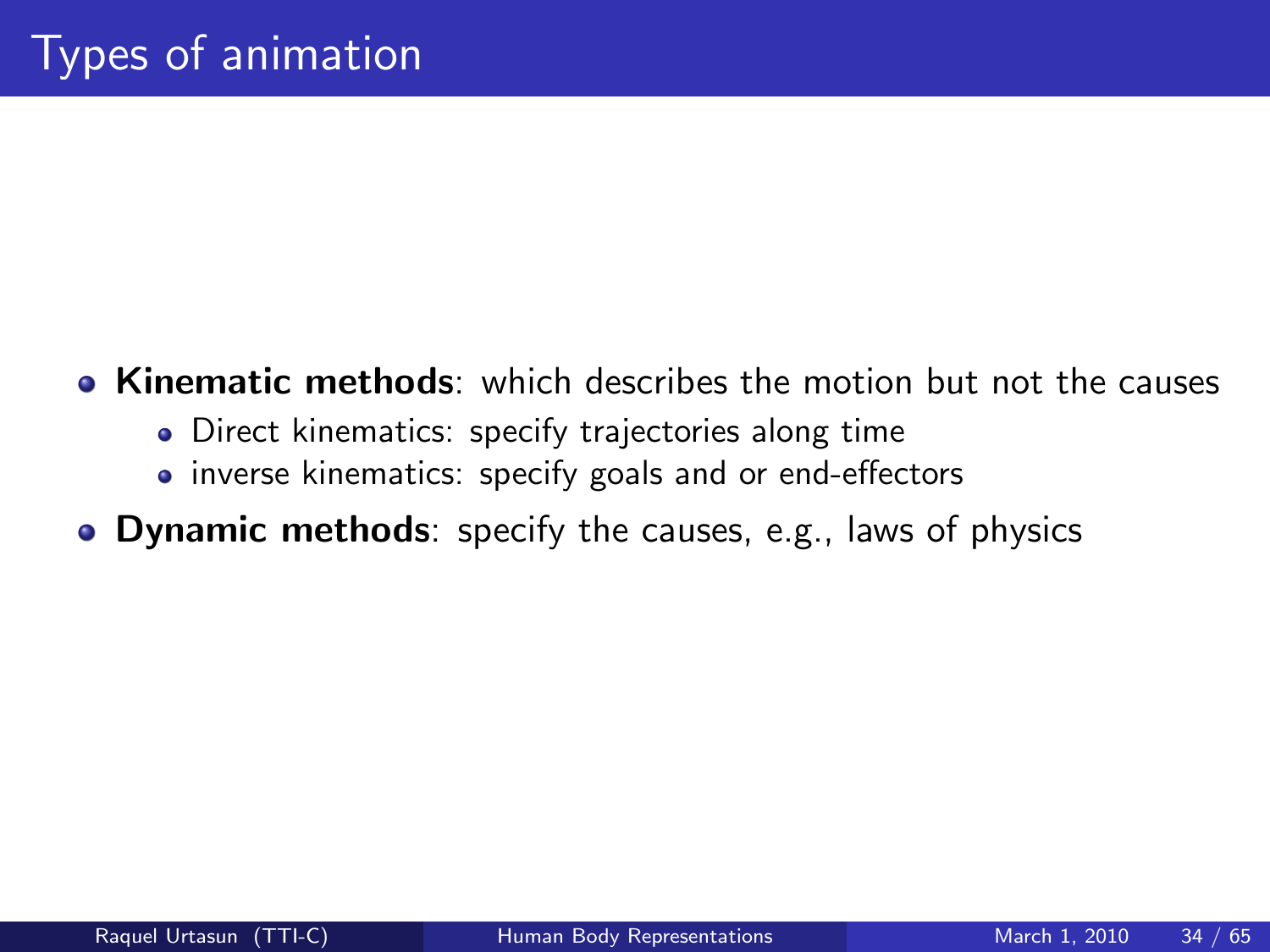- The advantage of a tree structure is that the direct kinematics problem is very easily solved by a recursive traversal of the tree, starting from the root, and evaluating and concatenating the local transformation matrices.
- The body posture can be modified simply by changing the local transformation matrix of each joint node.
- This allows any posture to be set for the articulated figure, even unfeasible ones since arbitrary rotations and translations can be specified.
- We will see later on the course how to express and enforce joint limits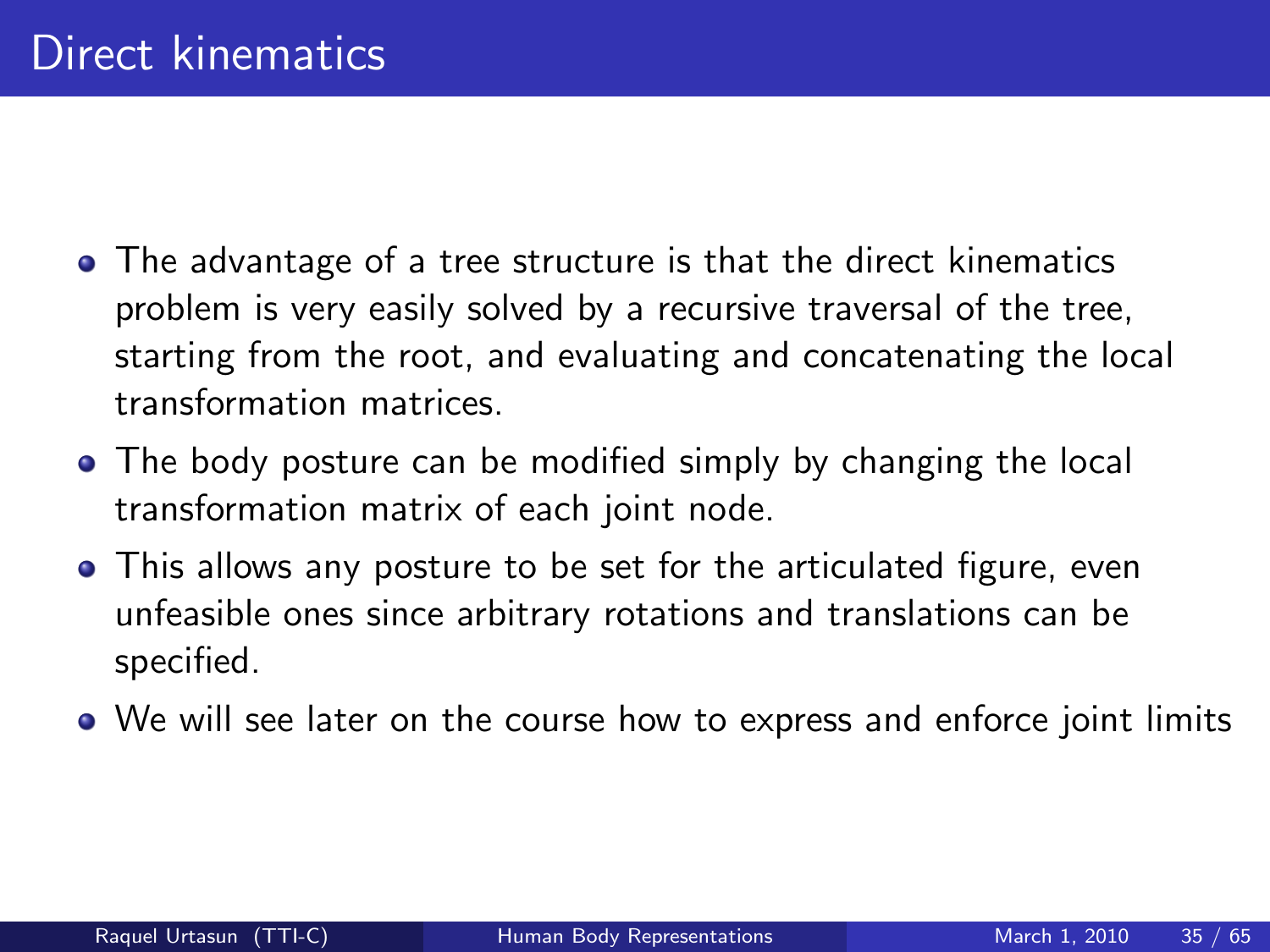- Consider an articulated chain consisting of n links connected by  $n-1$ joints.
- **•** The aim of **direct kinematics** is to determine the end-effector position and orientation as a function of the joint variables (i.e., rotation and translation).
- The Denavit-Hartenberg convention allows constructing direct kinematics by composing the transformations into one homogeneous transformation matrix.

$$
T_n^0 = A_1^0 \cdot A_2^1 \cdot A_3^2 \cdots A_n^{n-1}
$$

where  $A_i^{i-1}$  $i_j^{-1}$  is the local transformation from joint  $i-1$  to joint  $i$ . • This can be applied to any open kinematic chain.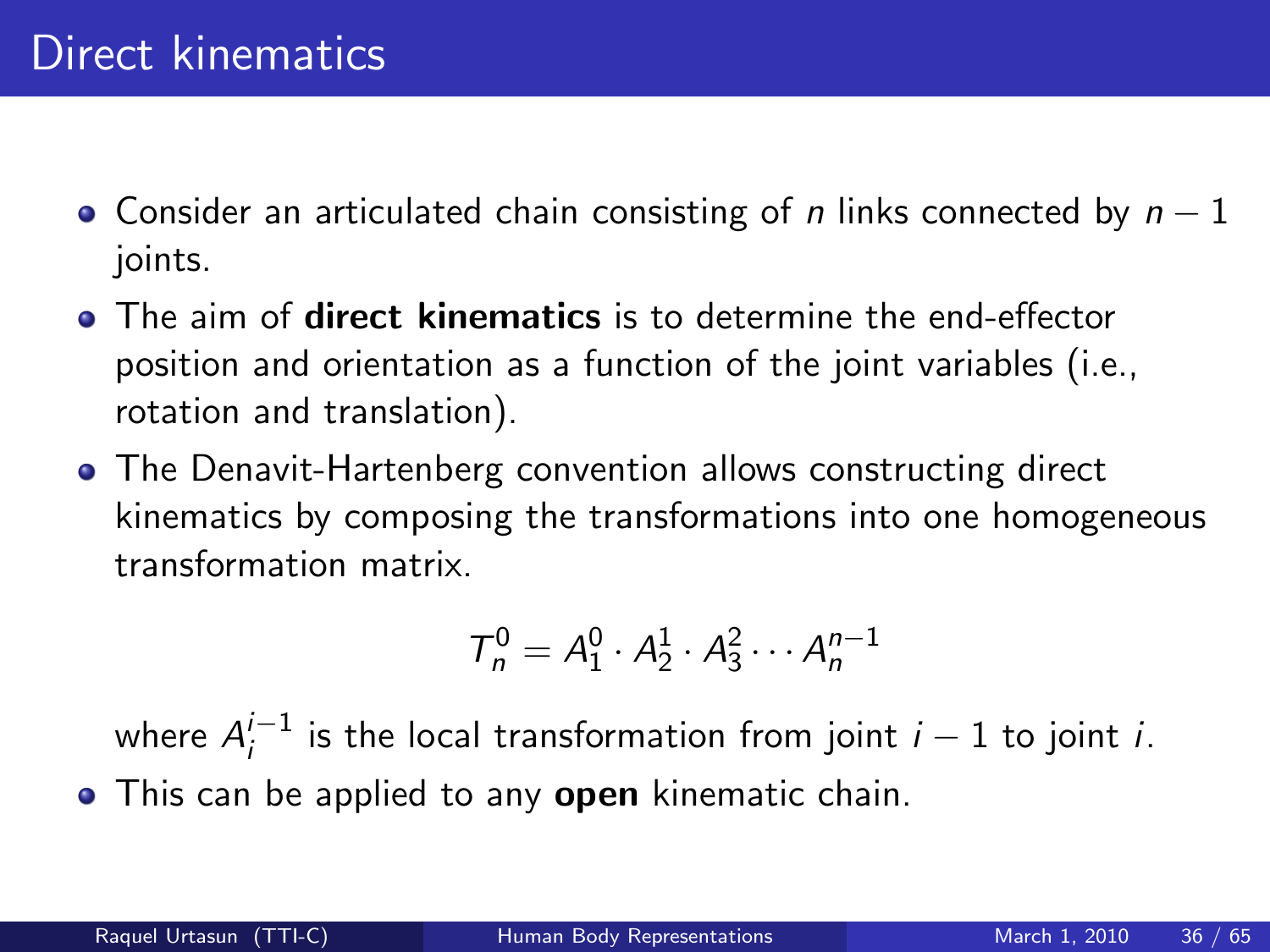## Illustration of direct kinematics



Figure: Direct kinematics with  $T_n^0 = A_1^0 \cdot A_2^1 \cdot A_3^2 \cdots A_n^{n-1}$  in (a) planar case, (b) 3D world.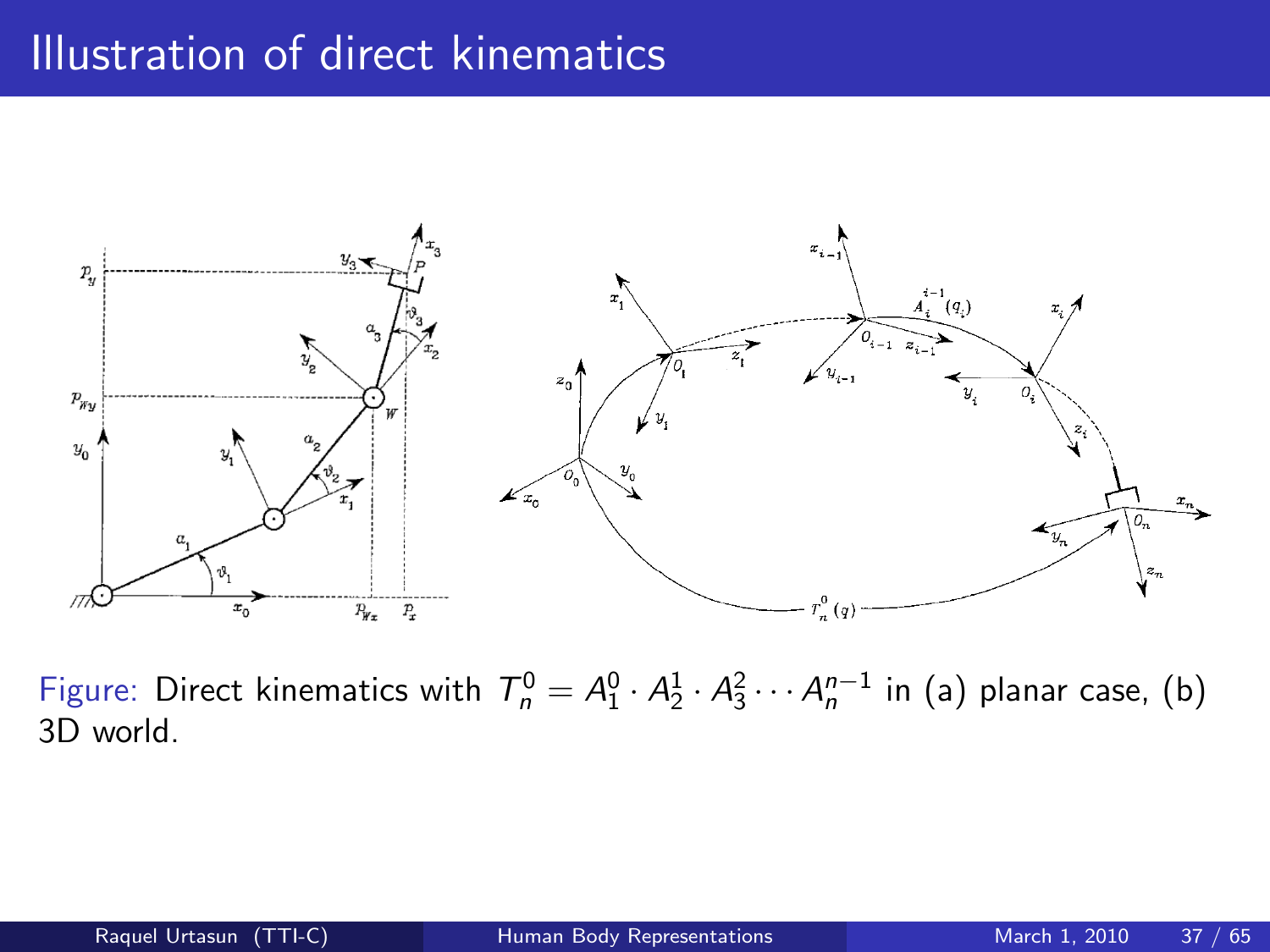## Inverse kinematics

 $\bullet$  Given articulated structure represented with the state vector **q**, the inverse kinematic problem is to determine a solution to the following non-linear equation

$$
\mathbf{x}(\mathbf{q}) = \mathbf{g}
$$

where  $x(q)$  and g are *m*-dimensional vectors expressed in the so-called task space.

- This expression can integrate as many equations as you want just by stacking them together.
- $\bullet$  Typically  $x(q)$  represents the position and orientation of an end-effector frame, while  $g$  is the goal to be reached.
- Since a single solution might not necessary exist, we reformulate the problem as minimizing the following residual error

$$
e(\mathbf{q})=||\mathbf{x}(\mathbf{q})-\mathbf{g}||_2
$$

 $\bullet$  Since  $x(q)$  is generally non linear, it cannot be solved in general by inversion of  $x(q)$ .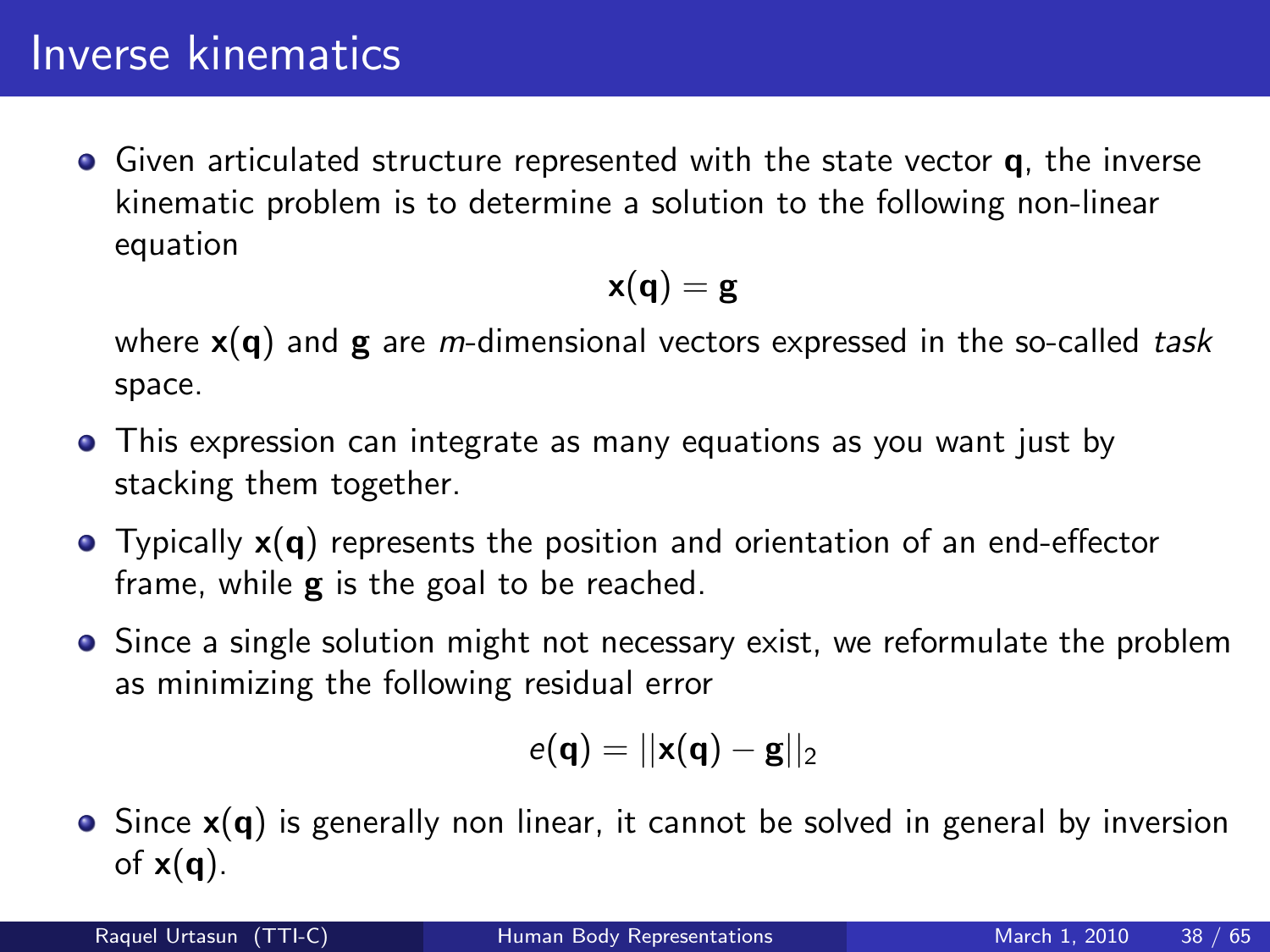**Problem formulation** 

$$
\min_q e(\mathbf{q}) = ||\mathbf{x}(\mathbf{q}) - \mathbf{g}||_2
$$

- **In** Is an iterative procedure based on a linearization of the constraint equation about an initial point  $\mathbf{q}^o$ , that results in a Jacobian matrix.
- By inverting the Jacobian, the resulting set of linear equations can be solved for an increment  $\Delta$ q.
- A step on that direction is taken to a new configuration  $\mathsf{q}^i$  that approaches the solution of the task equation.
- By iteratively repeating this process, the system converges towards a local solution of the residual error.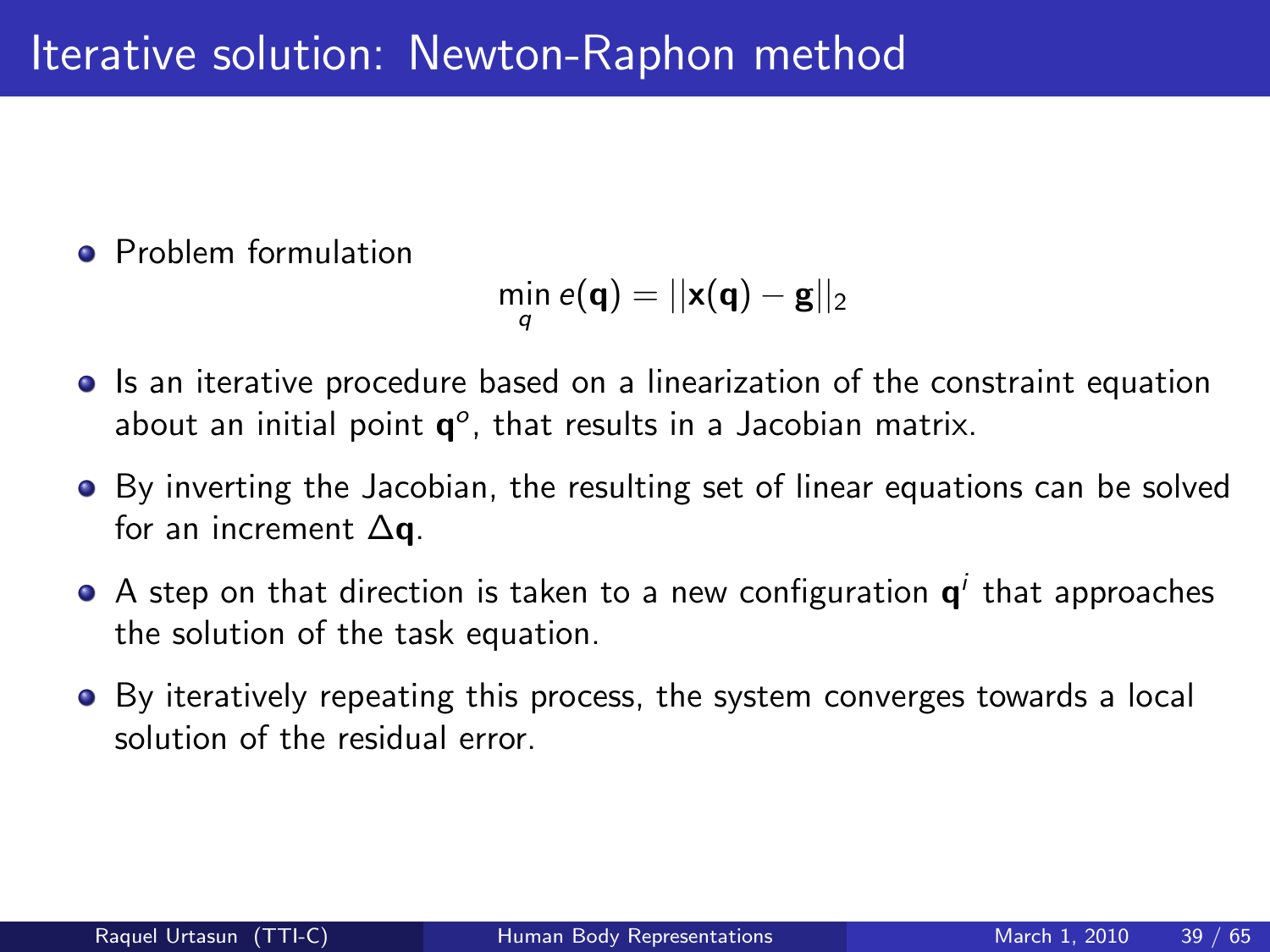#### Linearization of the task equation

At iteration i, a first-order linear approximation of the task function using Taylor series expansion around the current configuration is computed

$$
x(q^{i} + \Delta q) = x(q^{i}) + J(q^{i})\Delta q + \cdots
$$

where  $J(q)$  is the  $m \times n$  Jacobian matrix of  $x(q)$ 

• Keeping only the linear terms

$$
\Delta \mathbf{x} \approx \mathbf{J}(\mathbf{q}^i) \Delta \mathbf{q}
$$

where  $\Delta {\mathbf x}={\mathbf g} - {\mathbf x}({\mathbf q}^i)$  is a known desired task increment, and  $\Delta {\mathbf q}$  is the unknown increment in the joints.

• Then the next configuration is computed as

$$
\mathbf{q}^{i+1} = \mathbf{q}^i + \Delta \mathbf{q}
$$

- **•** Because of the non-linearity of the task function, the approximation only holds for "small" task increments.
- The error introduce is  $error = \Delta x (x(q^{i+1}) x(q^i))$
- **•** If the error is too large, the path will be erratic  $\rightarrow$  Use line search.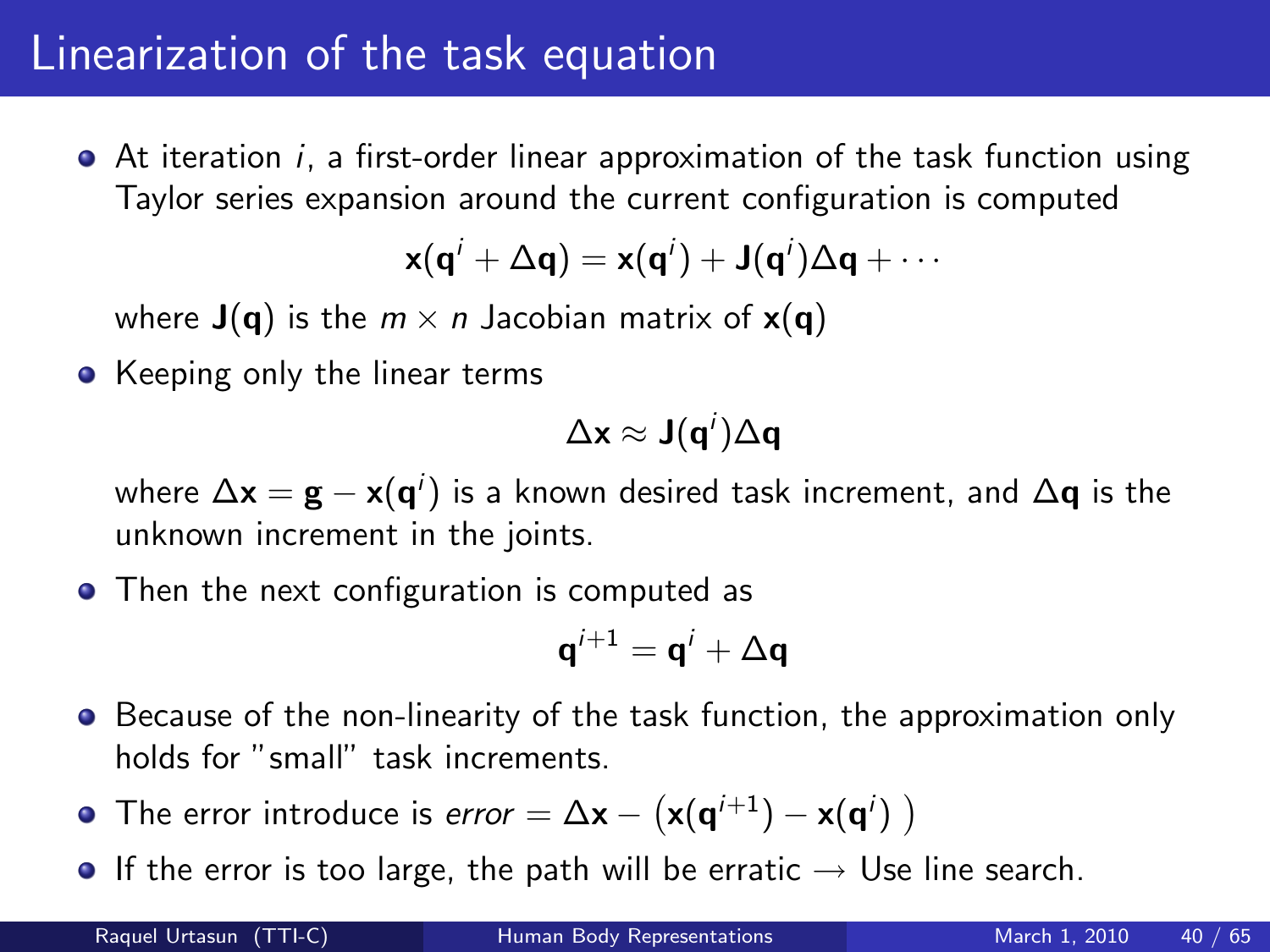**•** The **Jacobian** is a multi-dimensional form of the derivative, that maps small changes of q to small changes of the task coordinates x

$$
d\mathbf{x} = \mathbf{J}(\mathbf{q})d\mathbf{q}
$$

 $\bullet$  The  $(i, j)$  component can be computed as

$$
\mathbf{J}(\mathbf{q})_{i,j} = \frac{\partial x_i(\mathbf{q})}{\partial q_j}
$$

This can be computed analytically or by finite differences

$$
\frac{\partial x_i(\mathbf{q})}{\partial q_j} = \frac{x_i(\mathbf{q} + \Delta q_j) - \mathbf{x}_i(q)}{\Delta q_j}
$$

When the number of joints and tasks is high, the analytic determination of the Jacobian is a tedious task.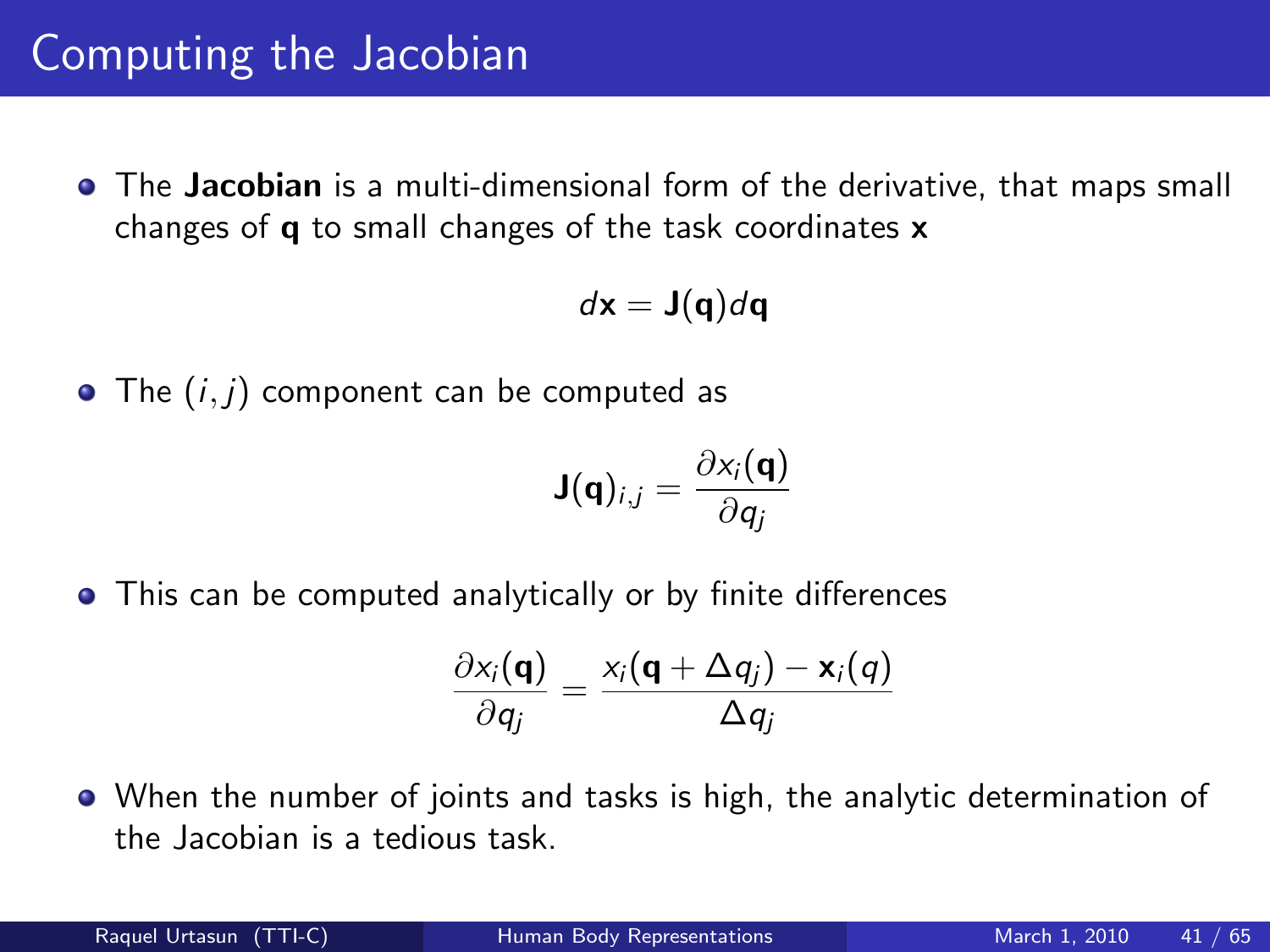#### Examples of tasks: position of end-effector

- Position control of an end-effector.
- It has a translation Jacobian  $J_{\tau}(\mathbf{q})$

$$
d\mathbf{x}_T = \mathbf{J}_T(\mathbf{q})d\mathbf{q}
$$

If the end-effector belongs to a particular subtree, the position will be indepedent of other subtrees and the partial derivatives with respect to those will be independent.



Figure: Absolute position control of the origin and an end-effector frame. [Baerlocher01]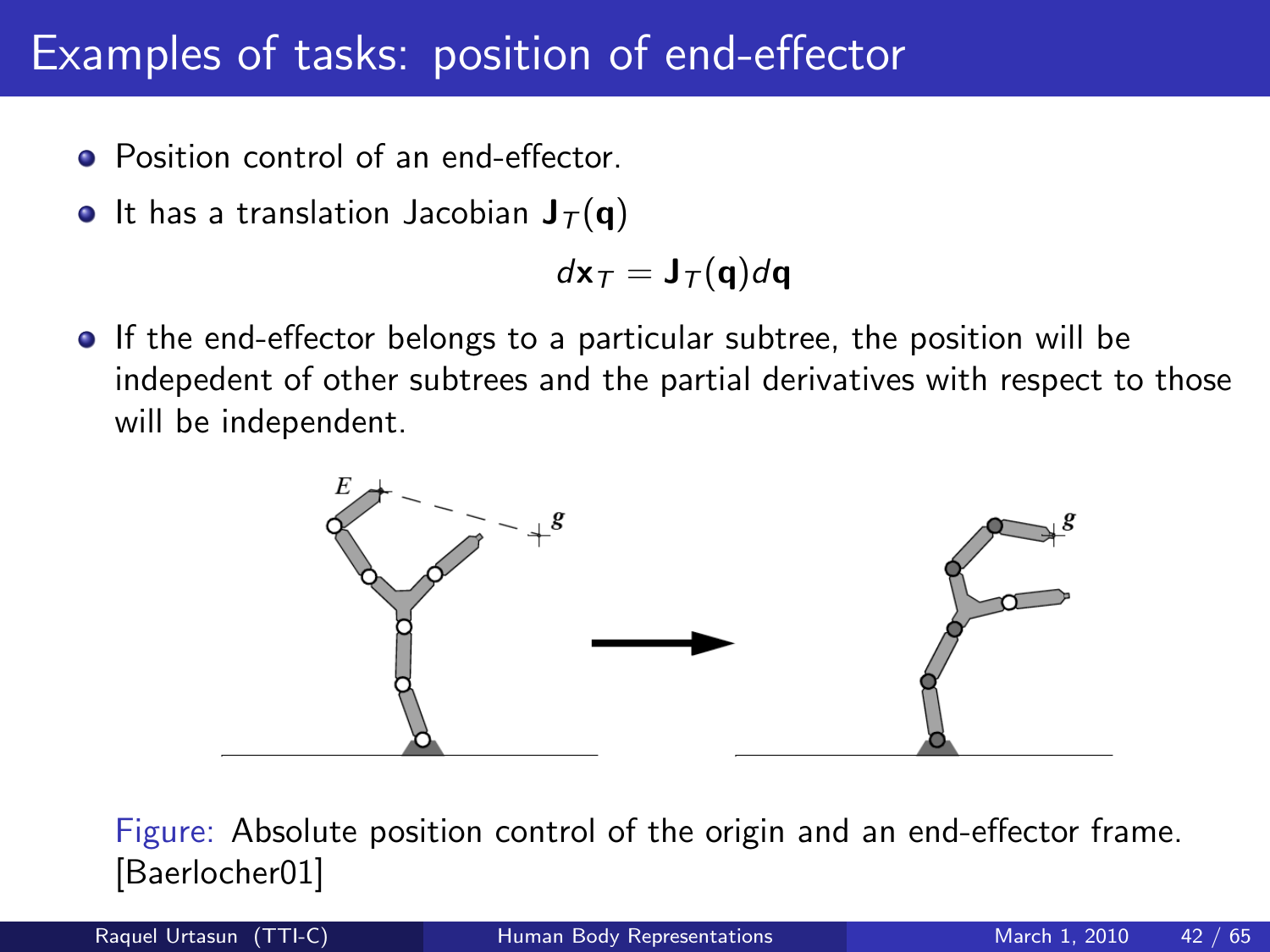- **The orientation of an end-effector can also be controlled.**
- Multiple choices for the parameterization.
- One solution is to solve it at the differential level, without relying in a particular parameterization of orientation.
- **•** The infinitesimal variation of rotation

$$
d\mathbf{x}_R = \omega dt,
$$

where t is the time and  $\omega$  is the velocity vector.

**O** The rotation Jacobian is then

$$
d\mathbf{x}_R = \mathbf{J}_R(\mathbf{q})d\mathbf{q}
$$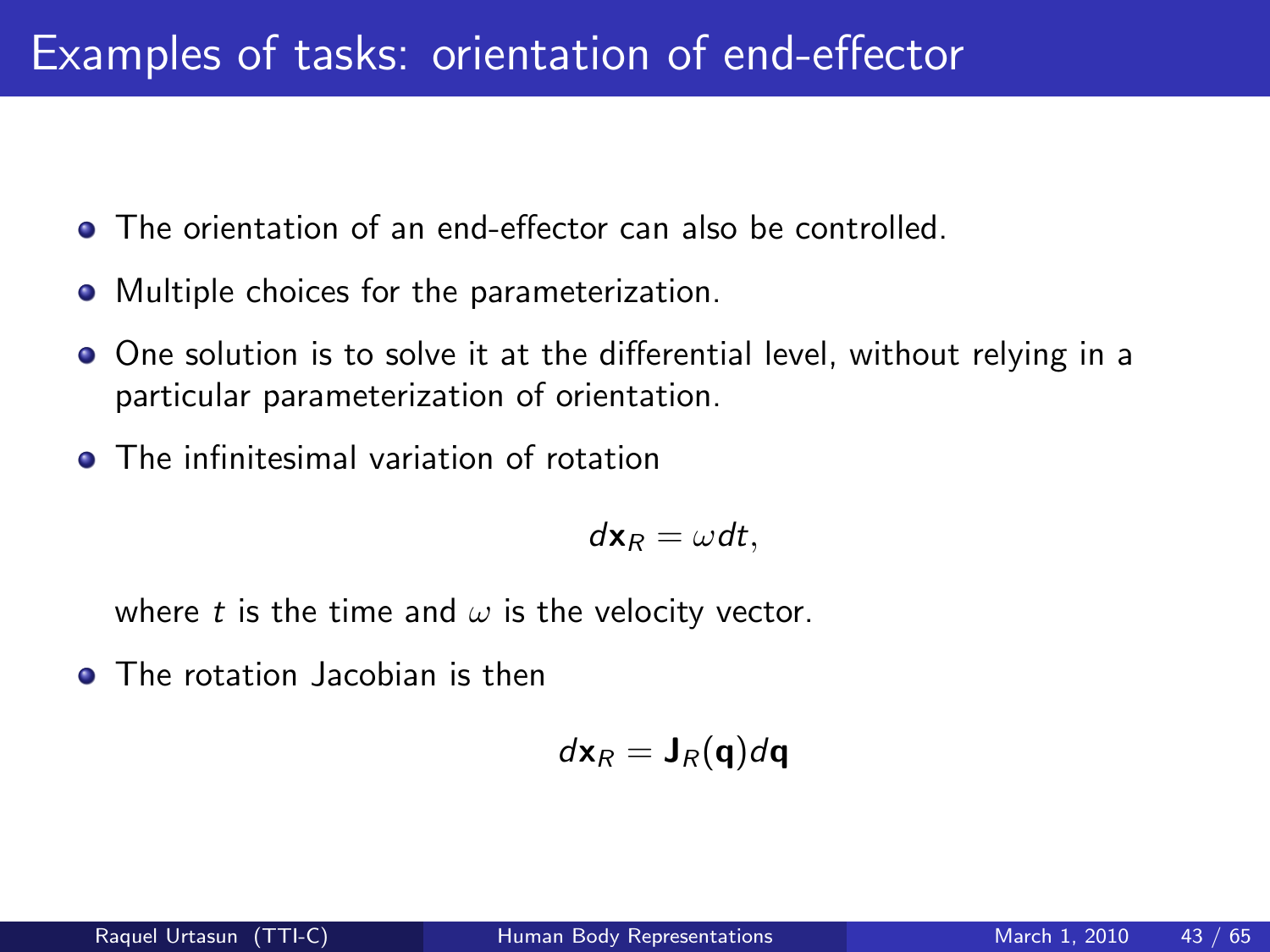#### Examples of tasks: task for loops

- Ensuring loops is useful since they cannot be defined in a tree-structured body model.
- Given two end-effectors  $E_1$  and  $E_2$ , the goal is to make their position coincide

$$
\boldsymbol{x}_{\mathcal{T}_1,\mathcal{T}_2}(\boldsymbol{q})=\boldsymbol{x}_{\mathcal{T}_1}(\boldsymbol{q})-\boldsymbol{x}_{\mathcal{T}_2}(\boldsymbol{q})=0
$$

where  $\mathbf{x}_{\mathcal{T}_i}$  is the absolute position of the *i*-th end-effector.



Figure: Joining two end-effectors  $E_1$  and  $E_2$ . [Baerlocher01]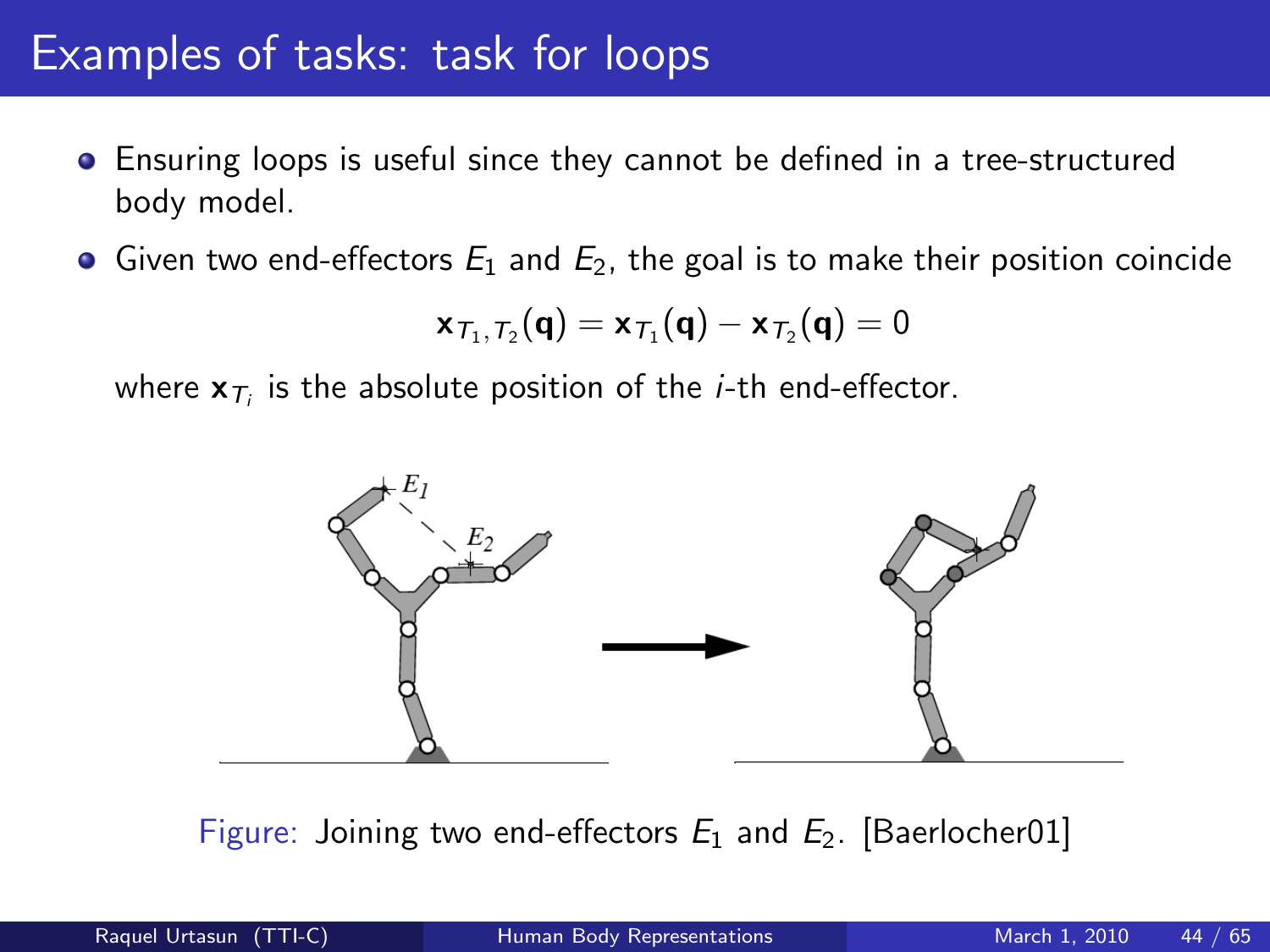#### Examples of tasks: task for loops



Figure: Joining two end-effectors  $E_1$  and  $E_2$ . [Baerlocher01]

**O** The Jacobian for this task is

$$
\mathbf{J}_{\mathcal{T}_1}-\mathbf{J}_{\mathcal{T}_2}
$$

An analogous task can be formulated between the orientation of two end-effectors.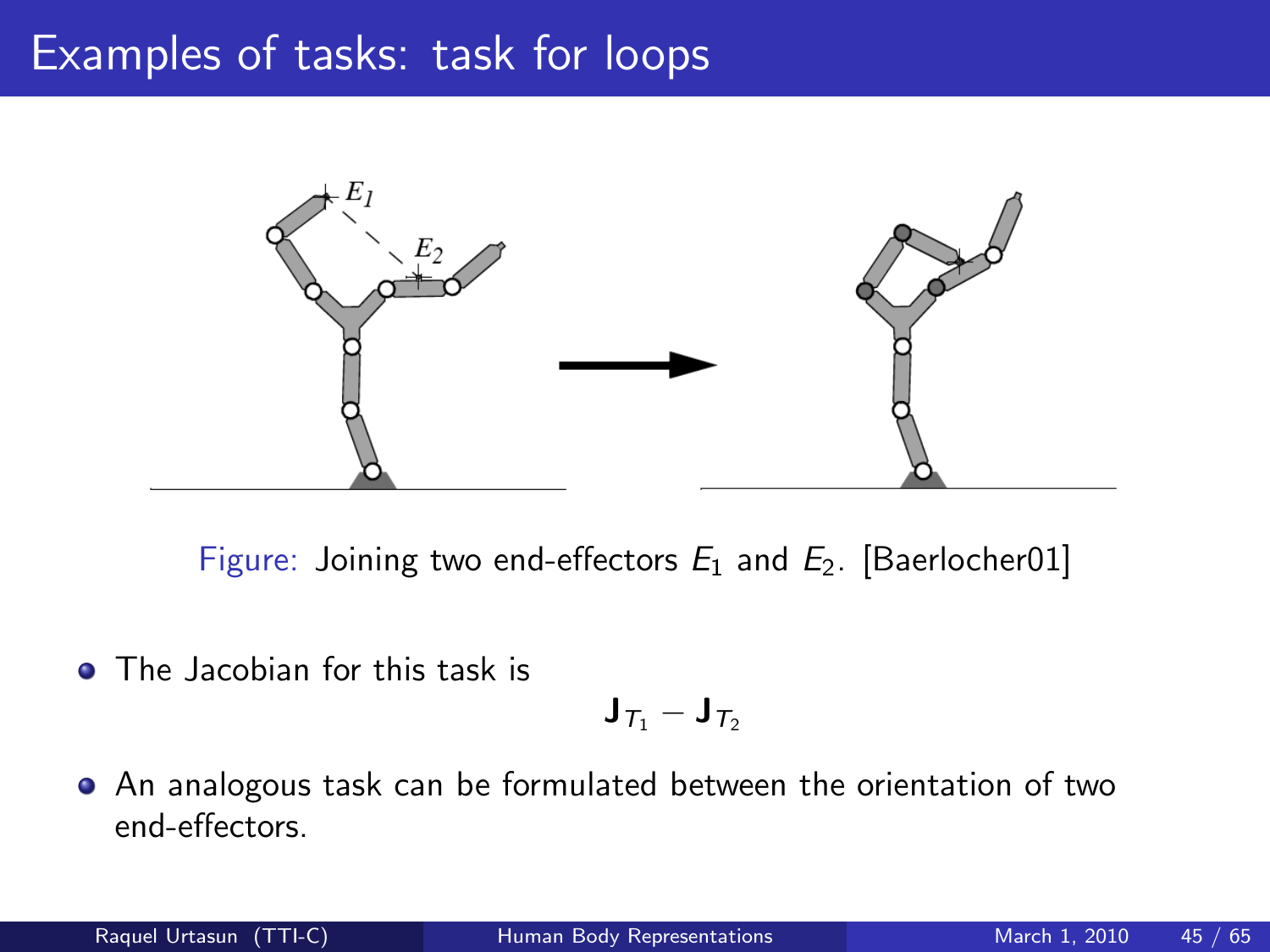#### Examples of tasks: control center of mass

**•** Provided that the mass properties are known for each segment of the articulated figure, the position  $x_G$  of its center of mass  $G_{tot}$  can be constrained as another end-effector.

$$
d\mathbf{x}_G = \mathbf{J}_G(\mathbf{q})d\mathbf{q}
$$



#### Figure: Constraining the center of mass. [Baerlocher01]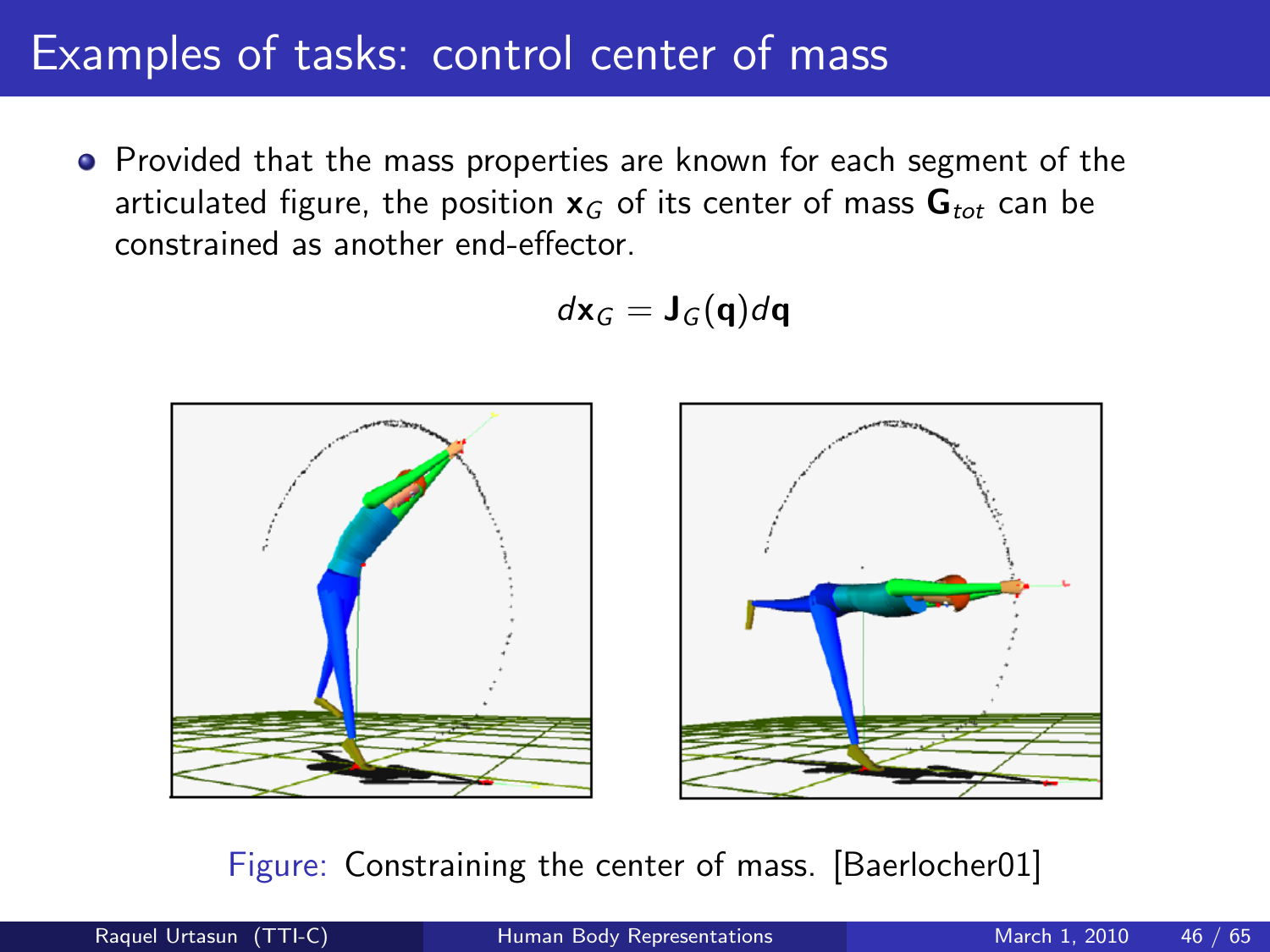- An important characteristic of a Jacobian is its rank.
- The rank of a matrix is the number of linearly independent rows or columns.
- If can also be computed as the number of singular values that are different from zero.
- **•** The rank can be reduced by parametric singularities, e.g., gimbal lock.
- **Singularities can also occur when the end-effector reaches the limits of its** workspace. The Jacobian becomes singular as the end-effector cannot move anymore in the direction normal to the boundary.
- This last singularity cannot be removed since it's inherent to the problem.
- Singularities complicate the inversion process.
- One useful tool is the Singular Value Decomposition (SVD) since it provides orthonormal bases for the fundamental subspace of a matrix.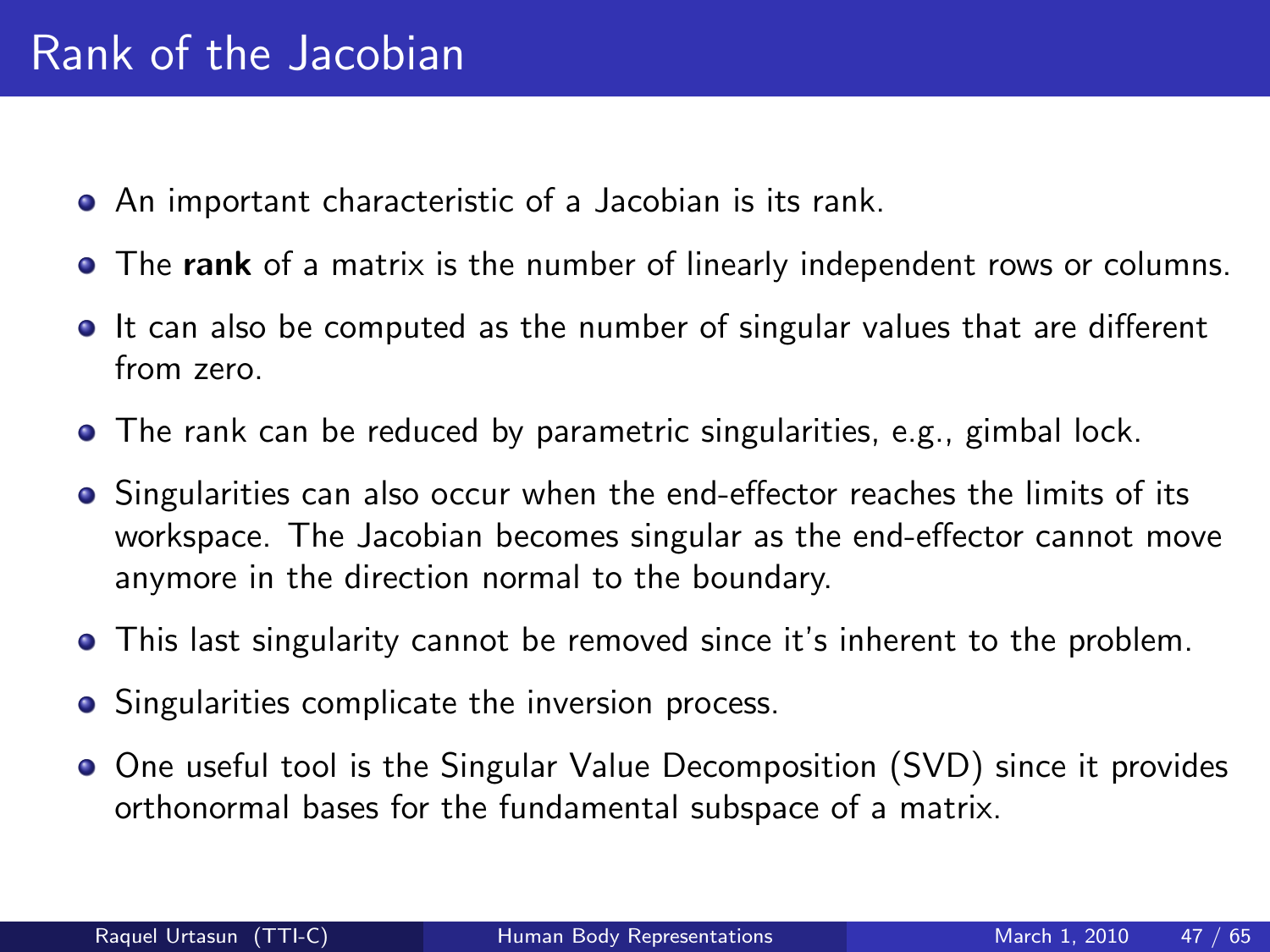# A bit of algebra: fundamental subspaces

• Let **J** be a  $m \times n$  matrix. We can associate its range  $R(\bf{J})$  and its null space  $N(\mathbf{J})$  defined by

$$
R(\mathbf{J}) = \{ \mathbf{v} \in \mathbb{R}^m \mid \exists \mathbf{w} \in \mathbb{R}^n, \mathbf{J} \cdot \mathbf{w} = \mathbf{v} \}
$$
  

$$
N(\mathbf{J}) = \{ \mathbf{v} \in \mathbb{R}^n \mid \mathbf{J} \cdot \mathbf{v} = 0 \}
$$

- The range is the subspace that can be "reached" by applying J, and it's dimension is called the rank.
- The null space is the subspace that maps to the null vector, it's dimension is call the nullity.

$$
N(\mathbf{J})^{\perp} = R(\mathbf{J}^{\mathsf{T}}), \qquad R(\mathbf{J})^{\perp} = N(\mathbf{J}^{\mathsf{T}})
$$

where  $R(\mathbf{J})^{\perp}$  and  $\mathcal{N}(\mathbf{J})^{\perp}$  are the orthogonal complements.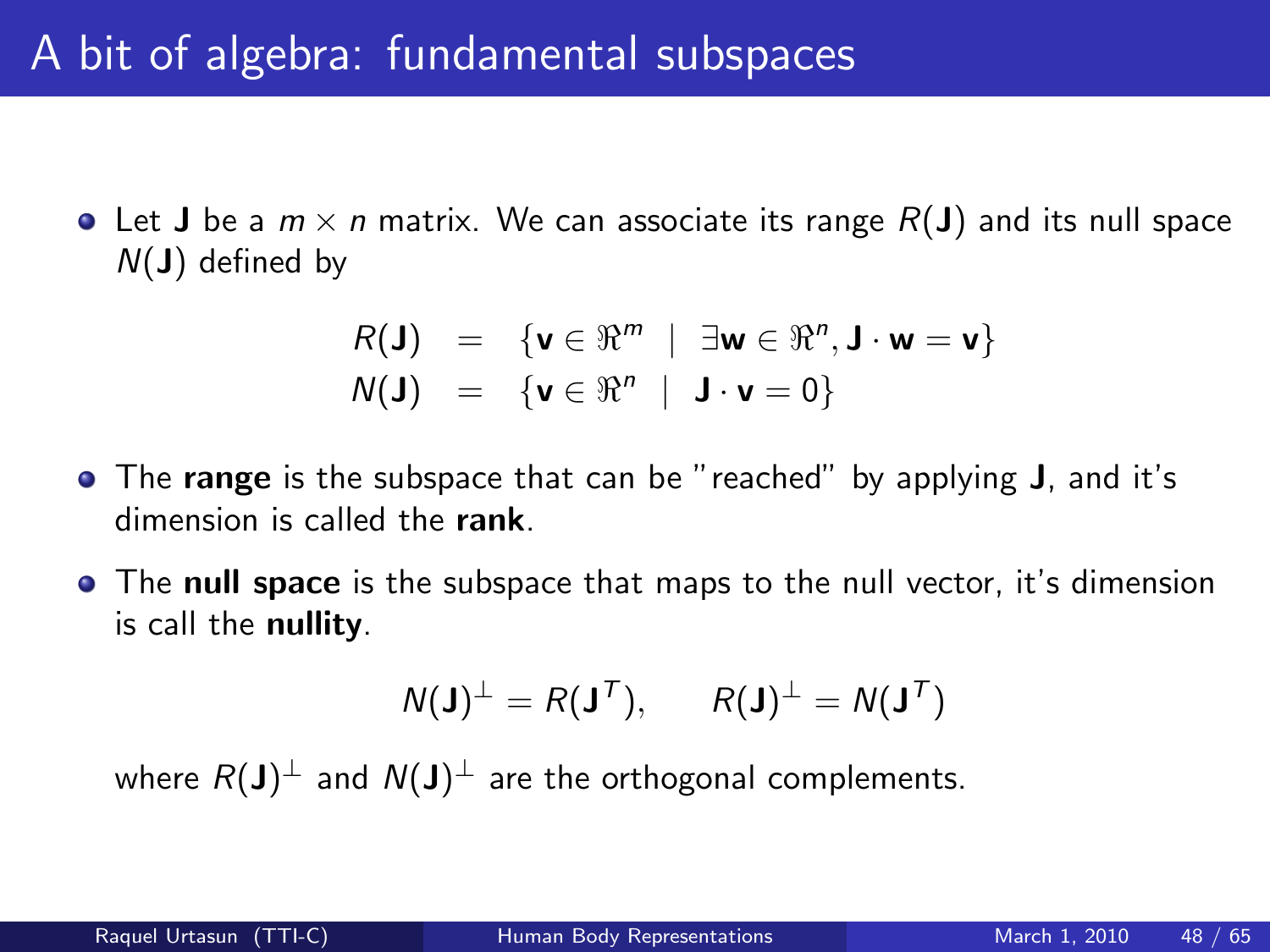• The SVD of an  $m \times n$  matrix **J** with rank r is defined as

$$
\textbf{J} = \textbf{U} \Sigma \textbf{V}^{\mathsf{T}}
$$

where  $\mathbf{U} = [\mathbf{u}_1, \cdots, \mathbf{u}_m]$  is an  $m \times m$  orthogonal matrix of left singular vectors,  $\mathbf{V} = [\mathbf{v}_1, \cdots, \mathbf{v}_m]$  is an  $n \times n$  orthogonal matrix of right singular vectors, and  $\Sigma$  is an  $m \times n$  matrix

$$
\Sigma = \left(\begin{array}{cccc|c} \sigma_1 & \cdots & 0 & 0 \\ 0 & \ddots & 0 & 0 \\ 0 & \cdots & \sigma_r & 0 \\ \hline 0 & \cdots & 0 & 0 \end{array}\right)
$$

with  $\delta_i$  the *i*-th singular value, which is always positive.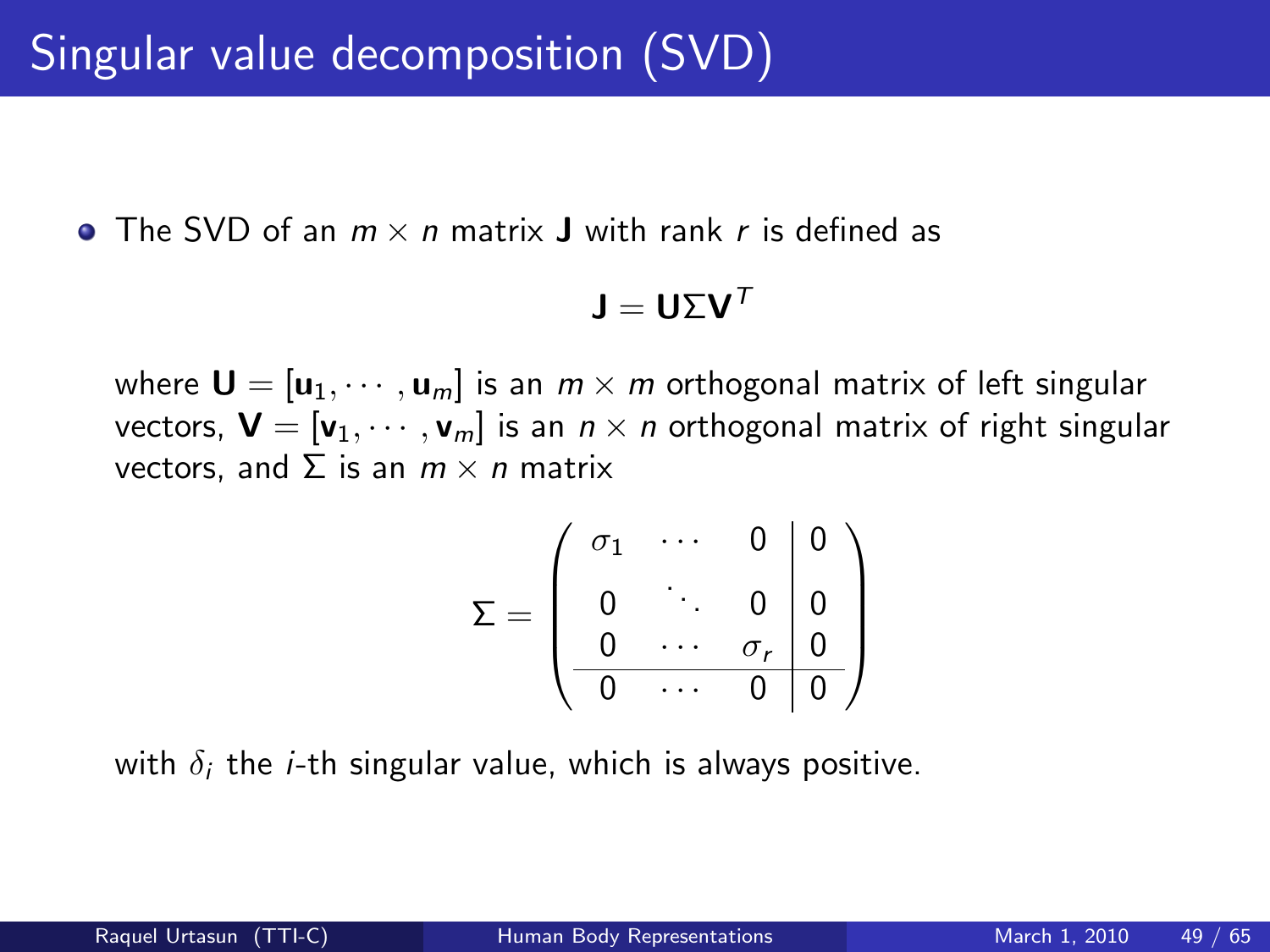• The columns of matrices **U** and **V** span the four fundamental subspaces associated with matrix J.

$$
B_{R(J)} = [u_1, \cdots, u_r]
$$
  
\n
$$
B_{R(J)^{\perp}} = [u_{r+1}, \cdots, u_m]
$$
  
\n
$$
B_{N(J)^{\perp}} = [v_1, \cdots, v_r]
$$
  
\n
$$
B_{N(J)} = [v_{r+1}, \cdots, v_n]
$$

• The Jacobian can also be written as

$$
\mathbf{J} = \mathbf{B}_{R(\mathbf{J})} \mathbf{D} \mathbf{B}_{N(\mathbf{J})^{\perp}}^{T} = \sum_{i=1}^{r} \sigma_i \mathbf{u}_i \mathbf{v}_i^{T}
$$

with  $D = diag([\sigma_1, \cdots, \sigma_r]).$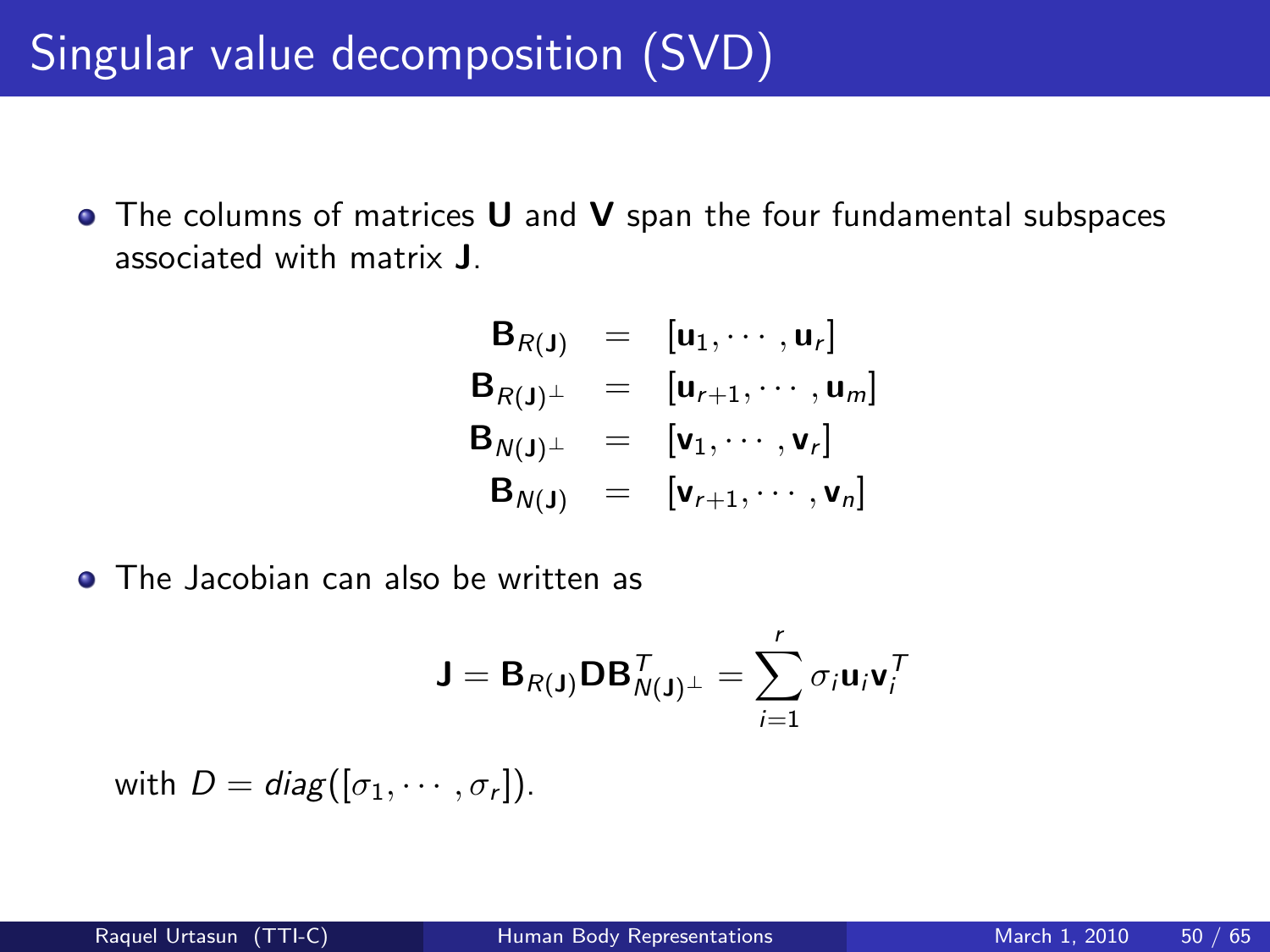- $\bullet$  Once J and  $\Delta x$  have been computed, we can solve for the increment  $\Delta q$ .
- **If the Jacobian is a square matrix, then we could simply**

$$
\Delta \mathbf{q} = \mathbf{J}^{-1} \Delta \mathbf{x}
$$

- $\bullet$  However, the number of constraints m is usually smaller than the number of degrees of freedom  $n$ . In this case the solution is not unique.
- If  $m > n$  then the system is over-constrained. In this case NO exact solution exists, and the residual error  $J\Delta q - \Delta x$  cannot be zero.
- **•** In this two cases additional criteria should be specified.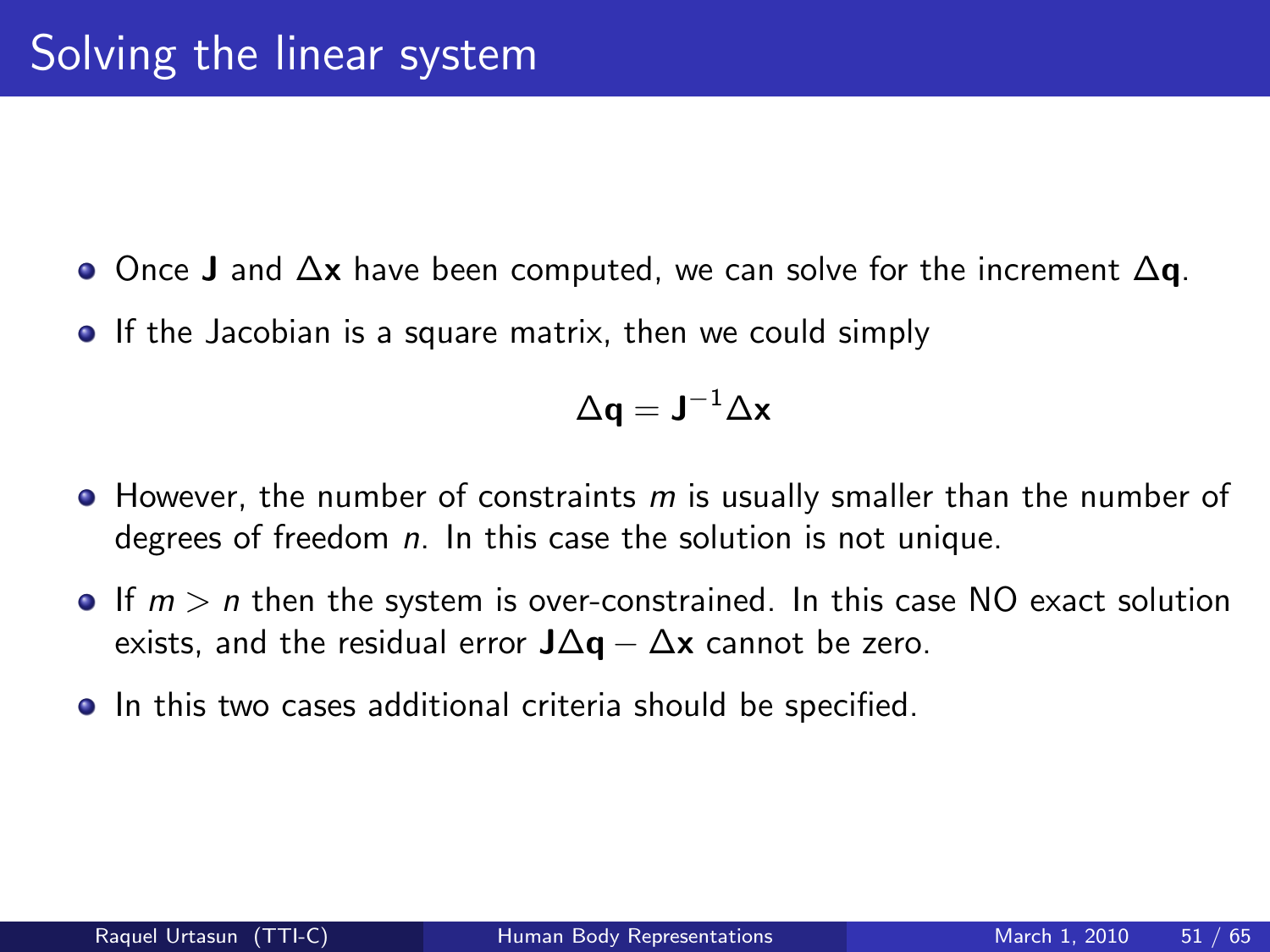- $\bullet$  The solution can be partitioned into two orthogonal subspaces:  $N(\mathbf{J})$ , that provides the set of solutions that do not contribute to the problem  $\Delta x$ , and its orthogonal complement  $\mathcal{N}(\mathsf{J})^{\perp}$  that does.
- $\bullet$  A general solution is composed of two terms: a particular solution  $+$  an homogeneous solution that can be used to satisfy other criteria.

$$
\Delta \mathbf{q} = \Delta \mathbf{q}_{\text{ls}} + \Delta \mathbf{q}_{\text{homo}}
$$

The particular solution can be obtained by least-squares as

$$
\Delta \mathbf{q}_{\mathit{ls}} = \mathbf{J}^{\dagger} \Delta \mathbf{x}
$$

where  $\mathbf{J}^{\dagger}=\text{is the pseudo-inverse}.$ 

• The least square solution is the solution of

$$
\text{min} \, ||\textbf{J}\Delta\textbf{q} - \Delta\textbf{x}||_2
$$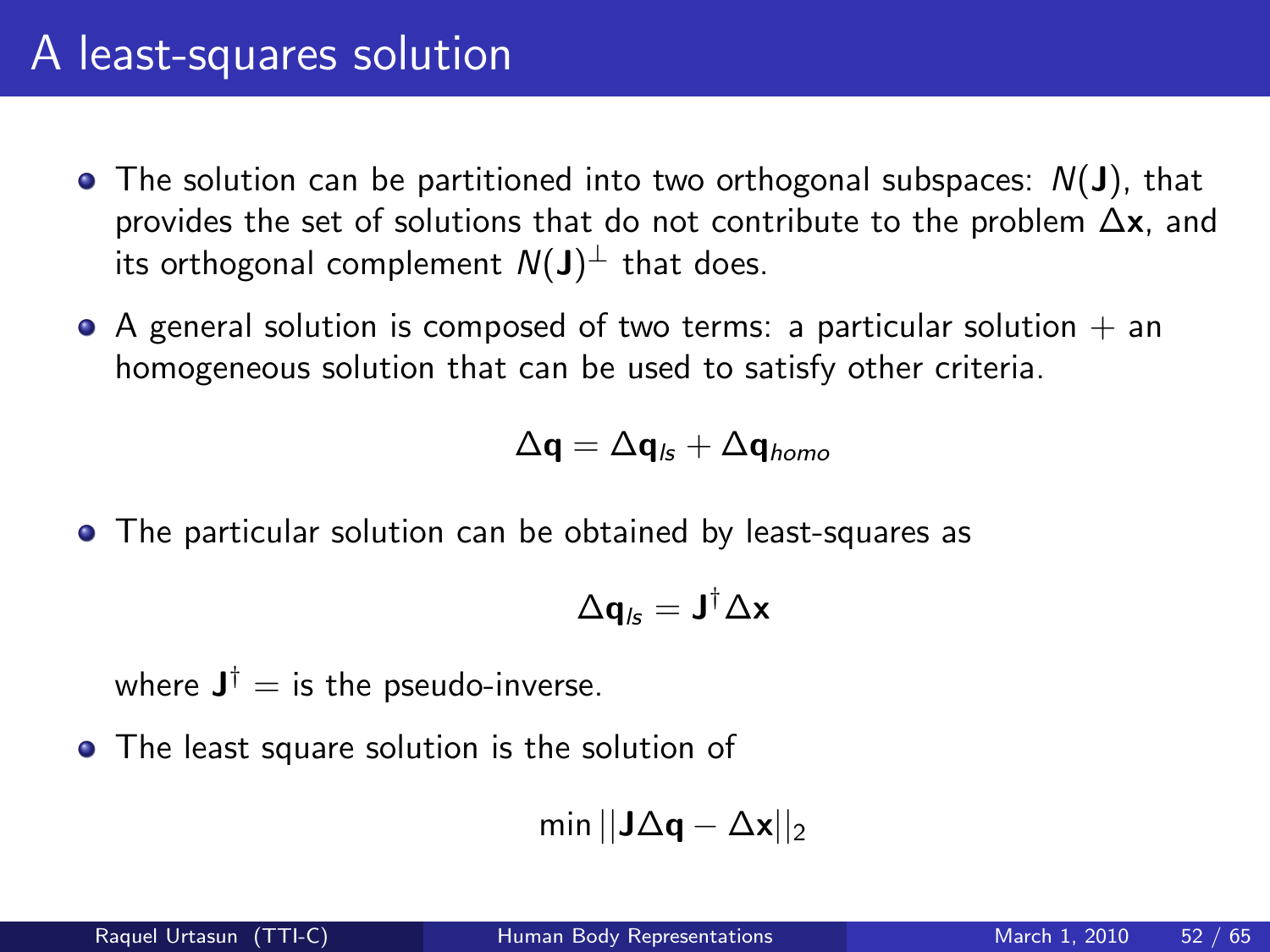- In the case of and under-constrained problem, it's orthogonal complement  $N(J)$  contains additional components that by definition do not affect the satisfaction of the task.
- The homogeneous solution is then

$$
\Delta \mathbf{q}_{homo} = \mathbf{P}_{N(J)} \mathbf{z} = (\mathbf{I}_n - \mathbf{J}^{\dagger} \mathbf{J}) \mathbf{z}
$$

where  $\mathbf{P}_{N(J)}$  is the  $n\times n$  orthogonal projection operator on  $N(\mathbf{J}),$  and  $z \in \Re^n$  is an arbitrary vector.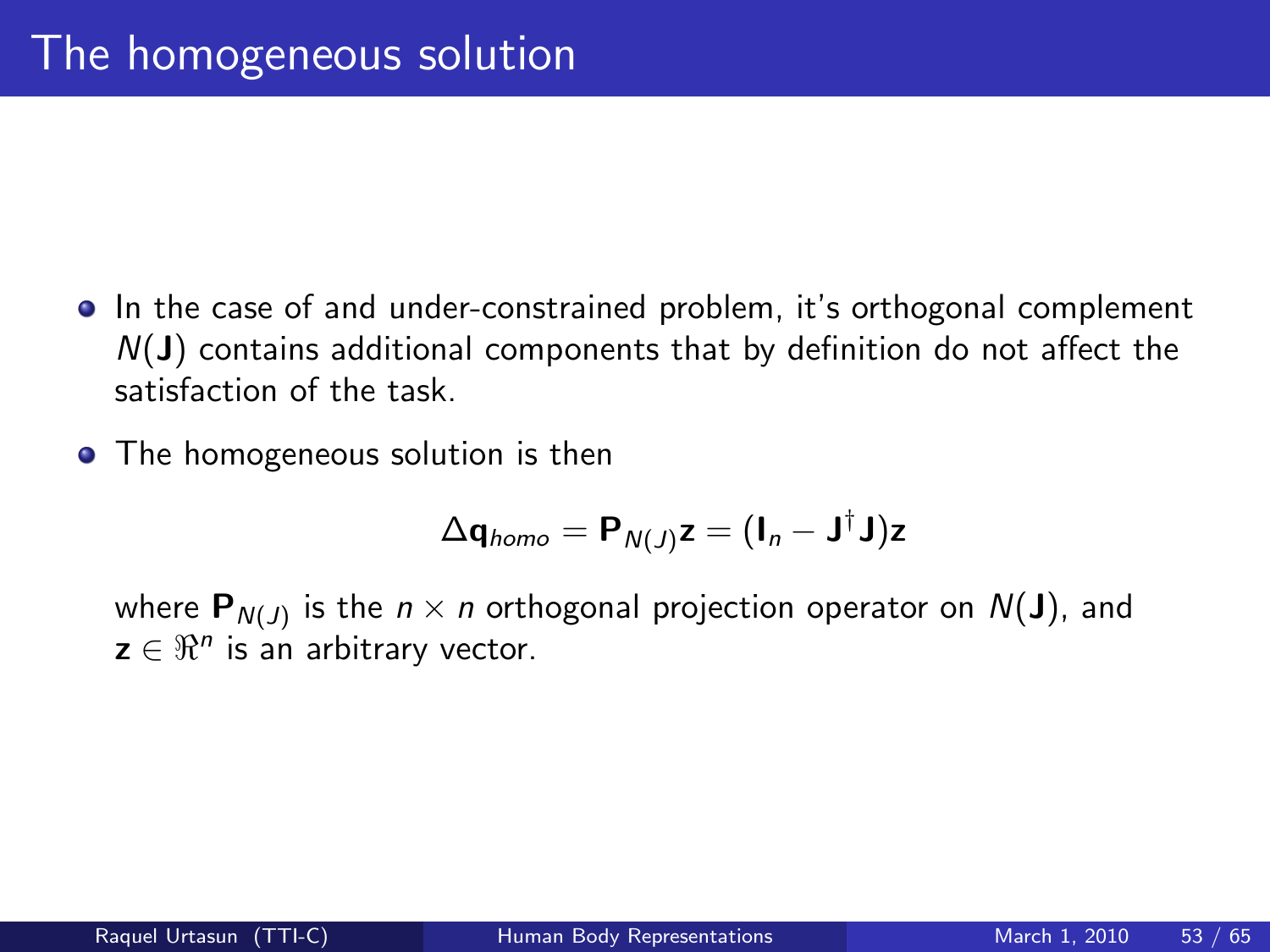## The general solution

• The general solution can be written as

$$
\Delta \mathbf{q} = \mathbf{J}^{\dagger} \Delta \mathbf{x} + \mathbf{P}_{N(J)} \mathbf{z}
$$



Figure: The two components of the general solution. [Baerlocher01]

• The vector z can be exploited to satisfy another criteria  $h(\mathbf{q})$  and when linear

$$
\mathbf{z} = \lambda \nabla h(\mathbf{q})
$$

with  $\lambda > 0$  a positive scalar.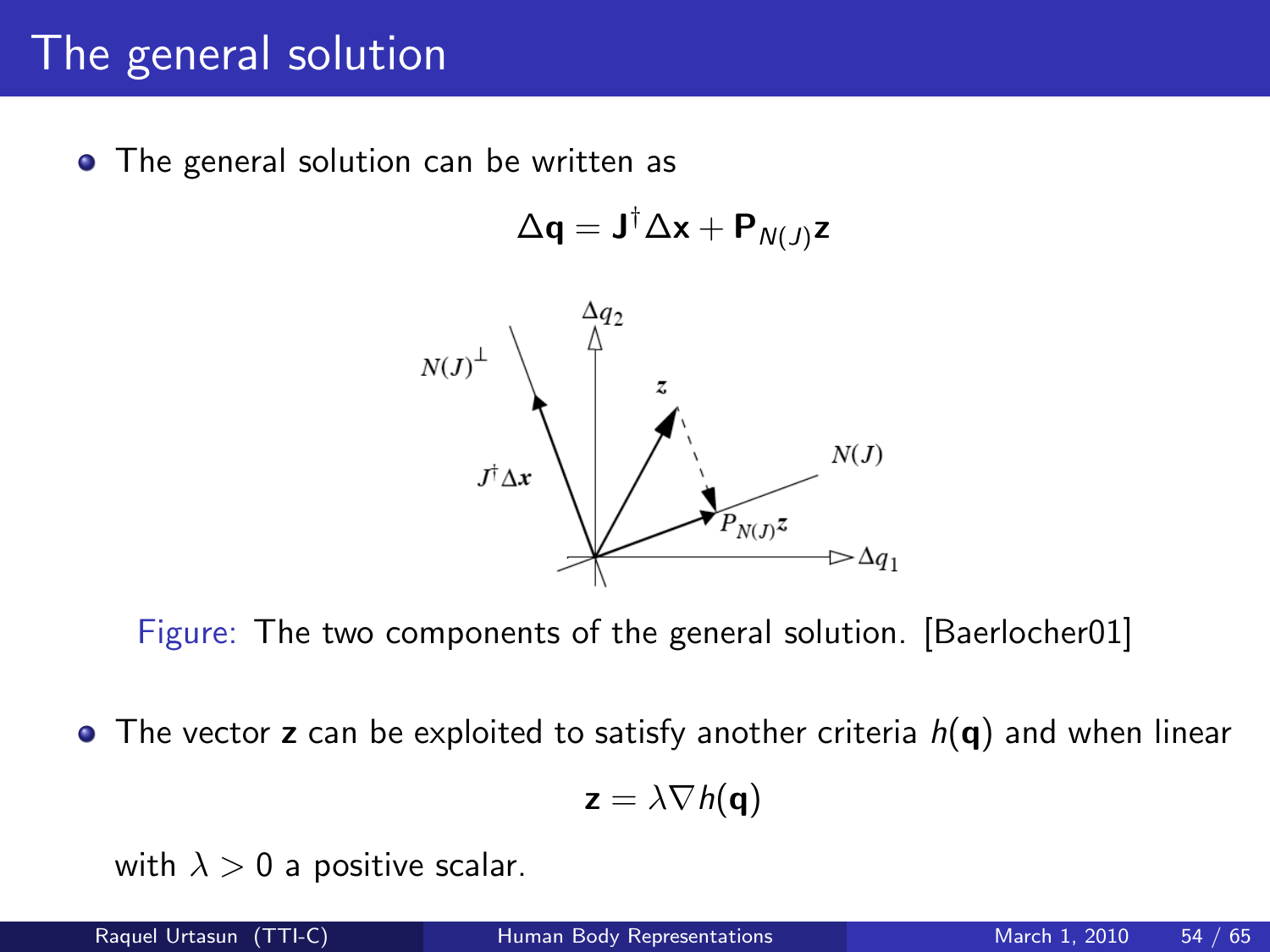- The major drawback of least-squares is that in the proximity of a singularity the problem is ill-posed. The norm of the resulting solution may tend to infinity.
- Once solution is to use regularization.
- There exist many other techniques, we will focus on the simple damped least-squares.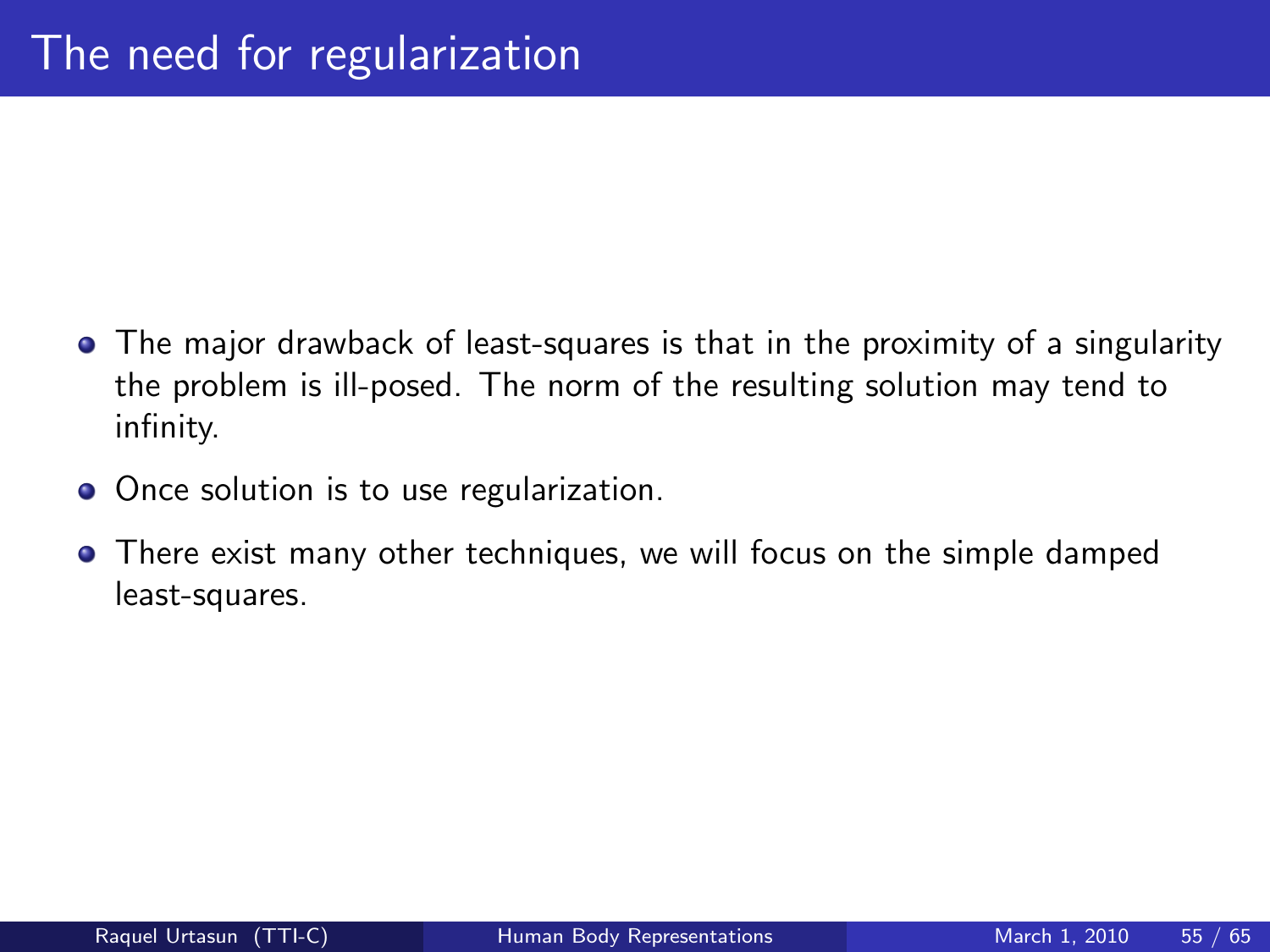• Combines the residual error with a regularization term such that now the problem becomes

$$
\text{min} \, ||\textbf{J}\Delta\textbf{q} - \Delta\textbf{x}||_2^2 + \lambda^2 ||\Delta\textbf{q}||_2^2
$$

with  $\lambda$  the **damping factor**, which weights the influence of the regularization vs the residual error.

The damped least-squares inverse can be computed as

$$
\mathbf{J}^{\dagger}=\mathbf{J}^{\mathcal{T}}(\mathbf{J}\mathbf{J}^{\mathcal{T}}+\lambda^2\mathbf{I}_m)^{-1}
$$

with  $I_m$  the identity matrix of size  $m \times m$ .

• Some of the properties of the pseudo-inverse do not hold in the damped version.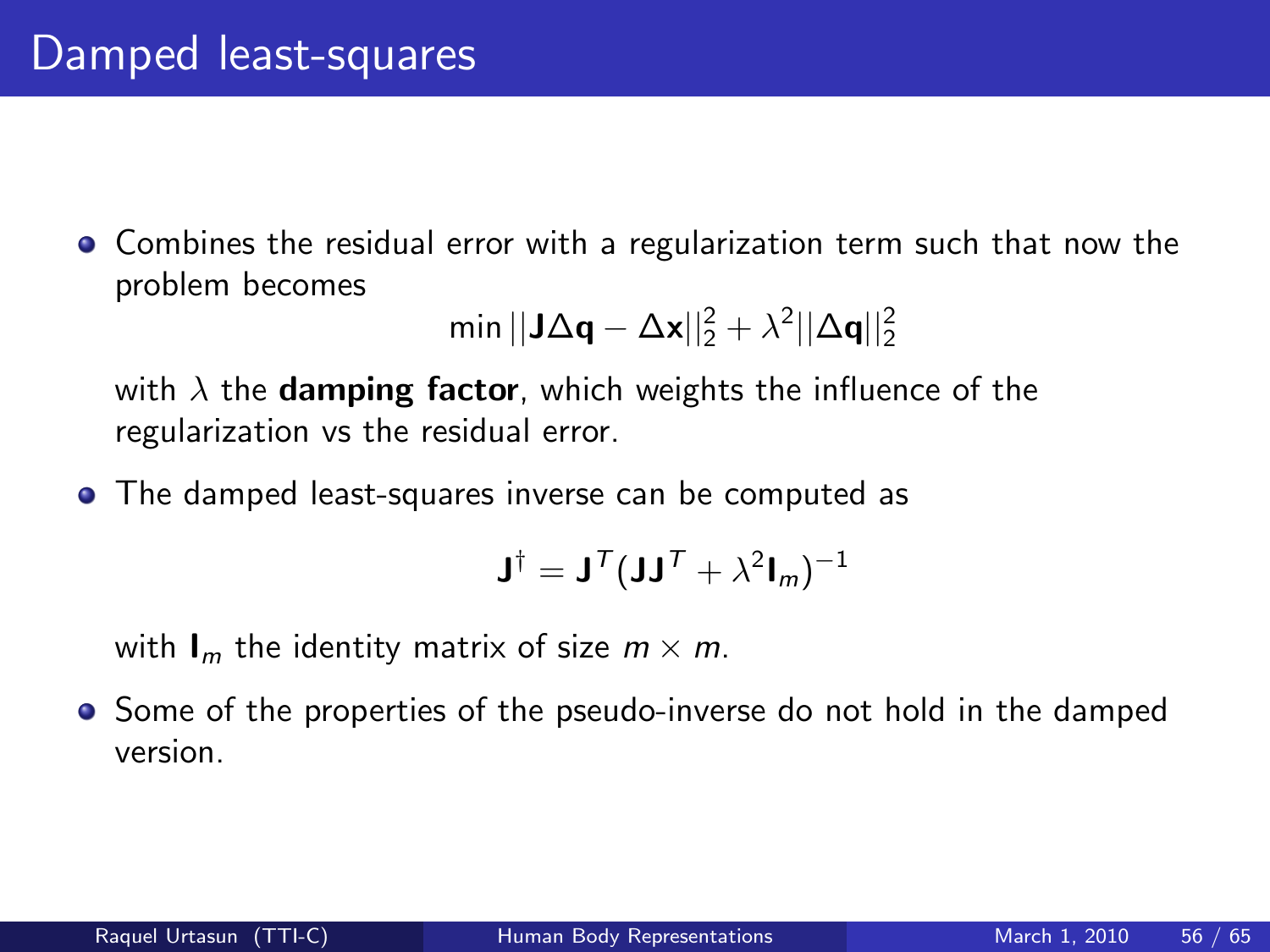#### Damped least-squares



Figure: Comparison of the least-squares and damped least-squares function as a function of the scalar value  $\sigma$ . The least-squares function is discontinuous at the singularity  $\sigma = 0$ , while the damped least-squares is not. [Baerlocher01]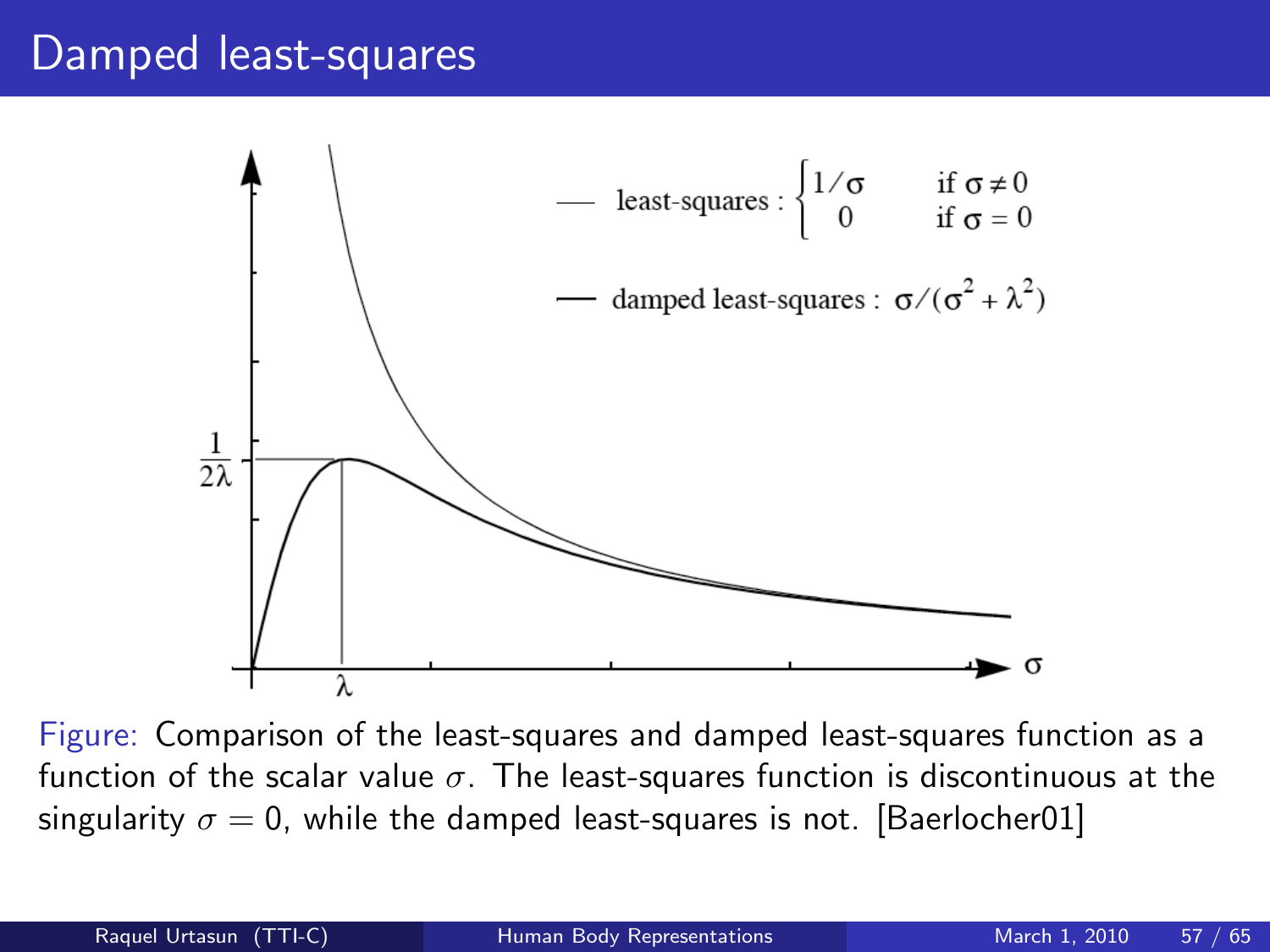- **In general conflicts arise and not all the constraints can be simultaneously** satisfied.
- **•** Two strategies:
	- Find a compromise solution according to weights assigned to each task in order to represent their importance.
	- Arbitrate a conflict on the basis of a predefined priority order, creating a hierarchical relation between tasks.
- $\bullet$  We define the p tasks, each with its goal  $g_i$  as

$$
\mathbf{x}_i(\mathbf{q}) = \mathbf{g}_i, \quad i = 1, \cdots, p
$$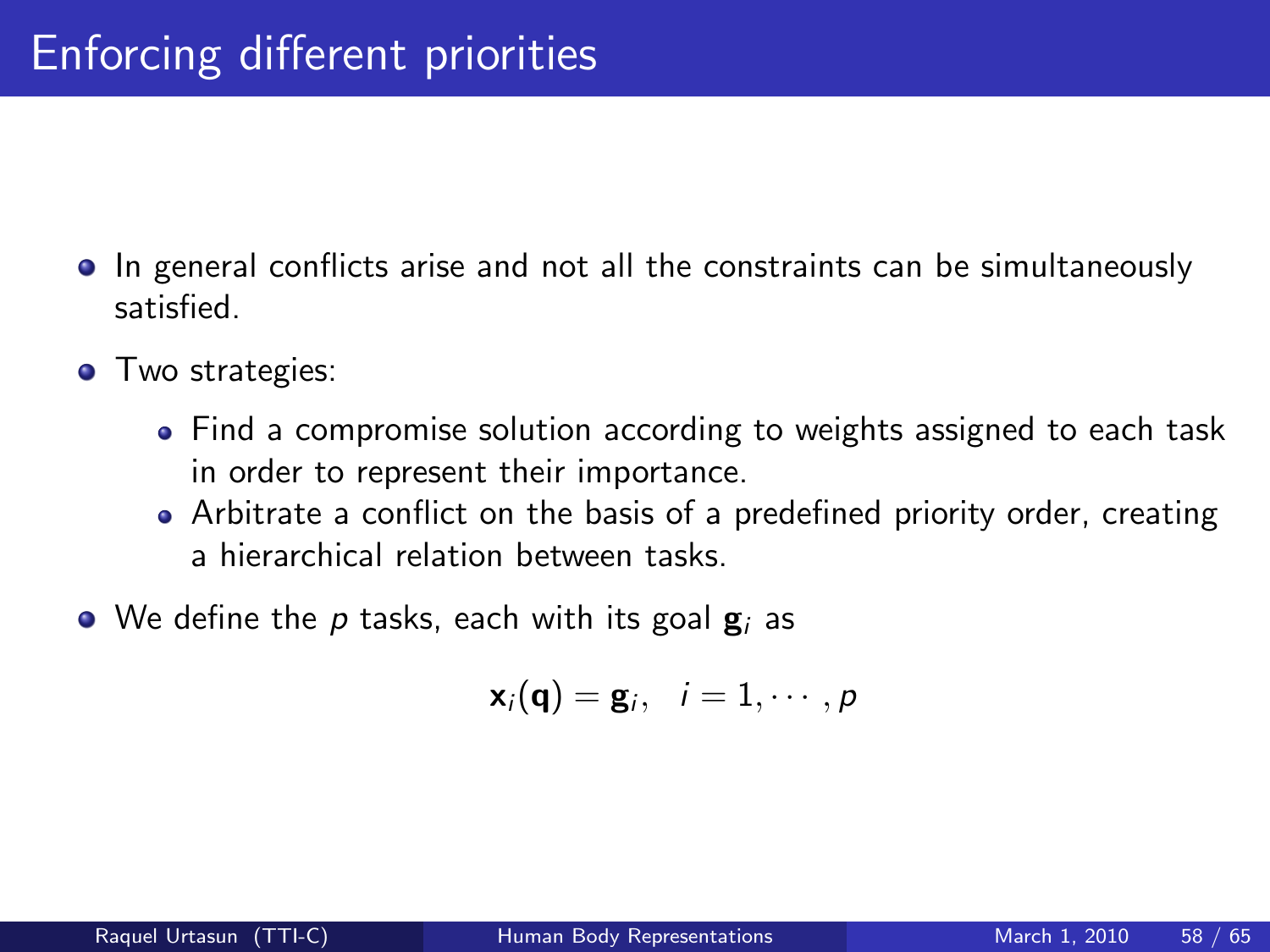## Dealing with multiple tasks

**Q** Let the different task be

$$
\mathbf{x}(\mathbf{q}) = \left(\begin{array}{c} \mathbf{x}_1(\mathbf{q}) \\ \cdots \\ \mathbf{x}_p(\mathbf{q}) \end{array}\right) \quad \text{and} \quad \mathbf{g} = \left(\begin{array}{c} \mathbf{g}_1 \\ \cdots \\ \mathbf{g}_p \end{array}\right)
$$

then we can define the Jacobian

$$
\mathbf{J} = \left( \begin{array}{c} \mathbf{J}_1 \\ \cdots \\ \mathbf{J}_p \end{array} \right) \quad \text{with} \quad \Delta \mathbf{x} = \left( \begin{array}{c} \Delta \mathbf{x}_1 \\ \cdots \\ \Delta \mathbf{x}_p \end{array} \right)
$$

where  $\mathbf{J}_i = d\mathbf{x}_i(\mathbf{q})/d\mathbf{q}$ , and  $\Delta \mathbf{x}_i = \mathbf{g}_i - \mathbf{x}_i(\mathbf{q})$ 

• The least squares is the the minimizer of

$$
e(\mathbf{q})=||\mathbf{x}(\mathbf{q})-\mathbf{g}||_2=\sqrt{\sum_{i=1}^pe_i(\mathbf{q})^2}
$$

with  $e_i(\mathbf{q}) = ||\mathbf{x}_i(\mathbf{q}) - \mathbf{g}_i||_2$  the residual error of the *i*-th task.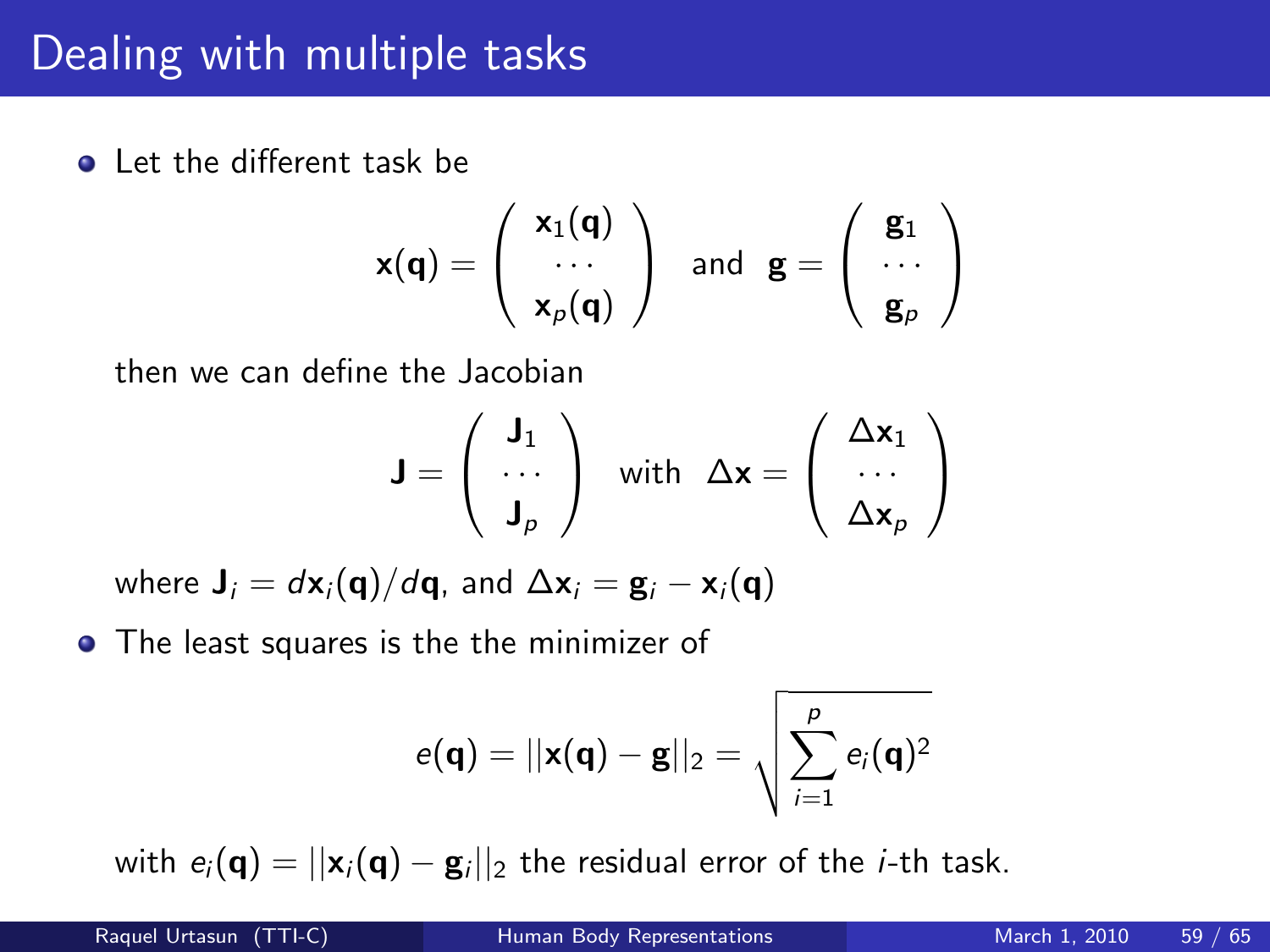# Weighting the residuals

We can improve the control over the least square solution by including a weighting

$$
e(\mathbf{q}) = \sqrt{\sum_{i=1}^{p} w_i e_i(\mathbf{q})^2}
$$

where  $w_i > 0$  is the scalar weight associated with the *i*-th task.

• This can be solved similarly by transforming:

$$
\begin{array}{rcl}\n\mathbf{J}'_i &=& \sqrt{w_i} \mathbf{J}_i \\
\Delta \mathbf{x}'_i &=& \sqrt{w_i} \Delta \mathbf{x}_i\n\end{array}
$$

**I** Ideally one would like to have the weights related to the residual errors such that

$$
w_j e_j(\mathbf{q}^*) = w_k e_k(\mathbf{q}^*)
$$

but this is not possible in general.

 $\bullet$  Simple weighting doesn't allow for a clear prioritization  $\rightarrow$  No task is satisfied.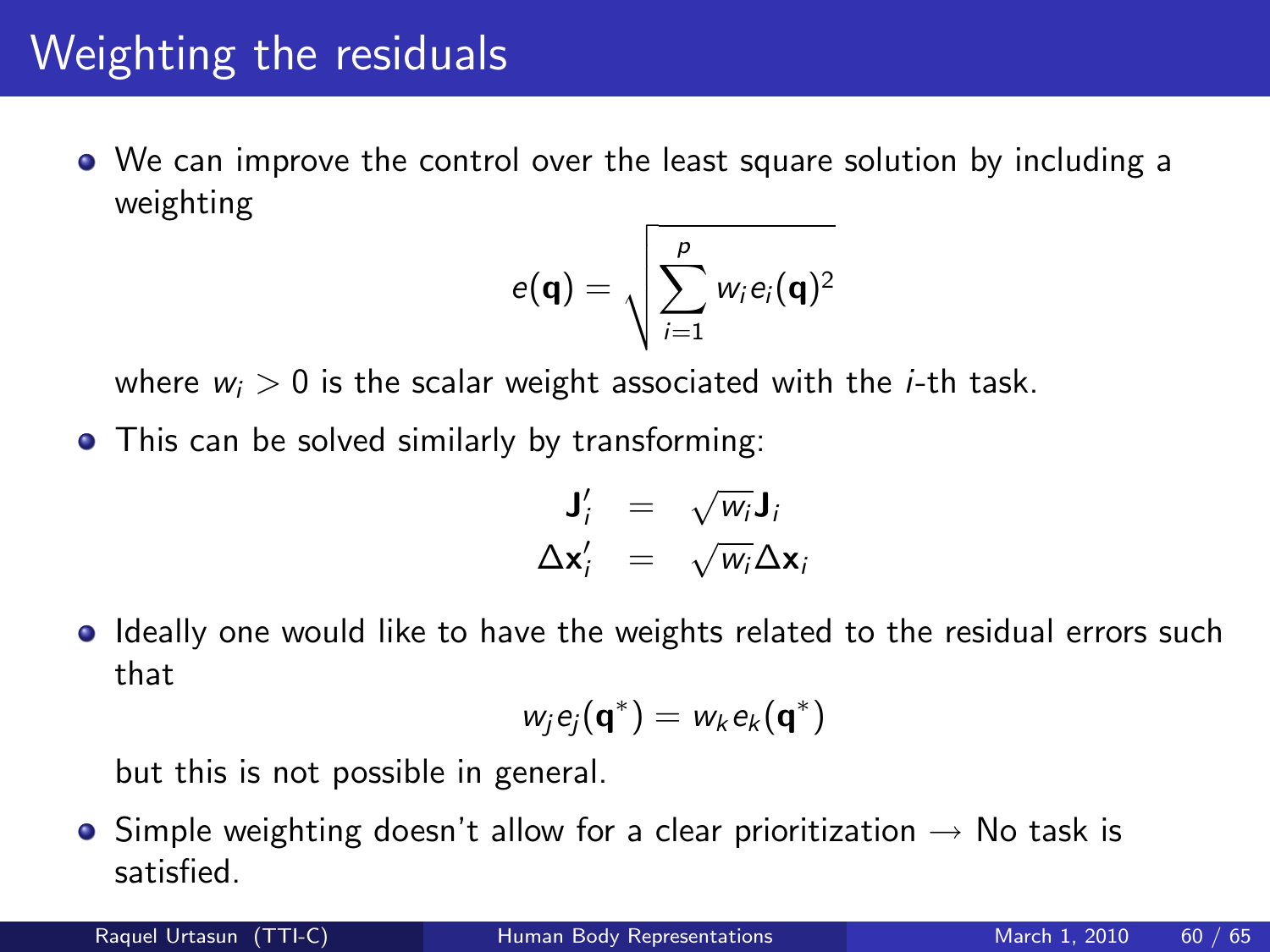• Partitioning: is a simple but crude approach that allocates each joint solely to teh task with highest priority among those depending on that joint. Bad results when the number of joints shared by several tasks is high.



Figure: Partitioning strategy [Baerlocher01]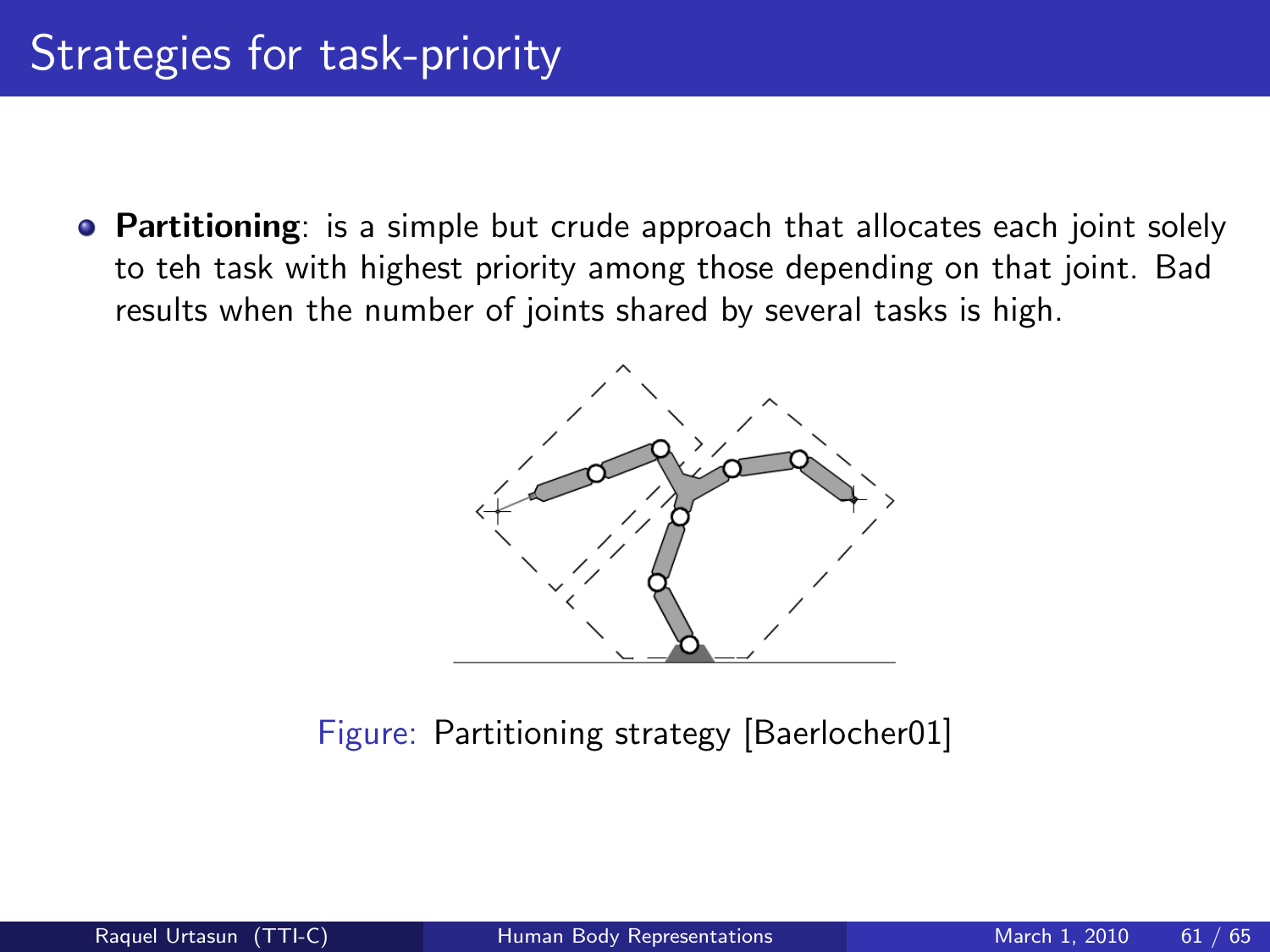## Strategies for task-priority

- Partitioning: is a simple but crude approach that allocates each joint solely to teh task with highest priority among those depending on that joint. Bad results when the number of joints shared by several tasks is high.
- **Priority**: When all the task can be satisfied they are. Otherwise the top priority task reaches its goal without being perturbed, while the residual error on the other task is minimize.



Figure: Priority strategy [Baerlocher01]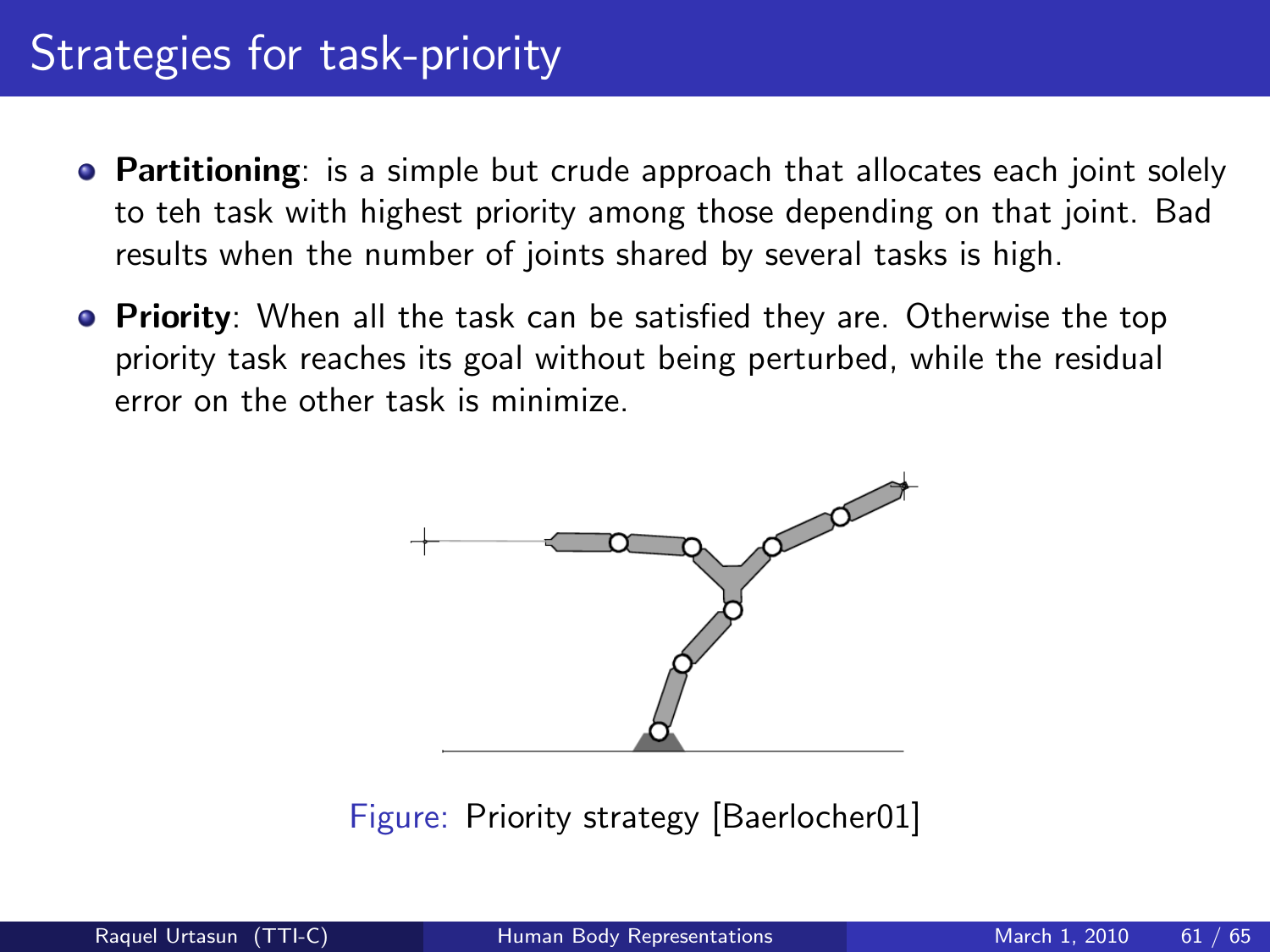#### Formulation for the task-priority

• The different priorities can be achieved by setting

$$
\Delta \mathbf{q} = \mathbf{J}_1^{\dagger} \Delta \mathbf{x}_1 + \mathbf{P}_{N(\mathbf{J}_1)} \mathbf{z}
$$

where we set z to satisfy the other priorities.

$$
\textbf{z}=(\textbf{J}_2\textbf{P}_{N(\textbf{J}_1)})^\dagger(\Delta\textbf{x}_2-\textbf{J}_2\textbf{J}_1^\dagger\Delta\textbf{x}_1)
$$

- This is known as constrained least-squares solution.
- **•** This can be rewritten as

$$
\Delta \mathbf{q} = \mathbf{J}_1^{\dagger} \Delta \mathbf{x}_1 + \mathbf{\bar{J}}_2^{\dagger} \hat{\Delta \mathbf{x}}_2
$$

where

$$
\begin{array}{rcl}\n\bar{\mathbf{J}}_2 &=& \mathbf{J}_2 P_{N(\mathbf{J}_1)} \\
\Delta \hat{\mathbf{x}}_2 &=& \Delta \mathbf{x}_2 - \mathbf{J}_2 \mathbf{J}_1^{\dagger} \Delta \mathbf{x}_1\n\end{array}
$$

• This formulation has problems with singularities.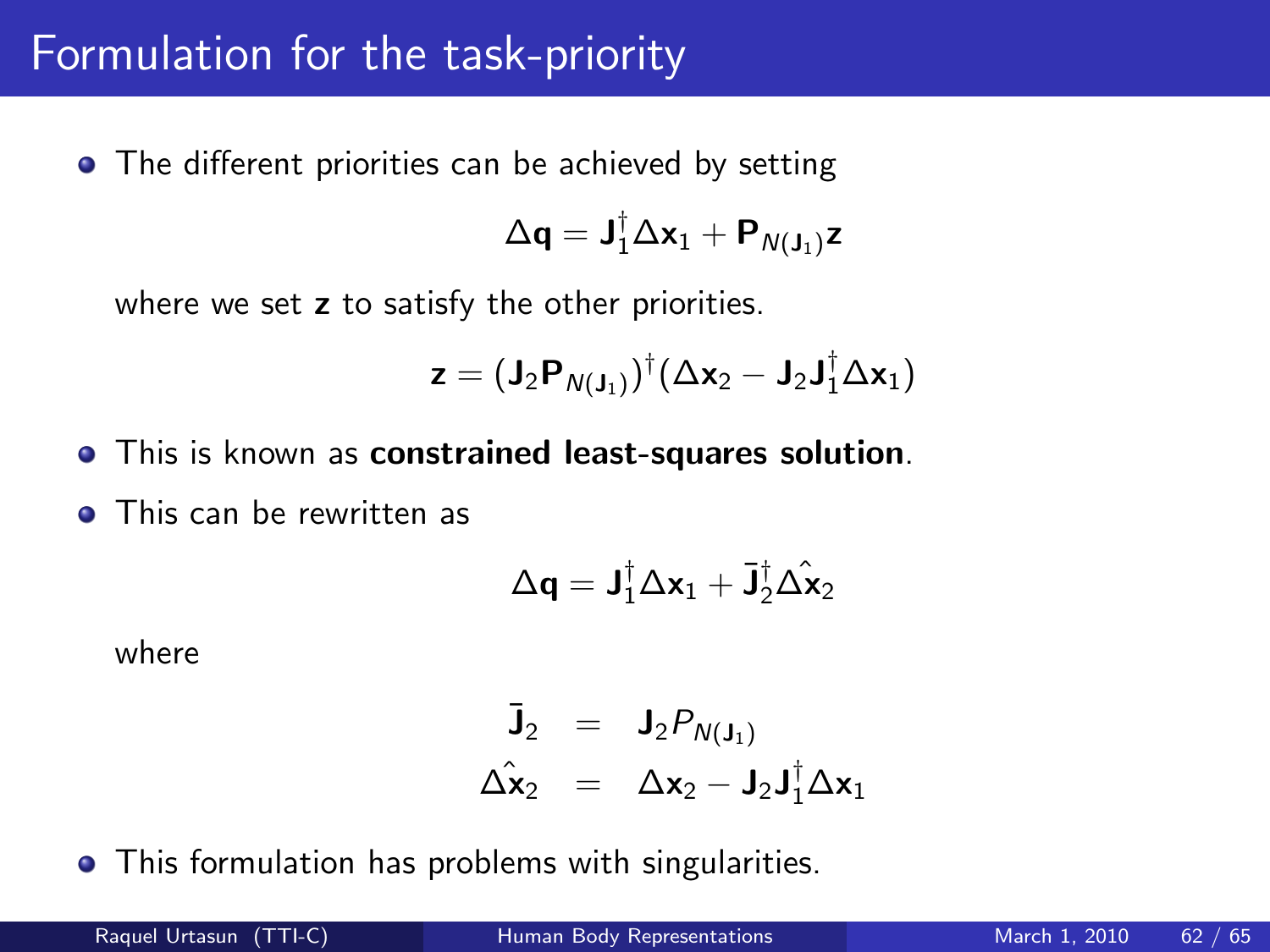- This new formulation is to avoid singularities
- The secondary solution  $\mathbf{J}_2^{\dagger} \Delta \mathbf{x}_2$  is first evaluated separately, and then projected into  $N(J_1)$  to remove the components that would interfere with the high priority task

$$
\Delta \textbf{q} = \textbf{J}_1^{\dagger} \Delta \textbf{x}_1 + \textbf{P}_{\text{N}(\textbf{J}_1)}(\textbf{J}_2^{\dagger} \Delta \textbf{x}_2)
$$

• This scheme is called Cascaded control, and can be further extended to add additional constraints

$$
\Delta \mathbf{q} = \mathbf{J}_1^{\dagger} \Delta \mathbf{x}_1 + \mathbf{P}_{N(\mathbf{J}_1)} (\mathbf{J}_2^{\dagger} \Delta \mathbf{x}_2 + \mathbf{P}_{N(\mathbf{J}_2)} \mathbf{z})
$$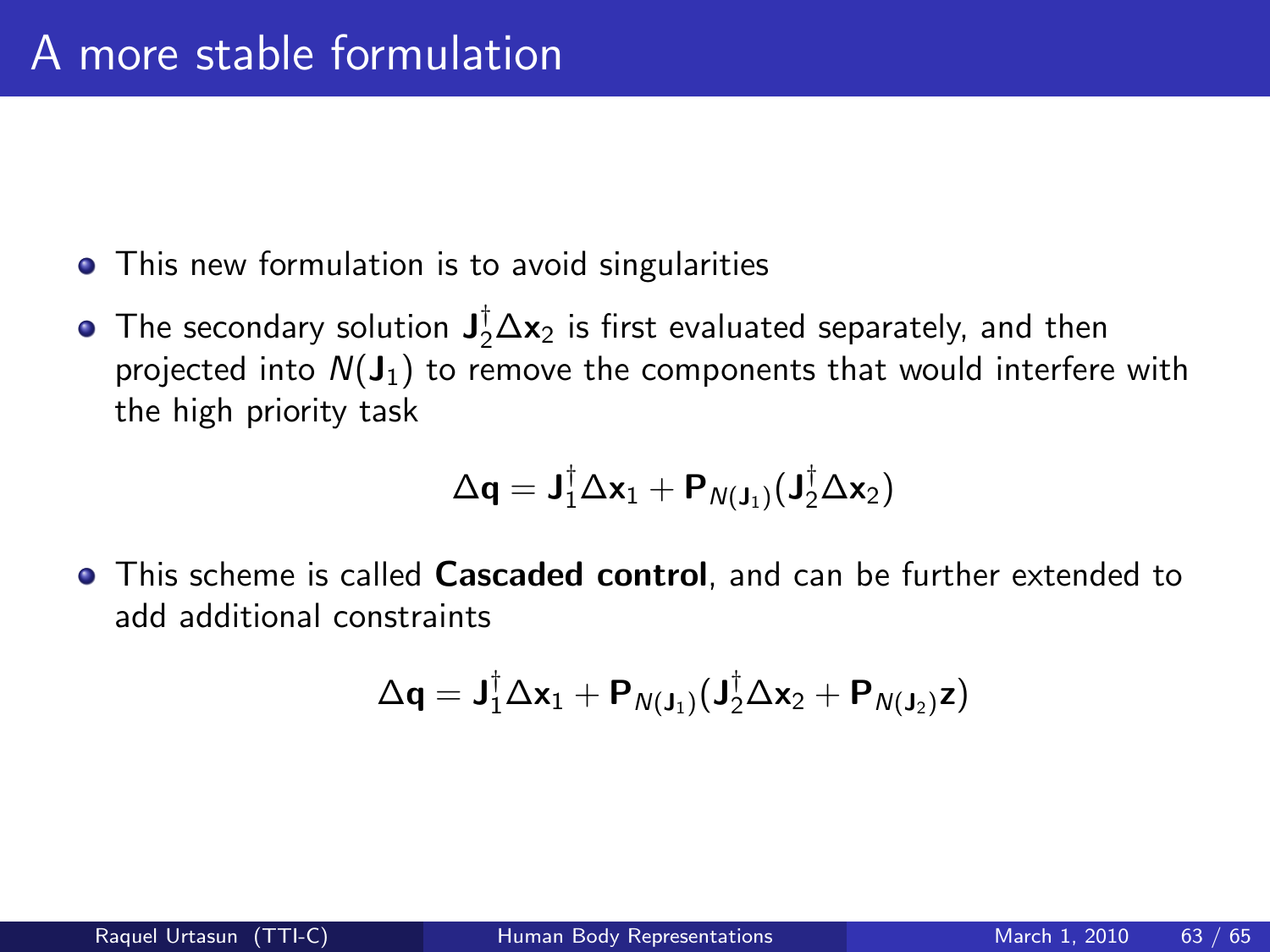# Comparison of priority strategies